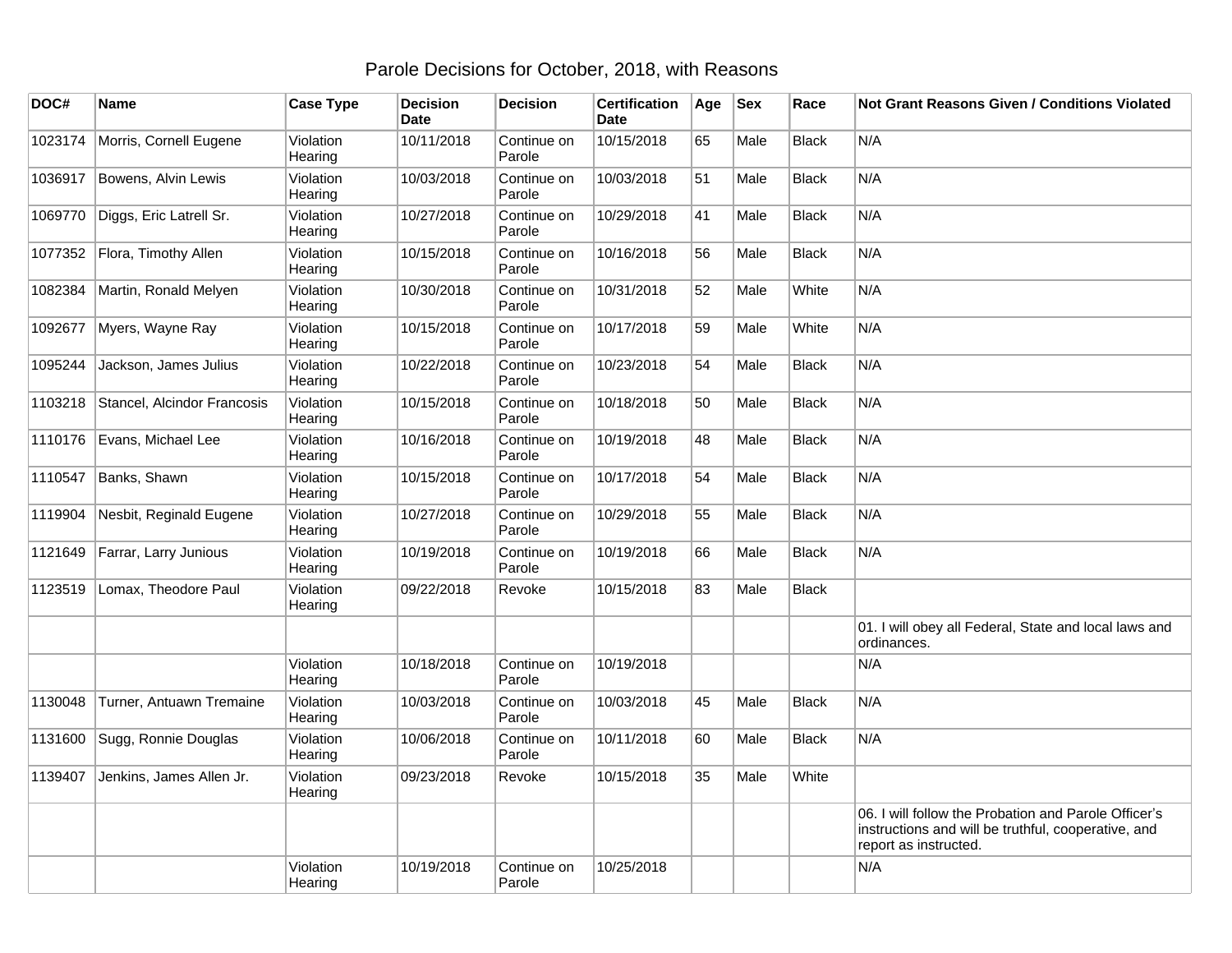| DOC#    | <b>Name</b>                  | <b>Case Type</b>      | <b>Decision</b><br>Date | <b>Decision</b>       | <b>Certification</b><br>Date | Age | <b>Sex</b>   | Race         | Not Grant Reasons Given / Conditions Violated                                                                                                                                                                                                                                                |
|---------|------------------------------|-----------------------|-------------------------|-----------------------|------------------------------|-----|--------------|--------------|----------------------------------------------------------------------------------------------------------------------------------------------------------------------------------------------------------------------------------------------------------------------------------------------|
| 1187948 | Reid, Michael Paul           | Violation<br>Hearing  | 09/28/2018              | Revoke                | 10/15/2018                   | 33  | Male         | White        |                                                                                                                                                                                                                                                                                              |
|         |                              |                       |                         |                       |                              |     |              |              | 01. I will obey all Federal, State and local laws and<br>ordinances.                                                                                                                                                                                                                         |
|         |                              |                       |                         |                       |                              |     |              |              | 06. I will follow the Probation and Parole Officer's<br>instructions and will be truthful, cooperative, and<br>report as instructed.                                                                                                                                                         |
|         |                              |                       |                         |                       |                              |     |              |              | 08. I will not unlawfully use, possess or distribute<br>controlled substances or related paraphernalia.                                                                                                                                                                                      |
|         |                              |                       |                         |                       |                              |     |              |              | 11. I will not abscond from supervision. I understand<br>I will be considered an absconder when my<br>whereabouts are no longer known to my supervising<br>officer. I freely, voluntarily and intelligently waive<br>any right I may have to extradition if arrested outside<br>of Virginia. |
|         |                              | Violation<br>Hearing  | 10/24/2018              | Continue on<br>Parole | 10/29/2018                   |     |              |              | N/A                                                                                                                                                                                                                                                                                          |
| 1194159 | Jackson, Rodney Wayne        | Violation<br>Hearing  | 10/06/2018              | Continue on<br>Parole | 10/11/2018                   | 47  | Male         | <b>Black</b> | N/A                                                                                                                                                                                                                                                                                          |
| 1759246 | Noel, Joshua Logan           | Violation<br>Hearing  | 09/23/2018              | Continue on<br>Parole | 10/04/2018                   | 22  | Male         | White        | N/A                                                                                                                                                                                                                                                                                          |
|         |                              | Violation<br>Hearing  | 10/15/2018              | Continue on<br>Parole | 10/16/2018                   |     |              |              | N/A                                                                                                                                                                                                                                                                                          |
| 1038815 | Jordan, Demetrius O          | Violation<br>Hearing  | 10/15/2018              | Discharge             | 10/16/2018                   | 36  | Male         | <b>Black</b> | N/A                                                                                                                                                                                                                                                                                          |
| 1044352 | Sorrell, Kenny Tyrone        | Violation<br>Hearing  | 10/25/2018              | Discharge             | 10/29/2018                   | 41  | Male         | <b>Black</b> | N/A                                                                                                                                                                                                                                                                                          |
| 1045783 | Omega, Steven Daniel L       | Violation<br>Hearing  | 10/05/2018              | Discharge             | 10/11/2018                   | 54  | Male         | White        | N/A                                                                                                                                                                                                                                                                                          |
| 1087093 | Williams, Carvell Jarmain    | Violation<br>Hearing  | 10/22/2018              | Discharge             | 10/23/2018                   | 33  | Male         | <b>Black</b> | N/A                                                                                                                                                                                                                                                                                          |
| 1258002 | Johnson, Leonard Augustas    | Violation<br>Hearing  | 10/27/2018              | Discharge             | 10/29/2018                   | 48  | Male         | Black        | N/A                                                                                                                                                                                                                                                                                          |
| 1002149 | Miles, Joseph Allen          | <b>Regular Parole</b> | 08/08/2018              | Grant                 | 10/31/2018                   | 59  | Male         | <b>Black</b> | N/A                                                                                                                                                                                                                                                                                          |
|         | 1007604 Harris, Parks        | <b>Regular Parole</b> | 03/10/2018              | Grant                 | 10/31/2018                   | 55  | Male         | <b>Black</b> | N/A                                                                                                                                                                                                                                                                                          |
|         | 1011277 Jarrells, Judy Irene | Regular Parole        | 07/11/2018              | Grant                 | 10/31/2018                   | 68  | Female White |              | N/A                                                                                                                                                                                                                                                                                          |
|         | 1014888 Spruill, John Lee    | <b>Regular Parole</b> | 10/26/2018              | Grant                 | 10/31/2018                   | 46  | Male         | Black        | N/A                                                                                                                                                                                                                                                                                          |
| 1024491 | Elam, Frank Linwood          | Regular Parole        | 06/19/2018              | Grant                 | 10/31/2018                   | 72  | Male         | <b>Black</b> | N/A                                                                                                                                                                                                                                                                                          |
| 1029133 | Payton, Phillip              | Regular Parole        | 08/14/2018              | Grant                 | 10/31/2018                   | 59  | Male         | Black        | N/A                                                                                                                                                                                                                                                                                          |
| 1030407 | Gray, Russell Leroy          | Regular Parole        | 01/17/2018              | Grant                 | 10/31/2018                   | 53  | Male         | Black        | N/A                                                                                                                                                                                                                                                                                          |
| 1030669 | Hagy, William                | Regular Parole        | 08/26/2018              | Grant                 | 10/31/2018                   | 55  | Male         | White        | N/A                                                                                                                                                                                                                                                                                          |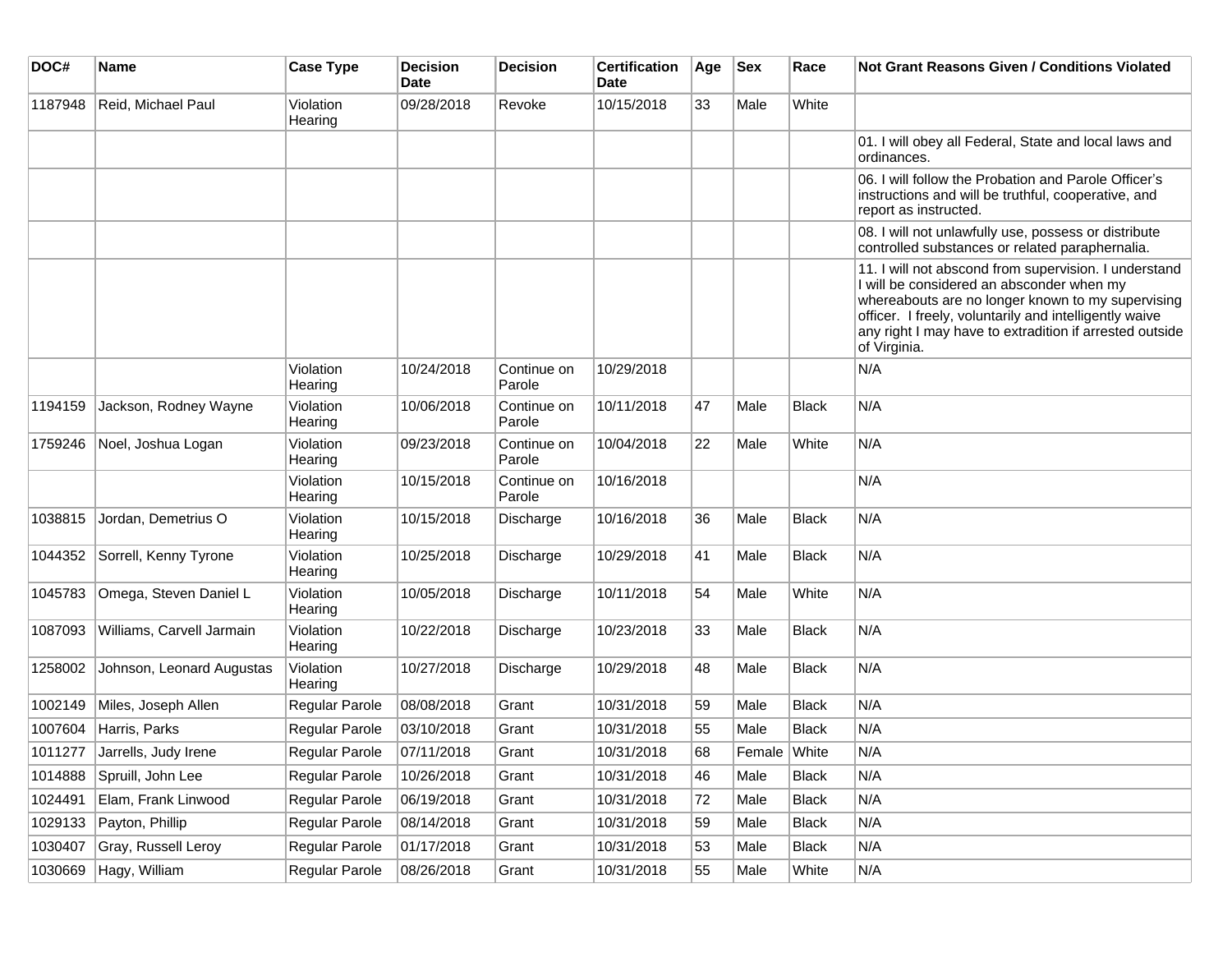| DOC#    | <b>Name</b>                 | <b>Case Type</b> | <b>Decision</b><br>Date | <b>Decision</b>  | <b>Certification</b><br>Date | Age | Sex  | Race                            | <b>Not Grant Reasons Given / Conditions Violated</b>                                           |
|---------|-----------------------------|------------------|-------------------------|------------------|------------------------------|-----|------|---------------------------------|------------------------------------------------------------------------------------------------|
| 1035531 | Powell, Clinton Ray         | Regular Parole   | 10/26/2018              | Grant            | 10/31/2018                   | 59  | Male | <b>Black</b>                    | N/A                                                                                            |
| 1047581 | Elliott, Randy Lynn         | Regular Parole   | 10/01/2018              | Grant            | 10/31/2018                   | 56  | Male | <b>Black</b>                    | N/A                                                                                            |
| 1049498 | Barron, William Michael Jr. | Regular Parole   | 04/14/2018              | Grant            | 10/31/2018                   | 54  | Male | White                           | N/A                                                                                            |
| 1054306 | Howard, Chauncey Lee        | Regular Parole   | 06/08/2018              | Grant            | 10/31/2018                   | 42  | Male | <b>Black</b>                    | N/A                                                                                            |
| 1060584 | Lowe, Albert Russell        | Geriatric        | 10/26/2018              | Grant            | 10/31/2018                   | 70  | Male | <b>Black</b>                    | N/A                                                                                            |
| 1061645 | Land, Dwann Tinale          | Regular Parole   | 05/18/2018              | Grant            | 10/31/2018                   | 46  | Male | <b>Black</b>                    | N/A                                                                                            |
| 1061901 | Williams, Clarence Jr       | Regular Parole   | 05/08/2018              | Grant            | 10/31/2018                   | 64  | Male | <b>Black</b>                    | N/A                                                                                            |
| 1061919 | Bennett, Bruce James        | Regular Parole   | 01/29/2018              | Grant            | 10/31/2018                   | 51  | Male | White                           | N/A                                                                                            |
| 1064521 | Camm, David Alexande        | Regular Parole   | 04/07/2018              | Grant            | 10/31/2018                   | 47  | Male | <b>Black</b>                    | N/A                                                                                            |
| 1076398 | Singleton, Jerry            | Regular Parole   | 07/16/2018              | Grant            | 10/31/2018                   | 49  | Male | <b>Black</b>                    | N/A                                                                                            |
| 1076557 | Perrybey, Henry Garfield    | Geriatric        | 06/26/2018              | Grant            | 10/31/2018                   | 68  | Male | <b>Black</b>                    | N/A                                                                                            |
| 1089495 | Stacey, Spencer Lamont      | Regular Parole   | 07/31/2018              | Grant            | 10/31/2018                   | 50  | Male | <b>Black</b>                    | N/A                                                                                            |
| 1103547 | Cheatham, Leon              | Regular Parole   | 07/10/2018              | Grant            | 10/31/2018                   | 52  | Male | <b>Black</b>                    | N/A                                                                                            |
| 1107493 | Scrivener, Alson Edgerton   | Regular Parole   | 08/26/2018              | Grant            | 10/31/2018                   | 72  | Male | White                           | N/A                                                                                            |
| 1109033 | Gittens, Sean Earl          | Regular Parole   | 02/28/2018              | Grant            | 10/31/2018                   | 49  | Male | <b>Black</b>                    | N/A                                                                                            |
| 1120420 | Cheng, Dung Quang           | Regular Parole   | 07/03/2018              | Grant            | 10/31/2018                   | 53  | Male | Asian or<br>Pacific<br>Islander | N/A                                                                                            |
| 1125400 | Wilbanks, Ty Keith          | Regular Parole   | 09/10/2018              | Grant            | 10/31/2018                   | 53  | Male | White                           | N/A                                                                                            |
| 1131244 | Williams, Willie            | Regular Parole   | 05/03/2018              | Grant            | 10/31/2018                   | 63  | Male | <b>Black</b>                    | N/A                                                                                            |
| 1147709 | Thornhill, Kevin S          | Regular Parole   | 09/07/2018              | Grant            | 10/31/2018                   | 43  | Male | <b>Black</b>                    | N/A                                                                                            |
| 1149069 | Powell, Kiasi A             | Regular Parole   | 02/11/2018              | Grant            | 10/31/2018                   | 48  | Male | <b>Black</b>                    | N/A                                                                                            |
| 1150259 | Speed, Antione Ramone       | Regular Parole   | 09/10/2018              | Grant            | 10/31/2018                   | 42  | Male | <b>Black</b>                    | N/A                                                                                            |
| 1150660 | Allen, Frank D              | Regular Parole   | 02/25/2018              | Grant            | 10/31/2018                   | 51  | Male | <b>Black</b>                    | N/A                                                                                            |
| 1163891 | Williams, Ray               | Regular Parole   | 04/06/2018              | Grant            | 10/31/2018                   | 59  | Male | <b>Black</b>                    | N/A                                                                                            |
| 1167637 | Asby, Paul T                | Regular Parole   | 03/06/2018              | Grant            | 10/31/2018                   | 41  | Male | White                           | N/A                                                                                            |
| 1179885 | Coley, Todd Kennth          | Regular Parole   | 03/22/2018              | Grant            | 10/31/2018                   | 47  | Male | <b>Black</b>                    | N/A                                                                                            |
| 1192113 | Taylor, Arthur Jr.          | Geriatric        | 10/25/2018              | Grant            | 10/25/2018                   | 77  | Male | White                           | N/A                                                                                            |
| 1000079 | Cowles, Christopher John    | Geriatric        | 10/11/2018              | <b>Not Grant</b> | 10/12/2018                   | 63  | Male | White                           | History of substance abuse.                                                                    |
|         |                             |                  |                         |                  |                              |     |      |                                 | Release at this time would diminish seriousness of<br>crime                                    |
|         |                             |                  |                         |                  |                              |     |      |                                 | Serious nature and circumstances of your offense(s).                                           |
|         |                             |                  |                         |                  |                              |     |      |                                 | The Board concludes that you should serve more of<br>your sentence prior to release on parole. |
|         |                             |                  |                         |                  |                              |     |      |                                 | The Board considers you to be a risk to the<br>community.                                      |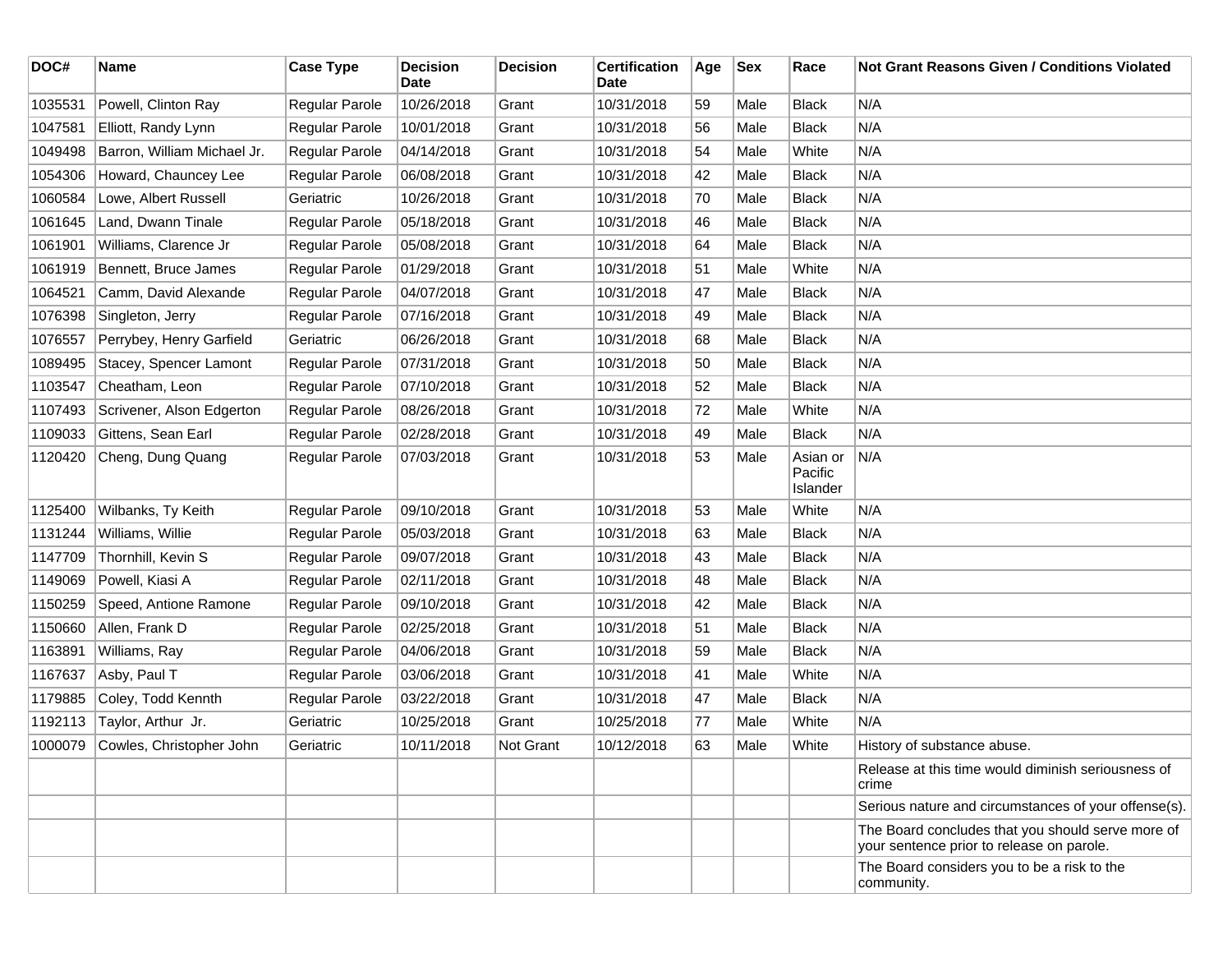| DOC#    | <b>Name</b>              | <b>Case Type</b> | <b>Decision</b><br><b>Date</b> | <b>Decision</b>  | <b>Certification</b><br><b>Date</b> | Age | $ $ Sex | Race         | Not Grant Reasons Given / Conditions Violated                                                                                                               |
|---------|--------------------------|------------------|--------------------------------|------------------|-------------------------------------|-----|---------|--------------|-------------------------------------------------------------------------------------------------------------------------------------------------------------|
| 1000079 | Cowles, Christopher John | Geriatric        | 10/11/2018                     | Not Grant        | 10/12/2018                          | 63  | Male    | White        | You need further participation in institutional work<br>and/or educational programs to indicate your positive<br>progression towards re-entry into society. |
| 1000383 | Thompson, Bobby Ray      | Regular Parole   | 10/01/2018                     | Not Grant        | 10/01/2018                          | 65  | Male    | White        | No Interest in Parole                                                                                                                                       |
| 1000632 | Coe, Gary Lewis          | Geriatric        | 10/05/2018                     | Not Grant        | 10/09/2018                          | 63  | Male    | White        | Crimes committed - Aggravated Sexual Battery:<br>Victim <13 Yrs; Aggravated Sexual Battery: Victim<br><13 Yrs; Aggravated Sexual Battery: Victim <13 Yrs    |
|         |                          |                  |                                |                  |                                     |     |         |              | Release at this time would diminish seriousness of<br>crime                                                                                                 |
|         |                          |                  |                                |                  |                                     |     |         |              | Serious nature and circumstances of your offense(s).                                                                                                        |
|         |                          |                  |                                |                  |                                     |     |         |              | The Board concludes that you should serve more of<br>your sentence prior to release on parole.                                                              |
|         |                          |                  |                                |                  |                                     |     |         |              | The Board considers you to be a risk to the<br>community.                                                                                                   |
| 1000635 | Richardson, Fredrick R   | Geriatric        | 10/23/2018                     | <b>Not Grant</b> | 10/25/2018                          | 61  | Male    | <b>Black</b> | Extensive criminal record                                                                                                                                   |
|         |                          |                  |                                |                  |                                     |     |         |              | Release at this time would diminish seriousness of<br>crime                                                                                                 |
|         |                          |                  |                                |                  |                                     |     |         |              | Serious nature and circumstances of your offense(s).                                                                                                        |
|         |                          |                  |                                |                  |                                     |     |         |              | The Board concludes that you should serve more of<br>your sentence prior to release on parole.                                                              |
|         |                          |                  |                                |                  |                                     |     |         |              | Your prior failure(s) and/or convictions while under<br>community supervision indicate that you are unlikely<br>to comply with conditions of release.       |
| 1001556 | Matthews, Walter Louis   | Geriatric        | 10/10/2018                     | <b>Not Grant</b> | 10/12/2018                          | 71  | Male    | Black        | Crimes committed - Malicious Wounding                                                                                                                       |
|         |                          |                  |                                |                  |                                     |     |         |              | Extensive criminal record                                                                                                                                   |
|         |                          |                  |                                |                  |                                     |     |         |              | History of violence.                                                                                                                                        |
|         |                          |                  |                                |                  |                                     |     |         |              | Release at this time would diminish seriousness of<br>crime                                                                                                 |
|         |                          |                  |                                |                  |                                     |     |         |              | The Board concludes that you should serve more of<br>your sentence prior to release on parole.                                                              |
|         |                          |                  |                                |                  |                                     |     |         |              | The Board considers you to be a risk to the<br>community.                                                                                                   |
|         |                          |                  |                                |                  |                                     |     |         |              | Your prior failure(s) and/or convictions while under<br>community supervision indicate that you are unlikely<br>to comply with conditions of release.       |
| 1003321 | Clark, Stephen Lee       | Regular Parole   | 10/16/2018                     | Not Grant        | 10/19/2018                          | 59  | Male    | White        | Extensive criminal record                                                                                                                                   |
|         |                          |                  |                                |                  |                                     |     |         |              | Release at this time would diminish seriousness of<br>crime                                                                                                 |
|         |                          |                  |                                |                  |                                     |     |         |              | Serious nature and circumstances of your offense(s).                                                                                                        |
|         |                          |                  |                                |                  |                                     |     |         |              | The Board concludes that you should serve more of<br>your sentence prior to release on parole.                                                              |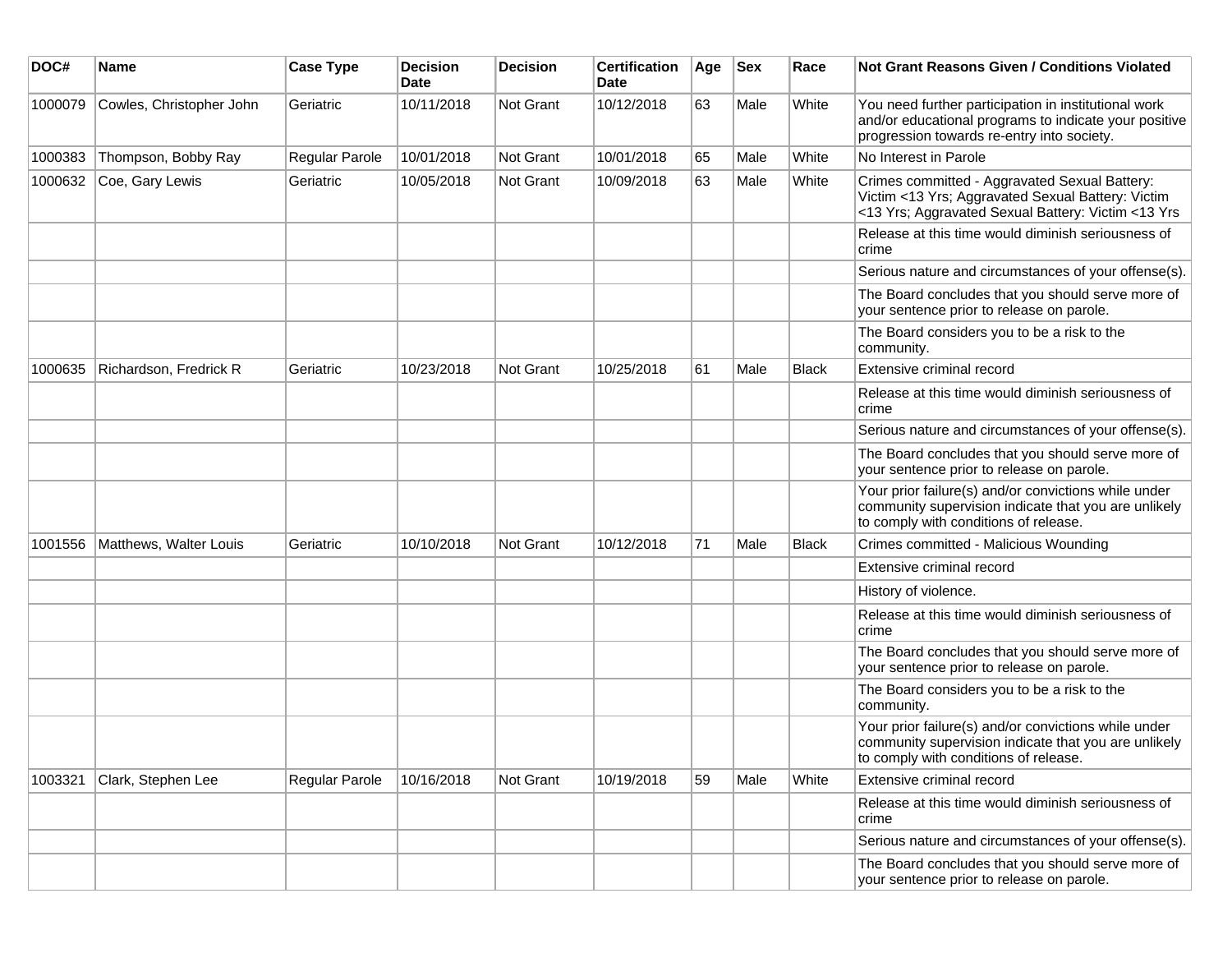| DOC#    | <b>Name</b>         | <b>Case Type</b> | <b>Decision</b><br><b>Date</b> | <b>Decision</b>  | <b>Certification</b><br>Date | Age | <b>Sex</b> | Race         | <b>Not Grant Reasons Given / Conditions Violated</b>                                                                                                  |
|---------|---------------------|------------------|--------------------------------|------------------|------------------------------|-----|------------|--------------|-------------------------------------------------------------------------------------------------------------------------------------------------------|
| 1003987 | Long, Richard Lee   | Geriatric        | 10/02/2018                     | Not Grant        | 10/04/2018                   | 62  | Male       | <b>Black</b> | Crimes committed - Abduct-No Ransom Or Asslt;<br>Abduct-No Ransom Or Asslt; Sex Assault, Rape                                                         |
|         |                     |                  |                                |                  |                              |     |            |              | Extensive criminal record                                                                                                                             |
|         |                     |                  |                                |                  |                              |     |            |              | Release at this time would diminish seriousness of<br>crime                                                                                           |
|         |                     |                  |                                |                  |                              |     |            |              | Serious nature and circumstances of your offense(s).                                                                                                  |
|         |                     |                  |                                |                  |                              |     |            |              | The Board considers you to be a risk to the<br>community.                                                                                             |
| 1005023 | Cooper, Willie      | Geriatric        | 10/25/2018                     | Not Grant        | 10/29/2018                   | 66  | Male       | <b>Black</b> | Crimes committed - Kidnap/Abduct; Robbery;<br>Robbery                                                                                                 |
|         |                     |                  |                                |                  |                              |     |            |              | Extensive criminal record                                                                                                                             |
|         |                     |                  |                                |                  |                              |     |            |              | History of violence.                                                                                                                                  |
|         |                     |                  |                                |                  |                              |     |            |              | Serious nature and circumstances of your offense(s).                                                                                                  |
|         |                     |                  |                                |                  |                              |     |            |              | The Board considers you to be a risk to the<br>community.                                                                                             |
| 1005711 | Bailey, Jerome      | Geriatric        | 10/22/2018                     | Not Grant        | 10/25/2018                   | 66  | Male       | <b>Black</b> | Crimes committed - Homicide/Murder                                                                                                                    |
|         |                     |                  |                                |                  |                              |     |            |              | Extensive criminal record                                                                                                                             |
|         |                     |                  |                                |                  |                              |     |            |              | History of substance abuse.                                                                                                                           |
|         |                     |                  |                                |                  |                              |     |            |              | History of violence.                                                                                                                                  |
|         |                     |                  |                                |                  |                              |     |            |              | Release at this time would diminish seriousness of<br>crime                                                                                           |
|         |                     |                  |                                |                  |                              |     |            |              | The Board considers you to be a risk to the<br>community.                                                                                             |
| 1010490 | Vigue, Jack Ray     | Regular Parole   | 10/01/2018                     | <b>Not Grant</b> | 10/01/2018                   | 68  | Male       | White        | Extensive criminal record                                                                                                                             |
|         |                     |                  |                                |                  |                              |     |            |              | History of violence.                                                                                                                                  |
|         |                     |                  |                                |                  |                              |     |            |              | Release at this time would diminish seriousness of<br>crime                                                                                           |
|         |                     |                  |                                |                  |                              |     |            |              | Serious nature and circumstances of your offense(s).                                                                                                  |
|         |                     |                  |                                |                  |                              |     |            |              | The Board concludes that you should serve more of<br>your sentence prior to release on parole.                                                        |
|         |                     |                  |                                |                  |                              |     |            |              | The Board considers you to be a risk to the<br>community.                                                                                             |
|         |                     |                  |                                |                  |                              |     |            |              | Your prior failure(s) and/or convictions while under<br>community supervision indicate that you are unlikely<br>to comply with conditions of release. |
| 1012320 | Seaton, John Milton | Geriatric        | 10/01/2018                     | <b>Not Grant</b> | 10/04/2018                   | 60  | Male       | White        | Extensive criminal record                                                                                                                             |
|         |                     |                  |                                |                  |                              |     |            |              | History of violence.                                                                                                                                  |
|         |                     |                  |                                |                  |                              |     |            |              | Release at this time would diminish seriousness of<br>crime                                                                                           |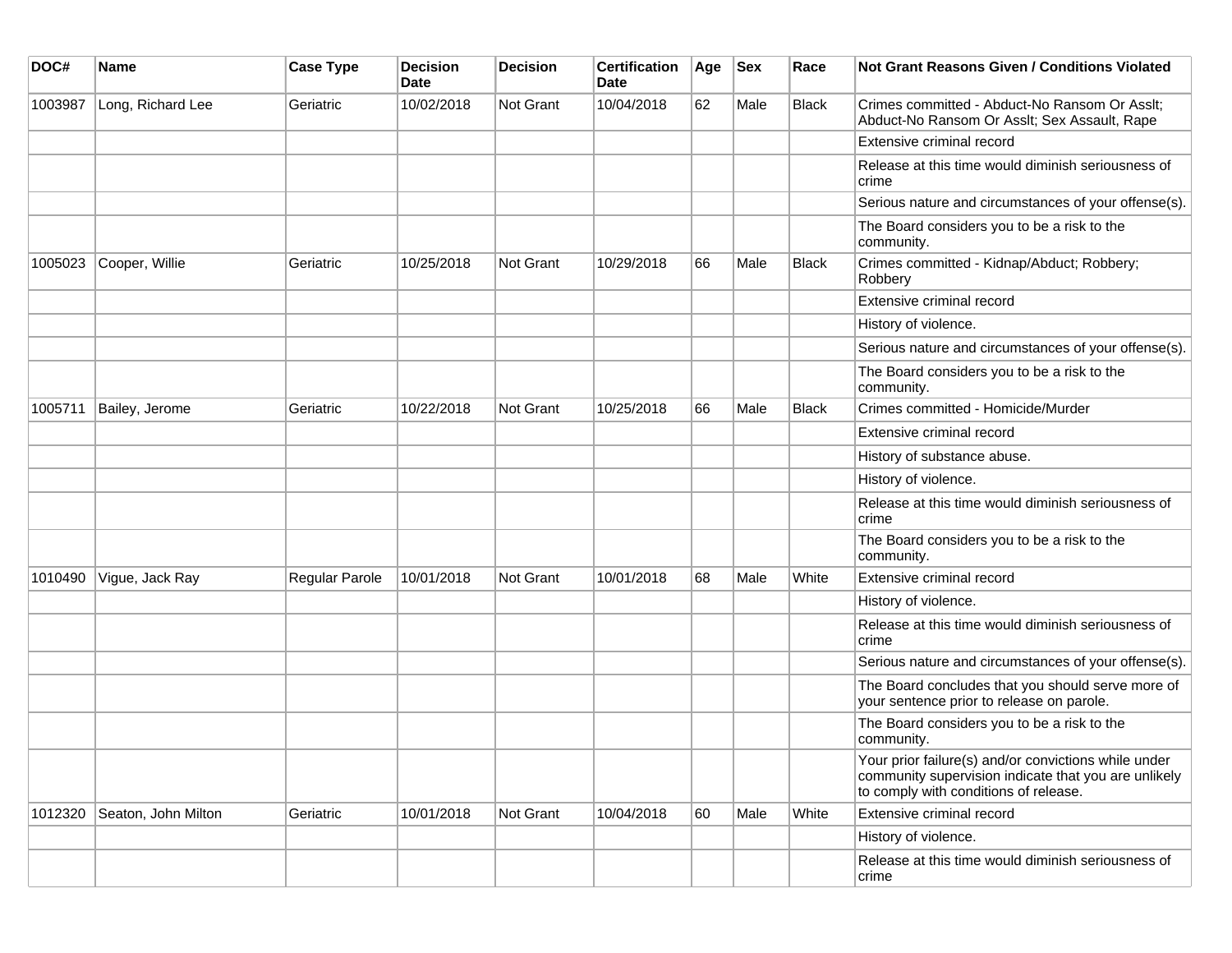| DOC#    | Name                     | <b>Case Type</b> | <b>Decision</b><br><b>Date</b> | <b>Decision</b> | <b>Certification</b><br>Date | Age | <b>Sex</b> | Race         | <b>Not Grant Reasons Given / Conditions Violated</b>                                                                                                        |
|---------|--------------------------|------------------|--------------------------------|-----------------|------------------------------|-----|------------|--------------|-------------------------------------------------------------------------------------------------------------------------------------------------------------|
| 1012320 | Seaton, John Milton      | Geriatric        | 10/01/2018                     | Not Grant       | 10/04/2018                   | 60  | Male       | White        | Serious nature and circumstances of your offense(s).                                                                                                        |
|         |                          |                  |                                |                 |                              |     |            |              | The Board concludes that you should serve more of<br>your sentence prior to release on parole.                                                              |
|         |                          |                  |                                |                 |                              |     |            |              | Your prior failure(s) and/or convictions while under<br>community supervision indicate that you are unlikely<br>to comply with conditions of release.       |
| 1012437 | Penn, Anthony Wesley Jr. | Regular Parole   | 10/26/2018                     | Not Grant       | 10/29/2018                   | 42  | Male       | <b>Black</b> | History of substance abuse.                                                                                                                                 |
|         |                          |                  |                                |                 |                              |     |            |              | Release at this time would diminish seriousness of<br>crime                                                                                                 |
|         |                          |                  |                                |                 |                              |     |            |              | Serious nature and circumstances of your offense(s).                                                                                                        |
|         |                          |                  |                                |                 |                              |     |            |              | The Board concludes that you should serve more of<br>your sentence prior to release on parole.                                                              |
|         |                          |                  |                                |                 |                              |     |            |              | You need further participation in institutional work<br>and/or educational programs to indicate your positive<br>progression towards re-entry into society. |
| 1013229 | Brooks, Jessie James     | Regular Parole   | 10/12/2018                     | Not Grant       | 10/16/2018                   | 52  | Male       | White        | Extensive criminal record                                                                                                                                   |
|         |                          |                  |                                |                 |                              |     |            |              | Release at this time would diminish seriousness of<br>crime                                                                                                 |
|         |                          |                  |                                |                 |                              |     |            |              | Serious nature and circumstances of your offense(s).                                                                                                        |
|         |                          |                  |                                |                 |                              |     |            |              | The Board considers you to be a risk to the<br>community.                                                                                                   |
| 1015739 | Kidd, Jahlil Laron       | Regular Parole   | 10/04/2018                     | Not Grant       | 10/05/2018                   | 42  | Male       | <b>Black</b> | Considering your offense and your institutional<br>records, the Board concludes that you should serve<br>more of your sentence before being paroled.        |
|         |                          |                  |                                |                 |                              |     |            |              | Crimes committed - Homicide-1st Degree; Robbery;<br>Weapon Offense                                                                                          |
|         |                          |                  |                                |                 |                              |     |            |              | Release at this time would diminish seriousness of<br>crime                                                                                                 |
|         |                          |                  |                                |                 |                              |     |            |              | Serious nature and circumstances of your offense(s).                                                                                                        |
|         |                          |                  |                                |                 |                              |     |            |              | The Board concludes that you should serve more of<br>your sentence prior to release on parole.                                                              |
|         |                          |                  |                                |                 |                              |     |            |              | You need to show a longer period of stable<br>adjustment.                                                                                                   |
|         |                          |                  |                                |                 |                              |     |            |              | Your record of institutional infractions indicates a<br>disregard for rules and that you are not ready to<br>conform to society.                            |
| 1016272 | Outlaw, Calvin Jerome    | Regular Parole   | 10/24/2018                     | Not Grant       | 10/25/2018                   | 43  | Male       | Black        | Crimes committed - Homicide-1st Degree; Robbery -<br>Attempted; Cocaine-Possess                                                                             |
|         |                          |                  |                                |                 |                              |     |            |              | Release at this time would diminish seriousness of<br>crime                                                                                                 |
|         |                          |                  |                                |                 |                              |     |            |              | Serious nature and circumstances of your offense(s).                                                                                                        |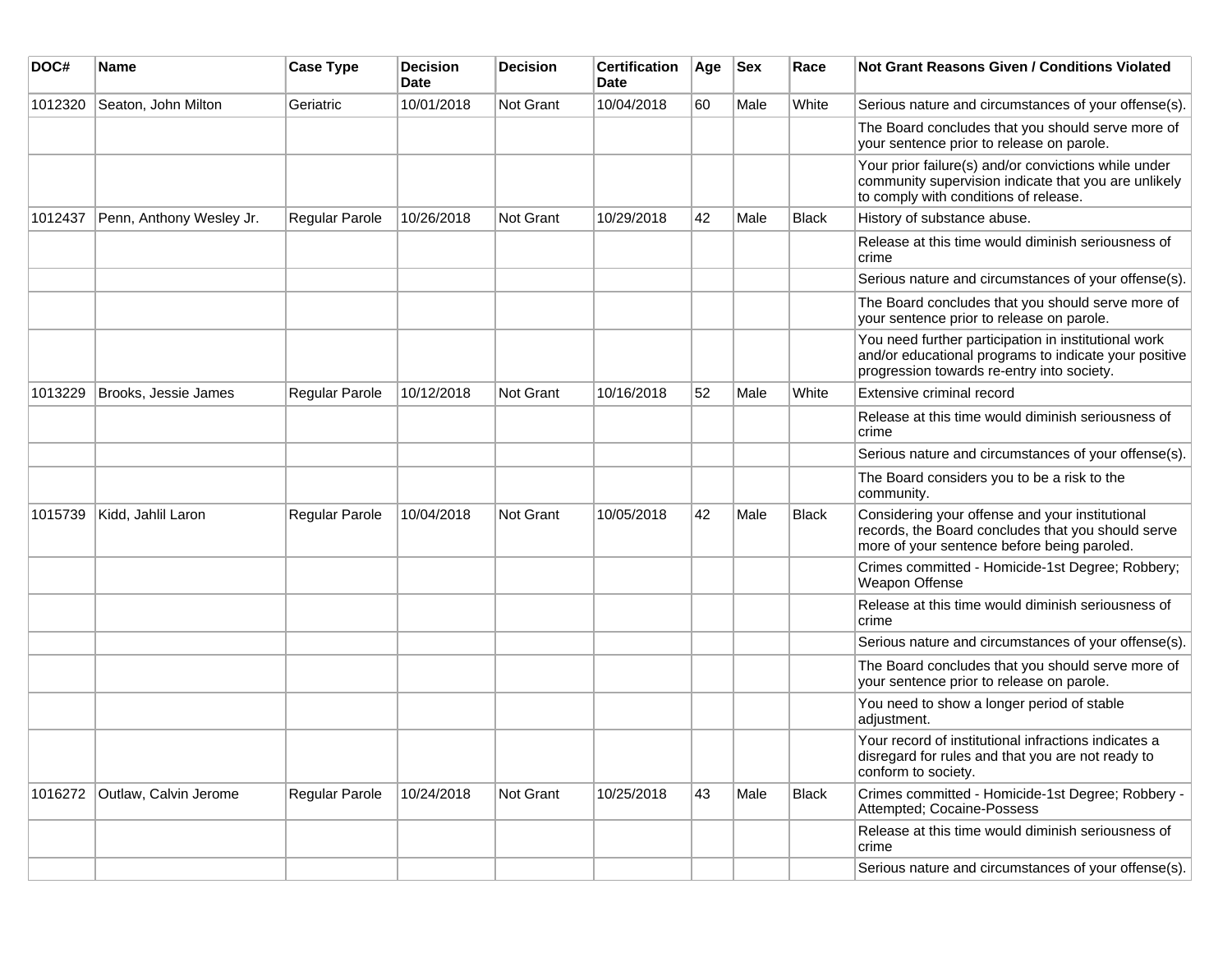| DOC#    | Name                     | <b>Case Type</b>      | <b>Decision</b><br><b>Date</b> | <b>Decision</b>  | <b>Certification</b><br><b>Date</b> | Age | <b>Sex</b>   | Race         | <b>Not Grant Reasons Given / Conditions Violated</b>                                                                                                        |
|---------|--------------------------|-----------------------|--------------------------------|------------------|-------------------------------------|-----|--------------|--------------|-------------------------------------------------------------------------------------------------------------------------------------------------------------|
| 1018729 | Henderson, Ronald Lee    | Regular Parole        | 10/01/2018                     | <b>Not Grant</b> | 10/01/2018                          | 53  | Male         | White        | Crimes committed - Homicide-1st Degree; Kidnap<br>Adult; Robbery                                                                                            |
|         |                          |                       |                                |                  |                                     |     |              |              | Extensive criminal record                                                                                                                                   |
|         |                          |                       |                                |                  |                                     |     |              |              | Release at this time would diminish seriousness of<br>crime                                                                                                 |
|         |                          |                       |                                |                  |                                     |     |              |              | Serious nature and circumstances of your offense(s).                                                                                                        |
|         |                          |                       |                                |                  |                                     |     |              |              | The Board concludes that you should serve more of<br>your sentence prior to release on parole.                                                              |
| 1019452 | Hart, James Kensell      | Regular Parole        | 10/26/2018                     | <b>Not Grant</b> | 10/29/2018                          | 41  | Male         | <b>Black</b> | Crimes committed - Homicide-2Nd-Degree;<br>Homicide-Vol Manslaughter; Use Of Firearm In<br>Felony                                                           |
|         |                          |                       |                                |                  |                                     |     |              |              | Release at this time would diminish seriousness of<br>crime                                                                                                 |
|         |                          |                       |                                |                  |                                     |     |              |              | You need further participation in institutional work<br>and/or educational programs to indicate your positive<br>progression towards re-entry into society. |
|         |                          |                       |                                |                  |                                     |     |              |              | You need to show a longer period of stable<br>adjustment.                                                                                                   |
|         |                          |                       |                                |                  |                                     |     |              |              | Your record of institutional infractions indicates a<br>disregard for rules and that you are not ready to<br>conform to society.                            |
| 1020562 | Chestnut, David Wayne    | Regular Parole        | 10/22/2018                     | <b>Not Grant</b> | 10/25/2018                          | 62  | Male         | <b>Black</b> | Crimes committed - Kidnap/Abduct; Kidnap/Abduct;<br>Assault                                                                                                 |
|         |                          |                       |                                |                  |                                     |     |              |              | Release at this time would diminish seriousness of<br>crime                                                                                                 |
|         |                          |                       |                                |                  |                                     |     |              |              | Serious nature and circumstances of your offense(s).                                                                                                        |
|         |                          |                       |                                |                  |                                     |     |              |              | The Board considers you to be a risk to the<br>community.                                                                                                   |
| 1020983 | Barker, Wilber Lee       | <b>Regular Parole</b> | 10/24/2018                     | <b>Not Grant</b> | 10/25/2018                          | 60  | Male         | White        | Considering your offense and your institutional<br>records, the Board concludes that you should serve<br>more of your sentence before being paroled.        |
|         |                          |                       |                                |                  |                                     |     |              |              | Release at this time would diminish seriousness of<br>crime                                                                                                 |
|         |                          |                       |                                |                  |                                     |     |              |              | Serious nature and circumstances of your offense(s).                                                                                                        |
| 1024341 | Reynolds, Craig Nathanie | <b>Regular Parole</b> | 10/24/2018                     | <b>Not Grant</b> | 10/25/2018                          | 52  | Male         | Black        | Release at this time would diminish seriousness of<br>crime                                                                                                 |
|         |                          |                       |                                |                  |                                     |     |              |              | Serious nature and circumstances of your offense(s).                                                                                                        |
|         |                          |                       |                                |                  |                                     |     |              |              | The Board concludes that you should serve more of<br>your sentence prior to release on parole.                                                              |
| 1026040 | Radcliff, Robin Kalleen  | Regular Parole        | 10/03/2018                     | <b>Not Grant</b> | 10/04/2018                          | 60  | Female White |              | Crimes committed - Homicide-Capital; Forgery;<br>Forgery                                                                                                    |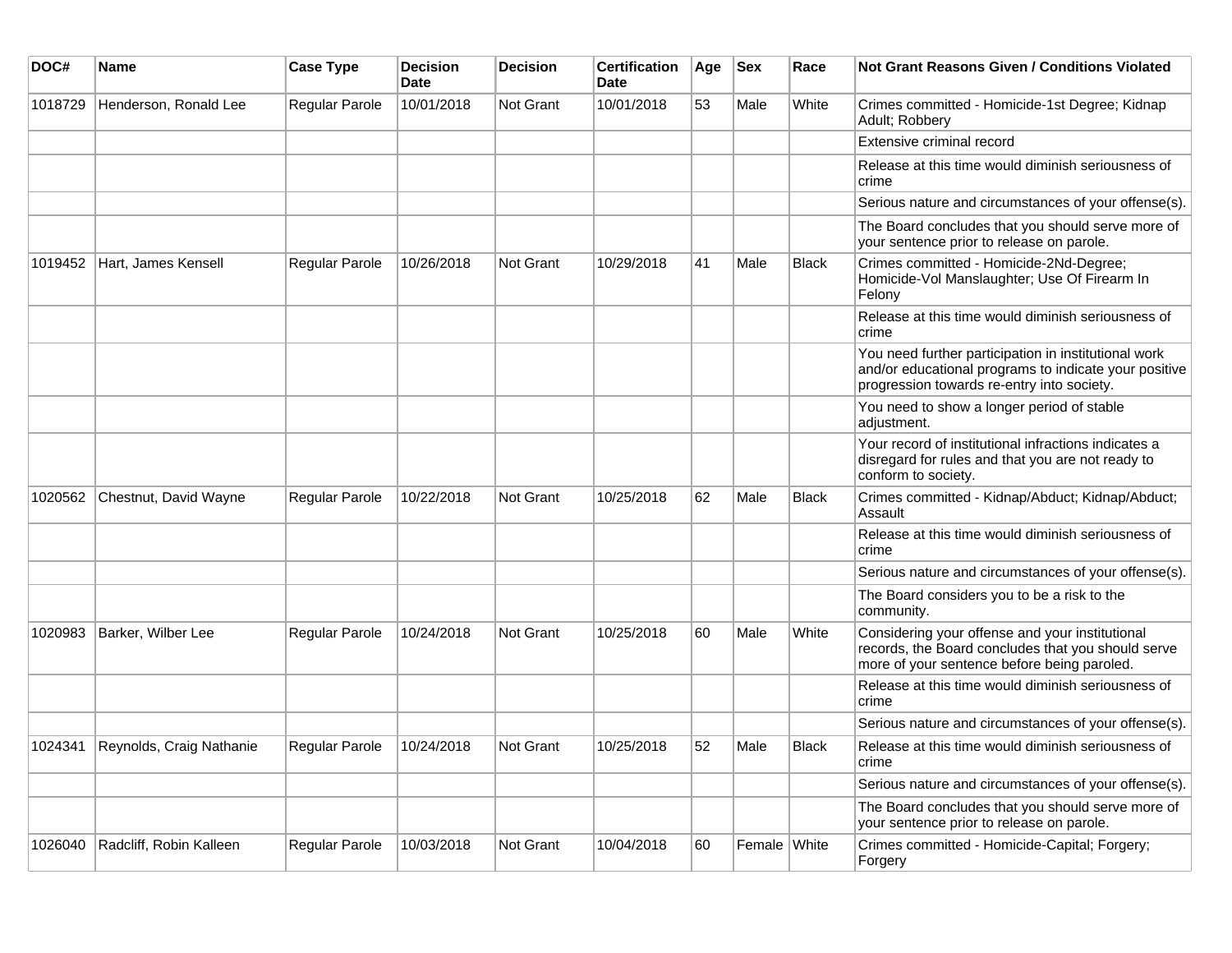| DOC#    | <b>Name</b>               | <b>Case Type</b> | <b>Decision</b><br><b>Date</b> | <b>Decision</b>  | <b>Certification</b><br>Date | Age | <b>Sex</b>   | Race                           | <b>Not Grant Reasons Given / Conditions Violated</b>                                                                                                        |
|---------|---------------------------|------------------|--------------------------------|------------------|------------------------------|-----|--------------|--------------------------------|-------------------------------------------------------------------------------------------------------------------------------------------------------------|
| 1026040 | Radcliff, Robin Kalleen   | Regular Parole   | 10/03/2018                     | Not Grant        | 10/04/2018                   | 60  | Female White |                                | Release at this time would diminish seriousness of<br>crime                                                                                                 |
|         |                           |                  |                                |                  |                              |     |              |                                | Serious nature and circumstances of your offense(s).                                                                                                        |
| 1026103 | Miller, Eric Winston      | Geriatric        | 10/08/2018                     | <b>Not Grant</b> | 10/09/2018                   | 71  | Male         | Indian or<br>Alaskan<br>Native | American Crimes committed - Aggravated Sexual Battery;<br>Aggravated Sexual Battery; Indecent Liberties                                                     |
|         |                           |                  |                                |                  |                              |     |              |                                | Release at this time would diminish seriousness of<br>crime                                                                                                 |
|         |                           |                  |                                |                  |                              |     |              |                                | Serious nature and circumstances of your offense(s).                                                                                                        |
|         |                           |                  |                                |                  |                              |     |              |                                | The Board concludes that you should serve more of<br>your sentence prior to release on parole.                                                              |
|         |                           |                  |                                |                  |                              |     |              |                                | The Board considers you to be a risk to the<br>community.                                                                                                   |
| 1027185 | Rawlings, Vincent Bernard | Regular Parole   | 10/04/2018                     | Not Grant        | 10/04/2018                   | 62  | Male         | Black                          | Crimes committed - Homicide/Murder; Abduct-No<br>Ransom Or Asslt; Abduct-No Ransom Or Asslt                                                                 |
|         |                           |                  |                                |                  |                              |     |              |                                | Release at this time would diminish seriousness of<br>crime                                                                                                 |
|         |                           |                  |                                |                  |                              |     |              |                                | Serious nature and circumstances of your offense(s).                                                                                                        |
| 1027438 | Graham, William W         | Regular Parole   | 10/11/2018                     | <b>Not Grant</b> | 10/12/2018                   | 64  | Male         | White                          | Crimes committed - Homicide/Murder;<br>Homicide/Murder; Homicide-Attempted                                                                                  |
|         |                           |                  |                                |                  |                              |     |              |                                | Release at this time would diminish seriousness of<br>crime                                                                                                 |
|         |                           |                  |                                |                  |                              |     |              |                                | Serious nature and circumstances of your offense(s).                                                                                                        |
|         |                           |                  |                                |                  |                              |     |              |                                | The Board concludes that you should serve more of<br>your sentence prior to release on parole.                                                              |
| 1028856 | Steppe, Tony E            | Regular Parole   | 10/25/2018                     | <b>Not Grant</b> | 10/29/2018                   | 64  | Male         | Black                          | Extensive criminal record                                                                                                                                   |
|         |                           |                  |                                |                  |                              |     |              |                                | History of violence.                                                                                                                                        |
|         |                           |                  |                                |                  |                              |     |              |                                | Serious nature and circumstances of your offense(s).                                                                                                        |
|         |                           |                  |                                |                  |                              |     |              |                                | The Board considers you to be a risk to the<br>community.                                                                                                   |
|         |                           |                  |                                |                  |                              |     |              |                                | Your prior failure(s) and/or convictions while under<br>community supervision indicate that you are unlikely<br>to comply with conditions of release.       |
|         | 1029455 Person, Tyrone    | Regular Parole   | 10/01/2018                     | Not Grant        | 10/04/2018                   | 53  | Male         | Black                          | Extensive criminal record                                                                                                                                   |
|         |                           |                  |                                |                  |                              |     |              |                                | Serious nature and circumstances of your offense(s).                                                                                                        |
|         |                           |                  |                                |                  |                              |     |              |                                | The Board considers you to be a risk to the<br>community.                                                                                                   |
|         |                           |                  |                                |                  |                              |     |              |                                | You need further participation in institutional work<br>and/or educational programs to indicate your positive<br>progression towards re-entry into society. |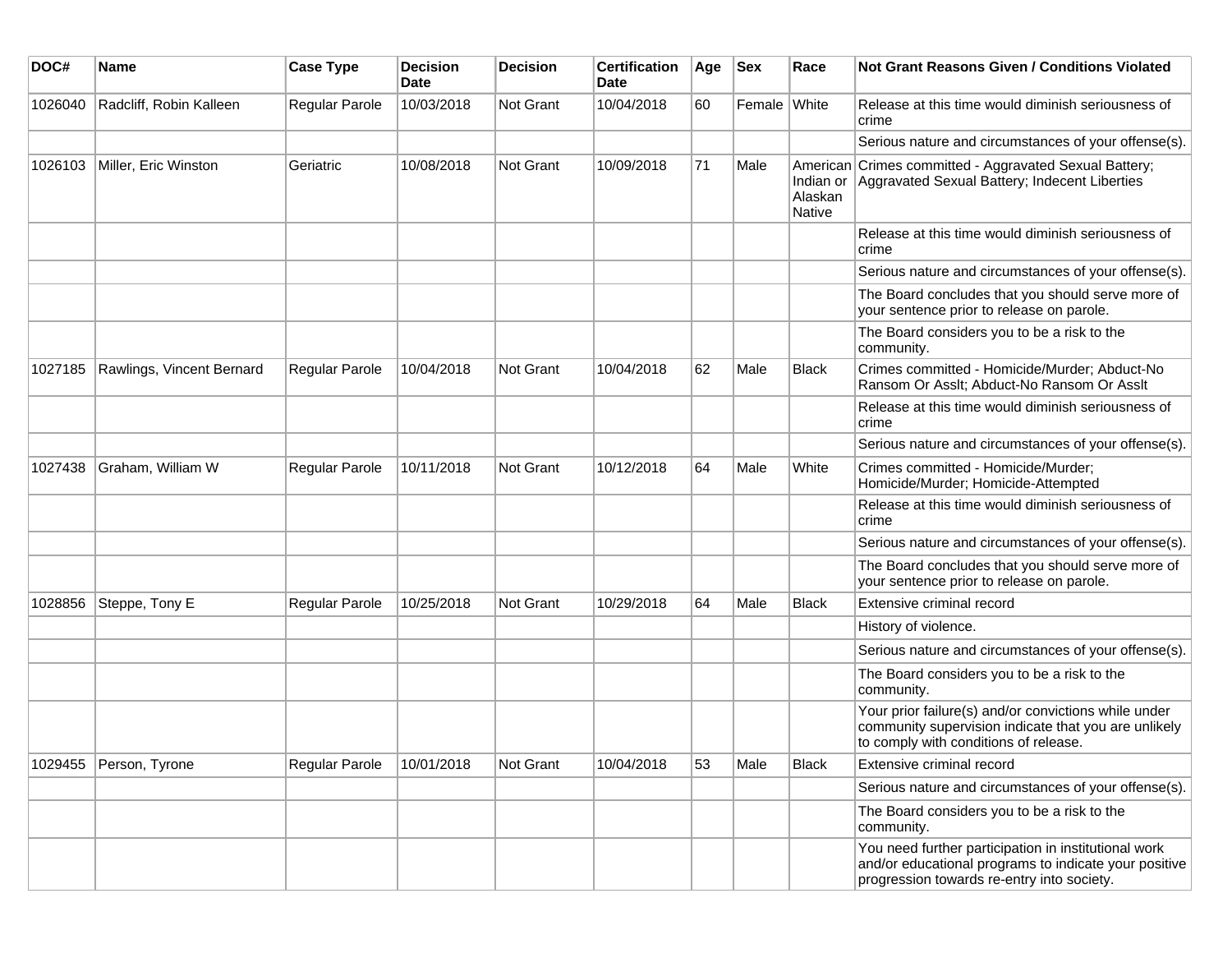| DOC#    | Name                     | <b>Case Type</b> | <b>Decision</b><br><b>Date</b> | <b>Decision</b>  | <b>Certification</b><br>Date | Age | <b>Sex</b> | Race         | Not Grant Reasons Given / Conditions Violated                                                                                                         |
|---------|--------------------------|------------------|--------------------------------|------------------|------------------------------|-----|------------|--------------|-------------------------------------------------------------------------------------------------------------------------------------------------------|
| 1029455 | Person, Tyrone           | Regular Parole   | 10/01/2018                     | Not Grant        | 10/04/2018                   | 53  | Male       | <b>Black</b> | Your prior failure(s) and/or convictions while under<br>community supervision indicate that you are unlikely<br>to comply with conditions of release. |
| 1031513 | Williams, Keith Donnell  | Regular Parole   | 10/22/2018                     | Not Grant        | 10/25/2018                   | 61  | Male       | Black        | Crimes committed - Sex Assault, Rape; Sex Assault,<br>Rape; Sex Assault, Rape                                                                         |
|         |                          |                  |                                |                  |                              |     |            |              | Release at this time would diminish seriousness of<br>crime                                                                                           |
|         |                          |                  |                                |                  |                              |     |            |              | Serious nature and circumstances of your offense(s).                                                                                                  |
| 1031866 | Drummond, George Stanley | Regular Parole   | 09/26/2018                     | Not Grant        | 10/01/2018                   | 68  | Male       | <b>Black</b> | Crimes committed - Sex Assault, Rape; Larc-Grand;<br>Parole Violation                                                                                 |
|         |                          |                  |                                |                  |                              |     |            |              | History of substance abuse.                                                                                                                           |
|         |                          |                  |                                |                  |                              |     |            |              | The Board concludes that you should serve more of<br>your sentence prior to release on parole.                                                        |
|         |                          |                  |                                |                  |                              |     |            |              | The Board considers you to be a risk to the<br>community.                                                                                             |
|         |                          |                  |                                |                  |                              |     |            |              | Your prior failure(s) and/or convictions while under<br>community supervision indicate that you are unlikely<br>to comply with conditions of release. |
| 1034382 | Spence, George Anthony   | Regular Parole   | 10/22/2018                     | <b>Not Grant</b> | 10/25/2018                   | 42  | Male       | <b>Black</b> | Considering your offense and your institutional<br>records, the Board concludes that you should serve<br>more of your sentence before being paroled.  |
|         |                          |                  |                                |                  |                              |     |            |              | Extensive criminal record                                                                                                                             |
|         |                          |                  |                                |                  |                              |     |            |              | History of violence.                                                                                                                                  |
|         |                          |                  |                                |                  |                              |     |            |              | Release at this time would diminish seriousness of<br>crime                                                                                           |
|         |                          |                  |                                |                  |                              |     |            |              | Serious nature and circumstances of your offense(s).                                                                                                  |
|         |                          |                  |                                |                  |                              |     |            |              | The Board concludes that you should serve more of<br>your sentence prior to release on parole.                                                        |
| 1035478 | Hall, Barry Lynn         | Regular Parole   | 10/03/2018                     | <b>Not Grant</b> | 10/04/2018                   | 56  | Male       | White        | Considering your offense and your institutional<br>records, the Board concludes that you should serve<br>more of your sentence before being paroled.  |
|         |                          |                  |                                |                  |                              |     |            |              | Conviction of a new crime while incarcerated                                                                                                          |
|         |                          |                  |                                |                  |                              |     |            |              | Crimes committed - Kidnap/Abduct; Abduct-No<br>Ransom Or Asslt; Abduct-No Ransom Or Asslt                                                             |
|         |                          |                  |                                |                  |                              |     |            |              | Extensive criminal record                                                                                                                             |
|         |                          |                  |                                |                  |                              |     |            |              | Serious nature and circumstances of your offense(s).                                                                                                  |
| 1035754 | Yeary, Robert Steven     | Regular Parole   | 10/24/2018                     | Not Grant        | 10/25/2018                   | 71  | Male       | White        | History of violence.                                                                                                                                  |
|         |                          |                  |                                |                  |                              |     |            |              | Release at this time would diminish seriousness of<br>crime                                                                                           |
|         |                          |                  |                                |                  |                              |     |            |              | Serious nature and circumstances of your offense(s).                                                                                                  |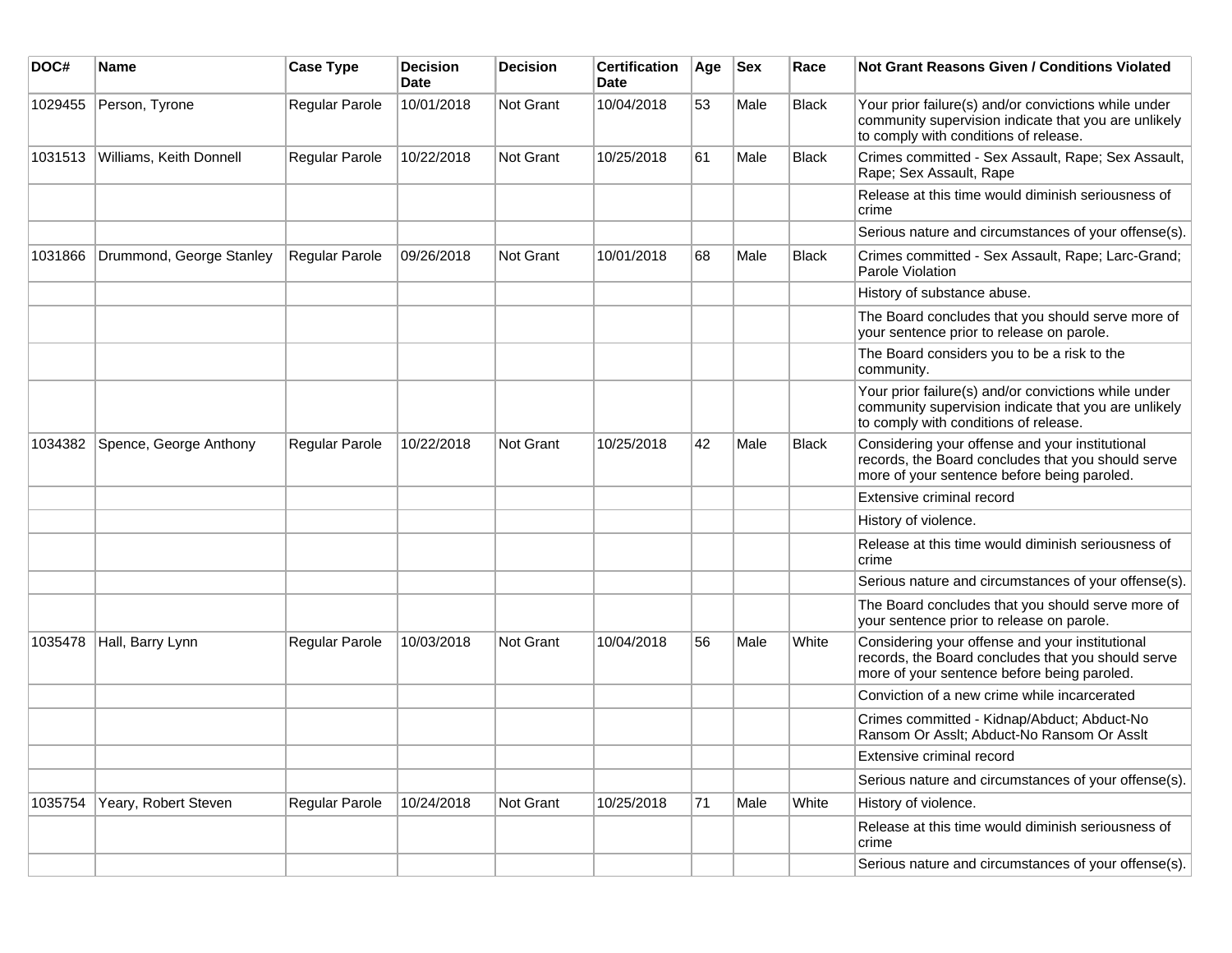| DOC#    | <b>Name</b>           | <b>Case Type</b>      | <b>Decision</b><br><b>Date</b> | <b>Decision</b> | <b>Certification</b><br>Date | Age | <b>Sex</b> | Race         | Not Grant Reasons Given / Conditions Violated                                                                                                               |
|---------|-----------------------|-----------------------|--------------------------------|-----------------|------------------------------|-----|------------|--------------|-------------------------------------------------------------------------------------------------------------------------------------------------------------|
| 1035905 | Batte, Kevin          | Regular Parole        | 10/01/2018                     | Not Grant       | 10/04/2018                   | 52  | Male       | <b>Black</b> | Considering your offense and your institutional<br>records, the Board concludes that you should serve<br>more of your sentence before being paroled.        |
|         |                       |                       |                                |                 |                              |     |            |              | Crimes committed - Homicide-1st Degree; Assault<br><b>And Battery</b>                                                                                       |
|         |                       |                       |                                |                 |                              |     |            |              | History of substance abuse.                                                                                                                                 |
|         |                       |                       |                                |                 |                              |     |            |              | Serious nature and circumstances of your offense(s).                                                                                                        |
|         |                       |                       |                                |                 |                              |     |            |              | The Board concludes that you should serve more of<br>your sentence prior to release on parole.                                                              |
|         |                       |                       |                                |                 |                              |     |            |              | You need further participation in institutional work<br>and/or educational programs to indicate your positive<br>progression towards re-entry into society. |
| 1036110 | Lockley, John B Jr.   | Regular Parole        | 10/03/2018                     | Not Grant       | 10/04/2018                   | 51  | Male       | <b>Black</b> | Considering your offense and your institutional<br>records, the Board concludes that you should serve<br>more of your sentence before being paroled.        |
|         |                       |                       |                                |                 |                              |     |            |              | Conviction of a new crime while incarcerated                                                                                                                |
|         |                       |                       |                                |                 |                              |     |            |              | Extensive criminal record                                                                                                                                   |
|         |                       |                       |                                |                 |                              |     |            |              | History of violence.                                                                                                                                        |
|         |                       |                       |                                |                 |                              |     |            |              | Release at this time would diminish seriousness of<br>crime                                                                                                 |
|         |                       |                       |                                |                 |                              |     |            |              | Serious nature and circumstances of your offense(s).                                                                                                        |
|         |                       |                       |                                |                 |                              |     |            |              | You need to show a longer period of stable<br>adjustment.                                                                                                   |
|         |                       |                       |                                |                 |                              |     |            |              | Your record of institutional infractions indicates a<br>disregard for rules and that you are not ready to<br>conform to society.                            |
| 1036421 | Nibblins, Joseph Earl | Regular Parole        | 10/06/2018                     | Not Grant       | 10/09/2018                   | 62  | Male       | <b>Black</b> | History of violence.                                                                                                                                        |
|         |                       |                       |                                |                 |                              |     |            |              | Release at this time would diminish seriousness of<br>crime                                                                                                 |
|         |                       |                       |                                |                 |                              |     |            |              | Serious nature and circumstances of your offense(s).                                                                                                        |
|         |                       |                       |                                |                 |                              |     |            |              | The Board considers you to be a risk to the<br>community.                                                                                                   |
| 1037107 | Boone, Renard Keith   | <b>Regular Parole</b> | 10/10/2018                     | Not Grant       | 10/12/2018                   | 59  | Male       | <b>Black</b> | Crimes committed - Forcible Sodomy; Forcible<br>Sodomy; Marijuana-Sell                                                                                      |
|         |                       |                       |                                |                 |                              |     |            |              | Release at this time would diminish seriousness of<br>crime                                                                                                 |
|         |                       |                       |                                |                 |                              |     |            |              | Serious nature and circumstances of your offense(s).                                                                                                        |
|         |                       |                       |                                |                 |                              |     |            |              | The Board concludes that you should serve more of<br>your sentence prior to release on parole.                                                              |
|         |                       |                       |                                |                 |                              |     |            |              | The Board considers you to be a risk to the<br>community.                                                                                                   |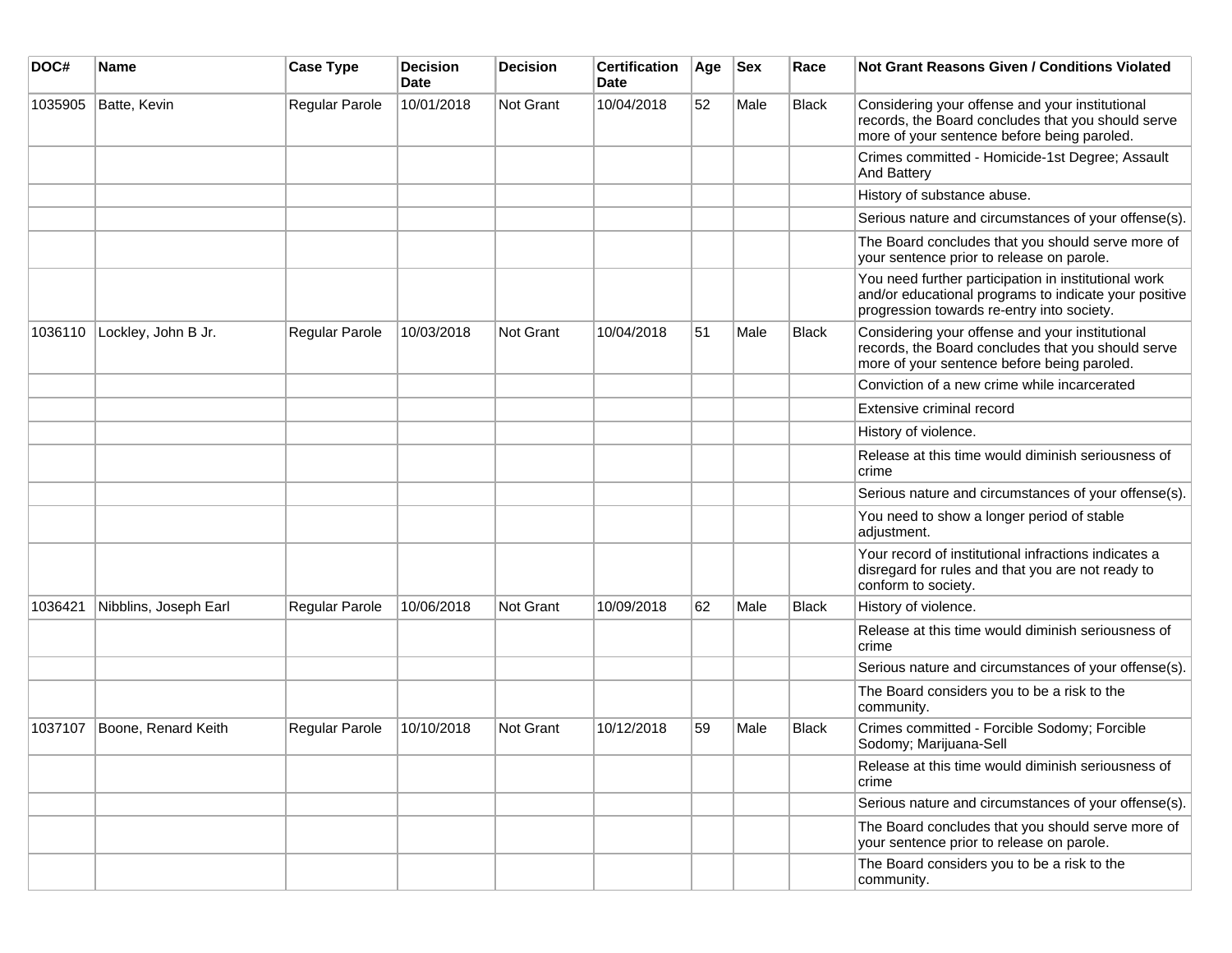| DOC#    | <b>Name</b>                            | <b>Case Type</b> | <b>Decision</b><br><b>Date</b> | <b>Decision</b> | <b>Certification</b><br>Date | Age | <b>Sex</b> | Race         | <b>Not Grant Reasons Given / Conditions Violated</b>                                                                                                  |
|---------|----------------------------------------|------------------|--------------------------------|-----------------|------------------------------|-----|------------|--------------|-------------------------------------------------------------------------------------------------------------------------------------------------------|
| 1037672 | Lawson, David Allen                    | Regular Parole   | 10/06/2018                     | Not Grant       | 10/09/2018                   | 56  | Male       | White        | Crimes committed - Sex Assault, Rape; Sex Assault,<br>Rape; Breaking And Entering                                                                     |
|         |                                        |                  |                                |                 |                              |     |            |              | Extensive criminal record                                                                                                                             |
|         |                                        |                  |                                |                 |                              |     |            |              | Release at this time would diminish seriousness of<br>crime                                                                                           |
|         |                                        |                  |                                |                 |                              |     |            |              | The Board concludes that you should serve more of<br>your sentence prior to release on parole.                                                        |
|         |                                        |                  |                                |                 |                              |     |            |              | The Board considers you to be a risk to the<br>community.                                                                                             |
| 1037826 | Hill-Bey, Dock Wayne Antwa<br>Jamailla | Regular Parole   | 10/22/2018                     | Not Grant       | 10/25/2018                   | 63  | Male       | Black        | Crimes committed - Abduct-No Ransom Or Asslt;<br>Sex Assault, Rape; Sex Asslt-Sodomy-Girl                                                             |
|         |                                        |                  |                                |                 |                              |     |            |              | Extensive criminal record                                                                                                                             |
|         |                                        |                  |                                |                 |                              |     |            |              | Release at this time would diminish seriousness of<br>crime                                                                                           |
| 1038348 | Parsons, Gregory Lynn                  | Geriatric        | 10/26/2018                     | Not Grant       | 10/29/2018                   | 67  | Male       | White        | Crimes committed - Aggravated Sexual Battery;<br>Aggravated Sexual Battery; Aggravated Sexual<br><b>Battery</b>                                       |
|         |                                        |                  |                                |                 |                              |     |            |              | Serious nature and circumstances of your offense(s).                                                                                                  |
|         |                                        |                  |                                |                 |                              |     |            |              | The Board considers you to be a risk to the<br>community.                                                                                             |
| 1039127 | Clark, Bernard Jr.                     | Geriatric        | 10/22/2018                     | Not Grant       | 10/25/2018                   | 81  | Male       | White        | Crimes committed - Aggravated Sexual Battery                                                                                                          |
|         |                                        |                  |                                |                 |                              |     |            |              | Release at this time would diminish seriousness of<br>crime                                                                                           |
|         |                                        |                  |                                |                 |                              |     |            |              | Serious nature and circumstances of your offense(s).                                                                                                  |
|         |                                        |                  |                                |                 |                              |     |            |              | The Board concludes that you should serve more of<br>your sentence prior to release on parole.                                                        |
|         |                                        |                  |                                |                 |                              |     |            |              | The Board considers you to be a risk to the<br>community.                                                                                             |
| 1042111 | Rodriguez, George William<br>Sr.       | Regular Parole   | 10/19/2018                     | Not Grant       | 10/25/2018                   | 64  | Male       | White        | No Interest in Parole                                                                                                                                 |
| 1043272 | Wilson, Thomas Leon                    | Geriatric        | 10/23/2018                     | Not Grant       | 10/25/2018                   | 68  | Male       | <b>Black</b> | Extensive criminal record                                                                                                                             |
|         |                                        |                  |                                |                 |                              |     |            |              | History of substance abuse.                                                                                                                           |
|         |                                        |                  |                                |                 |                              |     |            |              | Release at this time would diminish seriousness of<br>crime                                                                                           |
|         |                                        |                  |                                |                 |                              |     |            |              | The Board concludes that you should serve more of<br>your sentence prior to release on parole.                                                        |
|         |                                        |                  |                                |                 |                              |     |            |              | Your prior failure(s) and/or convictions while under<br>community supervision indicate that you are unlikely<br>to comply with conditions of release. |
| 1043371 | Poarch, Antoine Demetriu               | Regular Parole   | 10/04/2018                     | Not Grant       | 10/04/2018                   | 48  | Male       | Black        | Release at this time would diminish seriousness of<br>crime                                                                                           |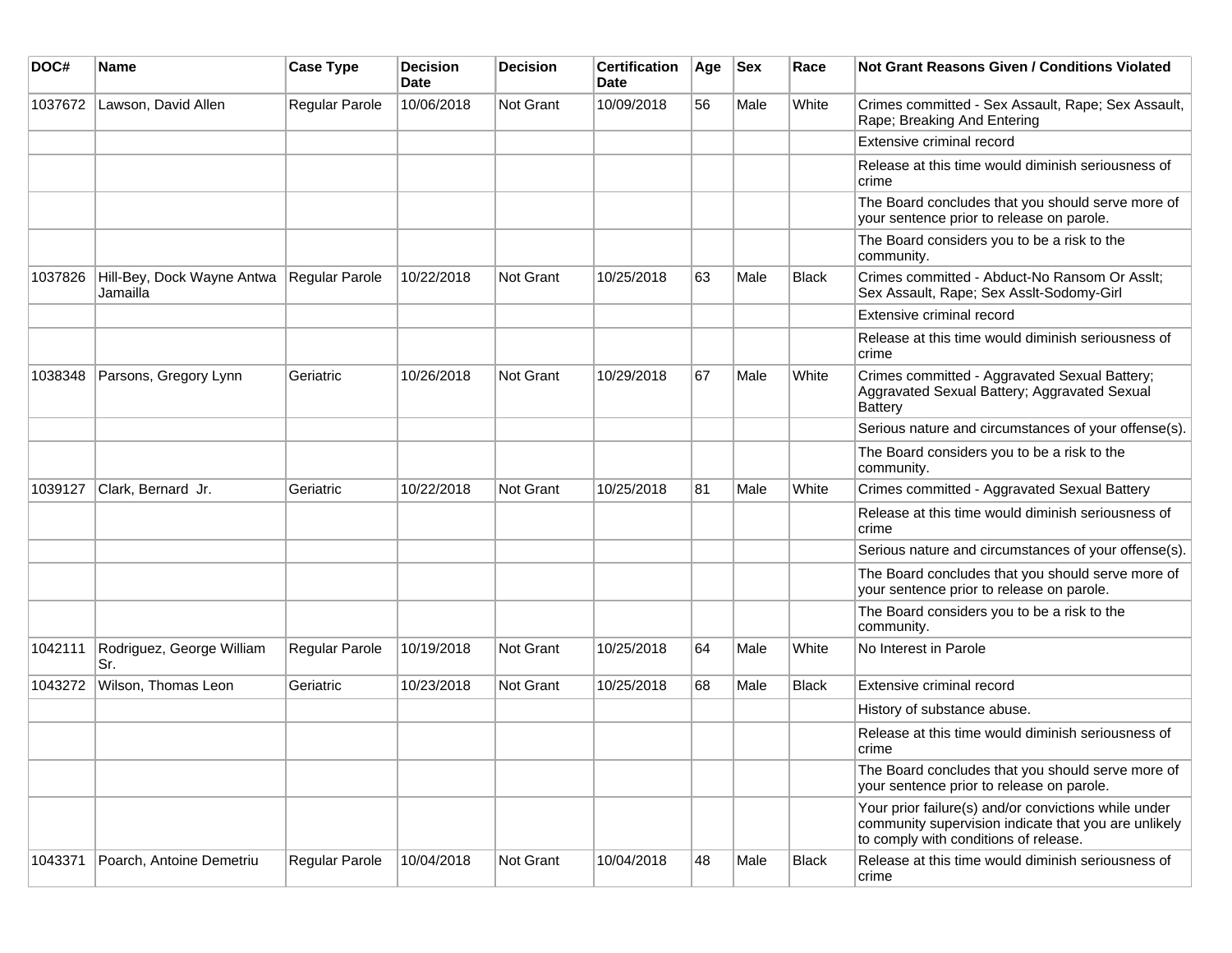| DOC#    | Name                     | <b>Case Type</b> | <b>Decision</b><br><b>Date</b> | <b>Decision</b> | <b>Certification</b><br>Date | Age | <b>Sex</b> | Race         | Not Grant Reasons Given / Conditions Violated                                                                                                               |
|---------|--------------------------|------------------|--------------------------------|-----------------|------------------------------|-----|------------|--------------|-------------------------------------------------------------------------------------------------------------------------------------------------------------|
| 1043371 | Poarch, Antoine Demetriu | Regular Parole   | 10/04/2018                     | Not Grant       | 10/04/2018                   | 48  | Male       | <b>Black</b> | The Board concludes that you should serve more of<br>your sentence prior to release on parole.                                                              |
|         |                          |                  |                                |                 |                              |     |            |              | Your prior failure(s) and/or convictions while under<br>community supervision indicate that you are unlikely<br>to comply with conditions of release.       |
| 1047957 | Mccoy, Michael Anthony   | Regular Parole   | 10/26/2018                     | Not Grant       | 10/29/2018                   | 61  | Male       | <b>Black</b> | Extensive criminal record                                                                                                                                   |
|         |                          |                  |                                |                 |                              |     |            |              | History of violence.                                                                                                                                        |
|         |                          |                  |                                |                 |                              |     |            |              | Your prior failure(s) and/or convictions while under<br>community supervision indicate that you are unlikely<br>to comply with conditions of release.       |
| 1048845 | Tyler, Herbert Lee       | Regular Parole   | 10/10/2018                     | Not Grant       | 10/12/2018                   | 52  | Male       | <b>Black</b> | Extensive criminal record                                                                                                                                   |
|         |                          |                  |                                |                 |                              |     |            |              | History of substance abuse.                                                                                                                                 |
|         |                          |                  |                                |                 |                              |     |            |              | Release at this time would diminish seriousness of<br>crime                                                                                                 |
|         |                          |                  |                                |                 |                              |     |            |              | The Board considers you to be a risk to the<br>community.                                                                                                   |
|         |                          |                  |                                |                 |                              |     |            |              | You need further participation in institutional work<br>and/or educational programs to indicate your positive<br>progression towards re-entry into society. |
|         |                          |                  |                                |                 |                              |     |            |              | Your prior failure(s) and/or convictions while under<br>community supervision indicate that you are unlikely<br>to comply with conditions of release.       |
| 1049657 | Lansdown, Troy Maurice   | Regular Parole   | 10/05/2018                     | Not Grant       | 10/09/2018                   | 56  | Male       | <b>Black</b> | History of violence.                                                                                                                                        |
|         |                          |                  |                                |                 |                              |     |            |              | Release at this time would diminish seriousness of<br>crime                                                                                                 |
|         |                          |                  |                                |                 |                              |     |            |              | Serious nature and circumstances of your offense(s).                                                                                                        |
|         |                          |                  |                                |                 |                              |     |            |              | The Board concludes that you should serve more of<br>your sentence prior to release on parole.                                                              |
|         |                          |                  |                                |                 |                              |     |            |              | Your prior failure(s) and/or convictions while under<br>community supervision indicate that you are unlikely<br>to comply with conditions of release.       |
| 1050088 | Canada, Kelvin Aundra    | Regular Parole   | 09/28/2018                     | Not Grant       | 10/01/2018                   | 47  | Male       | <b>Black</b> | Crimes committed - Homicide-1st Degree; Homicide-<br>Attempted; Assault: (Misdemeanor)                                                                      |
|         |                          |                  |                                |                 |                              |     |            |              | Release at this time would diminish seriousness of<br>crime                                                                                                 |
|         |                          |                  |                                |                 |                              |     |            |              | Serious nature and circumstances of your offense(s).                                                                                                        |
|         |                          |                  |                                |                 |                              |     |            |              | You need to show a longer period of stable<br>adjustment.                                                                                                   |
| 1054241 | Akers, Elvin Ricky       | Regular Parole   | 10/10/2018                     | Not Grant       | 10/12/2018                   | 55  | Male       | White        | Crimes committed - Sex Assault, Rape; Aggravated<br>Sexual Battery; Aggravated Sexual Battery                                                               |
|         |                          |                  |                                |                 |                              |     |            |              | Serious nature and circumstances of your offense(s).                                                                                                        |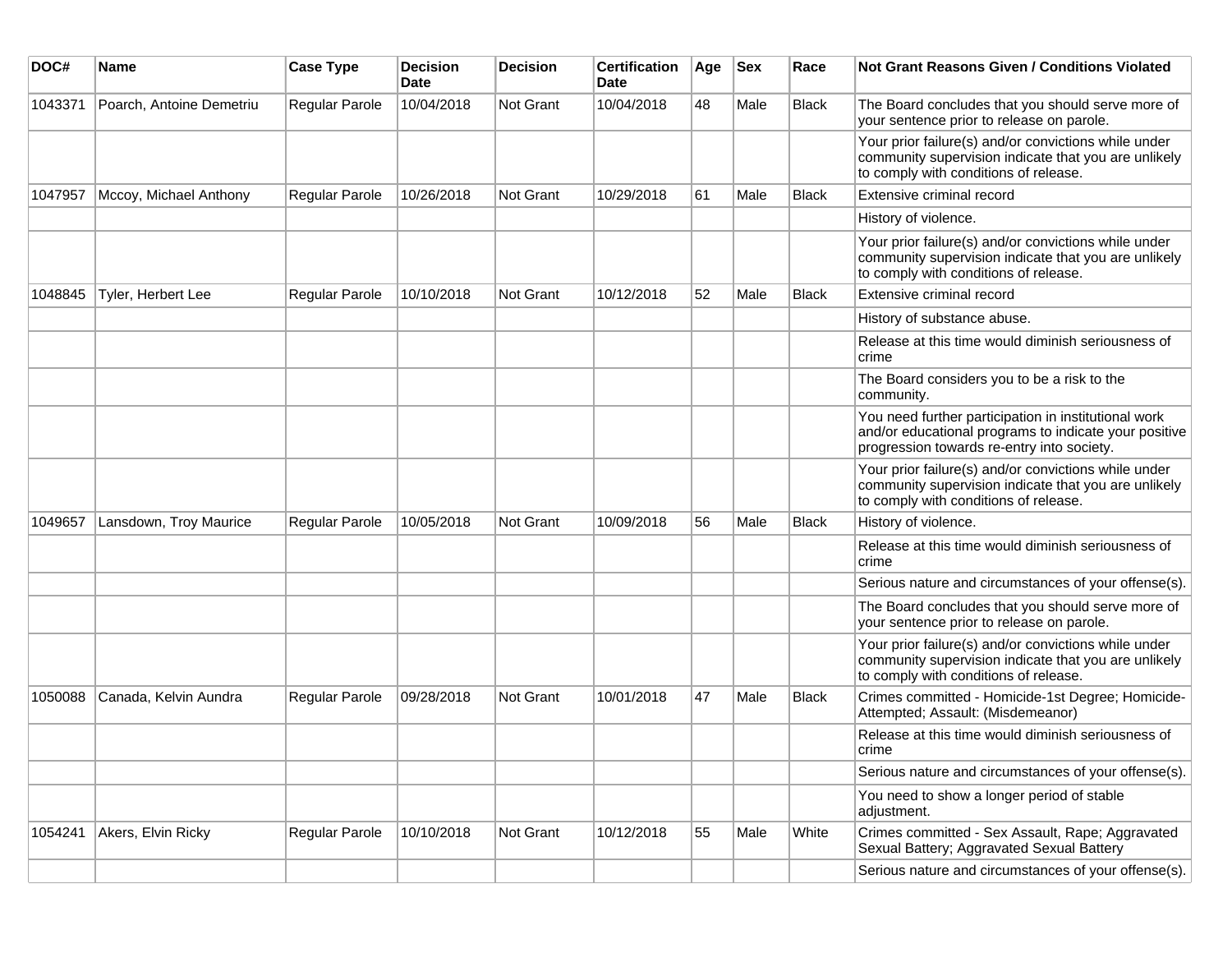| DOC#    | Name                      | <b>Case Type</b>      | <b>Decision</b><br><b>Date</b> | <b>Decision</b>  | <b>Certification</b><br><b>Date</b> | Age | <b>Sex</b> | Race                            | <b>Not Grant Reasons Given / Conditions Violated</b>                                                                                                  |
|---------|---------------------------|-----------------------|--------------------------------|------------------|-------------------------------------|-----|------------|---------------------------------|-------------------------------------------------------------------------------------------------------------------------------------------------------|
| 1054241 | Akers, Elvin Ricky        | Regular Parole        | 10/10/2018                     | Not Grant        | 10/12/2018                          | 55  | Male       | White                           | The Board considers you to be a risk to the<br>community.                                                                                             |
| 1054419 | Hostetter, Robert Vernon  | Regular Parole        | 10/25/2018                     | <b>Not Grant</b> | 10/29/2018                          | 52  | Male       | White                           | Crimes committed - Homicide/Murder; Sex Assault,<br>Rape; Burglary                                                                                    |
|         |                           |                       |                                |                  |                                     |     |            |                                 | Release at this time would diminish seriousness of<br>crime                                                                                           |
|         |                           |                       |                                |                  |                                     |     |            |                                 | Serious nature and circumstances of your offense(s).                                                                                                  |
|         |                           |                       |                                |                  |                                     |     |            |                                 | The Board concludes that you should serve more of<br>your sentence prior to release on parole.                                                        |
| 1054877 | Jones, Donald Eugene      | <b>Regular Parole</b> | 10/26/2018                     | <b>Not Grant</b> | 10/29/2018                          | 62  | Male       | <b>Black</b>                    | Extensive criminal record                                                                                                                             |
|         |                           |                       |                                |                  |                                     |     |            |                                 | History of substance abuse.                                                                                                                           |
|         |                           |                       |                                |                  |                                     |     |            |                                 | History of violence.                                                                                                                                  |
|         |                           |                       |                                |                  |                                     |     |            |                                 | Release at this time would diminish seriousness of<br>crime                                                                                           |
|         |                           |                       |                                |                  |                                     |     |            |                                 | Serious nature and circumstances of your offense(s).                                                                                                  |
|         |                           |                       |                                |                  |                                     |     |            |                                 | The Board concludes that you should serve more of<br>your sentence prior to release on parole.                                                        |
|         |                           |                       |                                |                  |                                     |     |            |                                 | Your prior failure(s) and/or convictions while under<br>community supervision indicate that you are unlikely<br>to comply with conditions of release. |
| 1055046 | Wyche, Nathan             | Geriatric             | 10/10/2018                     | <b>Not Grant</b> | 10/12/2018                          | 60  | Male       | <b>Black</b>                    | Extensive criminal record                                                                                                                             |
|         |                           |                       |                                |                  |                                     |     |            |                                 | History of violence.                                                                                                                                  |
|         |                           |                       |                                |                  |                                     |     |            |                                 | Release at this time would diminish seriousness of<br>crime                                                                                           |
|         |                           |                       |                                |                  |                                     |     |            |                                 | Serious nature and circumstances of your offense(s).                                                                                                  |
|         |                           |                       |                                |                  |                                     |     |            |                                 | Your prior failure(s) and/or convictions while under<br>community supervision indicate that you are unlikely<br>to comply with conditions of release. |
| 1057405 | Ho, Phuong Ngoc           | Geriatric             | 10/22/2018                     | Not Grant        | 10/25/2018                          | 65  | Male       | Asian or<br>Pacific<br>Islander | Crimes committed - Homicide/Murder                                                                                                                    |
|         |                           |                       |                                |                  |                                     |     |            |                                 | Release at this time would diminish seriousness of<br>crime                                                                                           |
|         |                           |                       |                                |                  |                                     |     |            |                                 | Serious nature and circumstances of your offense(s).                                                                                                  |
| 1058147 | Ramos, Laudelino Herivert | Geriatric             | 09/27/2018                     | <b>Not Grant</b> | 10/04/2018                          | 64  | Male       | White                           | Release at this time would diminish seriousness of<br>crime                                                                                           |
|         |                           |                       |                                |                  |                                     |     |            |                                 | Serious nature and circumstances of your offense(s).                                                                                                  |
|         |                           |                       |                                |                  |                                     |     |            |                                 | The Board concludes that you should serve more of<br>your sentence prior to release on parole.                                                        |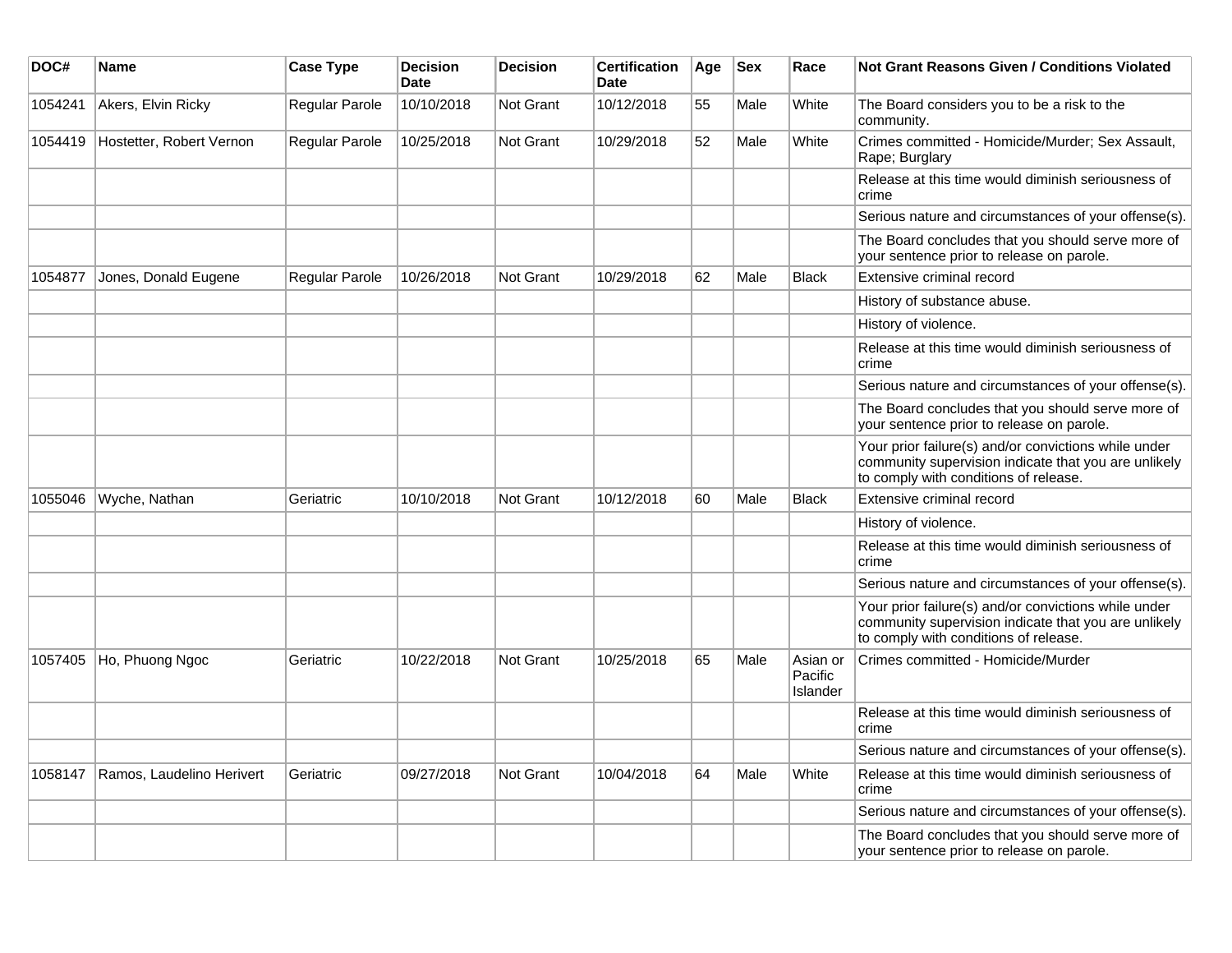| DOC#    | Name                      | <b>Case Type</b> | <b>Decision</b><br><b>Date</b> | Decision  | <b>Certification</b><br><b>Date</b> | Age | <b>Sex</b> | Race  | <b>Not Grant Reasons Given / Conditions Violated</b>                                                                                                        |
|---------|---------------------------|------------------|--------------------------------|-----------|-------------------------------------|-----|------------|-------|-------------------------------------------------------------------------------------------------------------------------------------------------------------|
| 1058147 | Ramos, Laudelino Herivert | Geriatric        | 09/27/2018                     | Not Grant | 10/04/2018                          | 64  | Male       | White | The Board considers you to be a risk to the<br>community.                                                                                                   |
| 1060281 | Freeman, John Austin Jr.  | Regular Parole   | 10/04/2018                     | Not Grant | 10/05/2018                          | 57  | Male       | Black | Considering your offense and your institutional<br>records, the Board concludes that you should serve<br>more of your sentence before being paroled.        |
|         |                           |                  |                                |           |                                     |     |            |       | Extensive criminal record                                                                                                                                   |
|         |                           |                  |                                |           |                                     |     |            |       | Poor institutional adjustment (for example,<br>motivation/attitude, unfavorable reports, lack of<br>program involvement, etc.)                              |
|         |                           |                  |                                |           |                                     |     |            |       | The Board concludes that you should serve more of<br>your sentence prior to release on parole.                                                              |
|         |                           |                  |                                |           |                                     |     |            |       | You need further participation in institutional work<br>and/or educational programs to indicate your positive<br>progression towards re-entry into society. |
|         |                           |                  |                                |           |                                     |     |            |       | Your prior failure(s) and/or convictions while under<br>community supervision indicate that you are unlikely<br>to comply with conditions of release.       |
|         |                           |                  |                                |           |                                     |     |            |       | Your record indicates a serious disregard for the<br>property rights of others.                                                                             |
| 1060761 | Smith, Antoine            | Regular Parole   | 10/01/2018                     | Not Grant | 10/04/2018                          | 43  | Male       | Black | Release at this time would diminish seriousness of<br>crime                                                                                                 |
|         |                           |                  |                                |           |                                     |     |            |       | Serious nature and circumstances of your offense(s).                                                                                                        |
|         |                           |                  |                                |           |                                     |     |            |       | The Board concludes that you should serve more of<br>your sentence prior to release on parole.                                                              |
| 1062031 | Lovings, Paul Allen       | Regular Parole   | 10/01/2018                     | Not Grant | 10/04/2018                          | 54  | Male       | Black | Considering your offense and your institutional<br>records, the Board concludes that you should serve<br>more of your sentence before being paroled.        |
|         |                           |                  |                                |           |                                     |     |            |       | Conviction of a new crime while incarcerated                                                                                                                |
|         |                           |                  |                                |           |                                     |     |            |       | Crimes committed - Abduct-No Ransom Or Asslt;<br>Sex Assault, Rape; Sex Asslt-Sodomy-Woman                                                                  |
|         |                           |                  |                                |           |                                     |     |            |       | History of violence.                                                                                                                                        |
|         |                           |                  |                                |           |                                     |     |            |       | Serious nature and circumstances of your offense(s).                                                                                                        |
|         |                           |                  |                                |           |                                     |     |            |       | The Board considers you to be a risk to the<br>community.                                                                                                   |
| 1064066 | Decock, Alain             | Regular Parole   | 10/25/2018                     | Not Grant | 10/29/2018                          | 57  | Male       | White | Release at this time would diminish seriousness of<br>crime                                                                                                 |
|         |                           |                  |                                |           |                                     |     |            |       | Serious nature and circumstances of your offense(s).                                                                                                        |
|         |                           |                  |                                |           |                                     |     |            |       | The Board concludes that you should serve more of<br>your sentence prior to release on parole.                                                              |
| 1064482 | Davis, Melvin Lee         | Geriatric        | 10/22/2018                     | Not Grant | 10/25/2018                          | 73  | Male       | Black | Considering your offense and your institutional<br>records, the Board concludes that you should serve<br>more of your sentence before being paroled.        |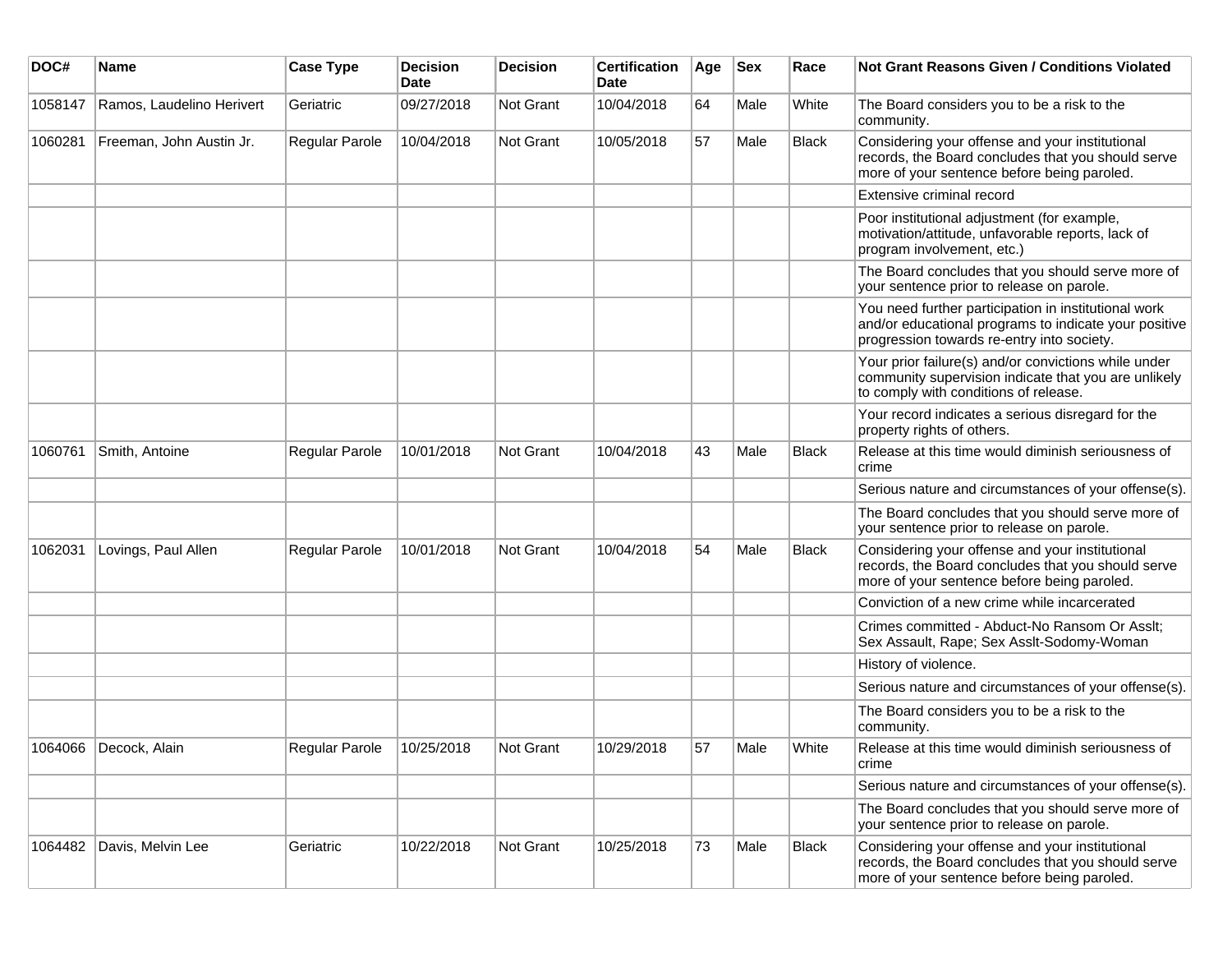| DOC#    | <b>Name</b>            | <b>Case Type</b> | <b>Decision</b><br><b>Date</b> | <b>Decision</b>  | <b>Certification</b><br>Date | Age | <b>Sex</b> | Race         | <b>Not Grant Reasons Given / Conditions Violated</b>                                                                                                  |
|---------|------------------------|------------------|--------------------------------|------------------|------------------------------|-----|------------|--------------|-------------------------------------------------------------------------------------------------------------------------------------------------------|
| 1064482 | Davis, Melvin Lee      | Geriatric        | 10/22/2018                     | <b>Not Grant</b> | 10/25/2018                   | 73  | Male       | <b>Black</b> | Release at this time would diminish seriousness of<br>crime                                                                                           |
|         |                        |                  |                                |                  |                              |     |            |              | Serious nature and circumstances of your offense(s).                                                                                                  |
| 1064836 | Pannell, Sylvester Jr. | Regular Parole   | 10/07/2018                     | Not Grant        | 10/10/2018                   | 44  | Male       | <b>Black</b> | Extensive criminal record                                                                                                                             |
|         |                        |                  |                                |                  |                              |     |            |              | Release at this time would diminish seriousness of<br>crime                                                                                           |
|         |                        |                  |                                |                  |                              |     |            |              | Serious nature and circumstances of your offense(s).                                                                                                  |
|         |                        |                  |                                |                  |                              |     |            |              | The Board concludes that you should serve more of<br>your sentence prior to release on parole.                                                        |
| 1065920 | Brown, Floyd Keith     | Regular Parole   | 10/25/2018                     | Not Grant        | 10/29/2018                   | 57  | Male       | <b>Black</b> | Extensive criminal record                                                                                                                             |
|         |                        |                  |                                |                  |                              |     |            |              | History of violence.                                                                                                                                  |
|         |                        |                  |                                |                  |                              |     |            |              | Release at this time would diminish seriousness of<br>crime                                                                                           |
|         |                        |                  |                                |                  |                              |     |            |              | Serious nature and circumstances of your offense(s).                                                                                                  |
|         |                        |                  |                                |                  |                              |     |            |              | The Board concludes that you should serve more of<br>your sentence prior to release on parole.                                                        |
|         |                        |                  |                                |                  |                              |     |            |              | The Board considers you to be a risk to the<br>community.                                                                                             |
|         |                        |                  |                                |                  |                              |     |            |              | Your prior failure(s) and/or convictions while under<br>community supervision indicate that you are unlikely<br>to comply with conditions of release. |
| 1066581 | Gregory, William James | Regular Parole   | 09/27/2018                     | Not Grant        | 10/01/2018                   | 55  | Male       | <b>Black</b> | Extensive criminal record                                                                                                                             |
|         |                        |                  |                                |                  |                              |     |            |              | History of substance abuse.                                                                                                                           |
|         |                        |                  |                                |                  |                              |     |            |              | History of violence.                                                                                                                                  |
|         |                        |                  |                                |                  |                              |     |            |              | Release at this time would diminish seriousness of<br>crime                                                                                           |
|         |                        |                  |                                |                  |                              |     |            |              | The Board concludes that you should serve more of<br>your sentence prior to release on parole.                                                        |
|         |                        |                  |                                |                  |                              |     |            |              | Your prior failure(s) and/or convictions while under<br>community supervision indicate that you are unlikely<br>to comply with conditions of release. |
| 1066701 | Holt, Joseph Lindsey   | Regular Parole   | 10/07/2018                     | Not Grant        | 10/09/2018                   | 46  | Male       | White        | Extensive criminal record                                                                                                                             |
|         |                        |                  |                                |                  |                              |     |            |              | Release at this time would diminish seriousness of<br>crime                                                                                           |
|         |                        |                  |                                |                  |                              |     |            |              | Serious nature and circumstances of your offense(s).                                                                                                  |
|         |                        |                  |                                |                  |                              |     |            |              | Your prior failure(s) and/or convictions while under<br>community supervision indicate that you are unlikely<br>to comply with conditions of release. |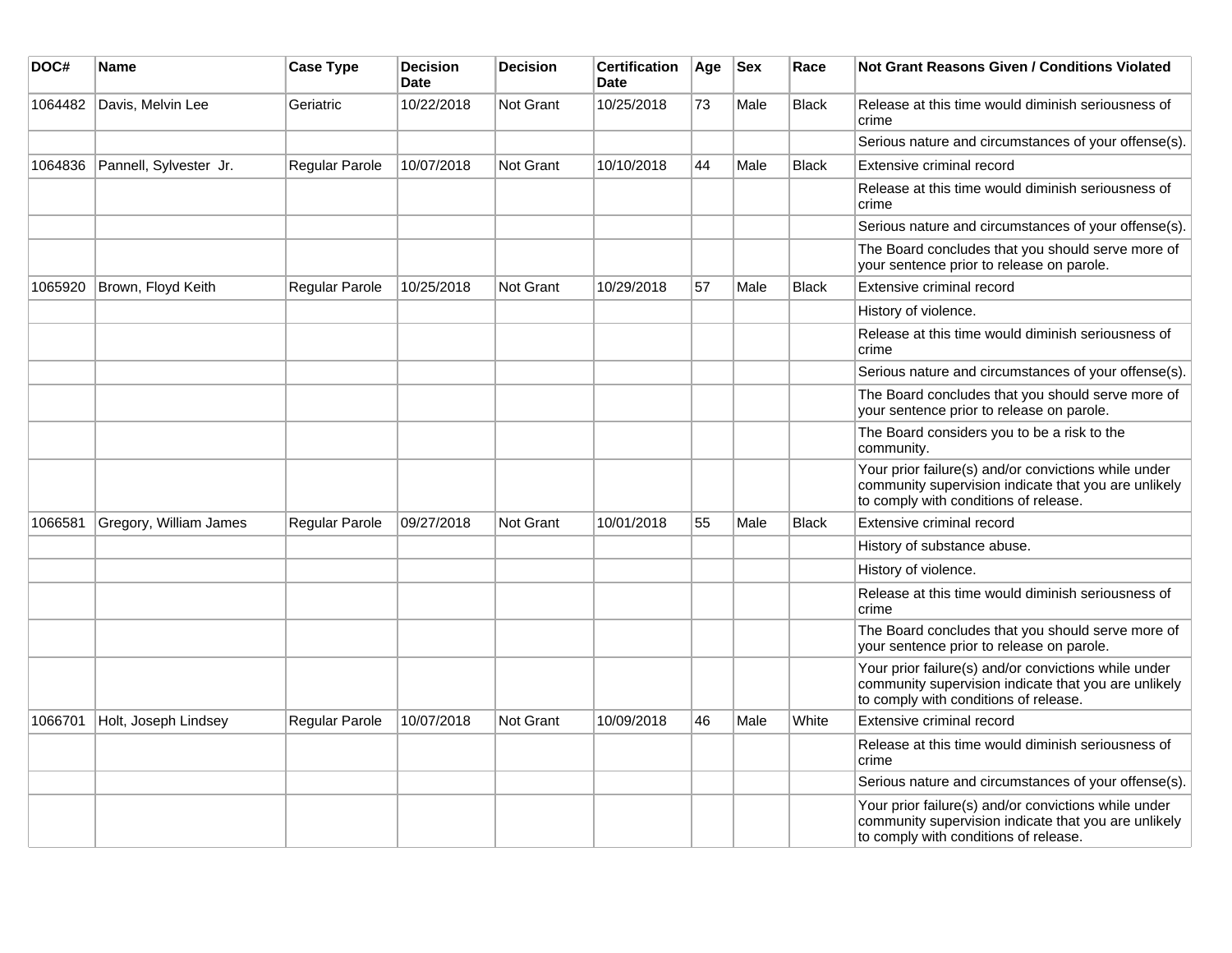| DOC#    | <b>Name</b>              | <b>Case Type</b>      | <b>Decision</b><br><b>Date</b> | <b>Decision</b>  | <b>Certification</b><br>Date | Age | <b>Sex</b> | Race  | <b>Not Grant Reasons Given / Conditions Violated</b>                                                                                                        |
|---------|--------------------------|-----------------------|--------------------------------|------------------|------------------------------|-----|------------|-------|-------------------------------------------------------------------------------------------------------------------------------------------------------------|
| 1067721 | Miller, Kenneth Henderso | Geriatric             | 09/26/2018                     | Not Grant        | 10/04/2018                   | 60  | Male       | Black | Crimes committed - Robbery: Business W/ Use Of<br>Gun Or Simulated Gun; Bad Check: Larceny >=<br>\$200; Bad Check: Larceny >=\$200                          |
|         |                          |                       |                                |                  |                              |     |            |       | History of substance abuse.                                                                                                                                 |
|         |                          |                       |                                |                  |                              |     |            |       | History of violence.                                                                                                                                        |
|         |                          |                       |                                |                  |                              |     |            |       | Release at this time would diminish seriousness of<br>crime                                                                                                 |
|         |                          |                       |                                |                  |                              |     |            |       | You need further participation in institutional work<br>and/or educational programs to indicate your positive<br>progression towards re-entry into society. |
|         |                          |                       |                                |                  |                              |     |            |       | Your prior failure(s) and/or convictions while under<br>community supervision indicate that you are unlikely<br>to comply with conditions of release.       |
| 1068596 | Tuller, Jonathan R       | Regular Parole        | 09/27/2018                     | <b>Not Grant</b> | 10/01/2018                   | 64  | Male       | White | Crimes committed - Homicide-1st Degree; Homicide-<br>1st Degree; Robbery - Attempted                                                                        |
|         |                          |                       |                                |                  |                              |     |            |       | Extensive criminal record                                                                                                                                   |
|         |                          |                       |                                |                  |                              |     |            |       | Release at this time would diminish seriousness of<br>crime                                                                                                 |
|         |                          |                       |                                |                  |                              |     |            |       | Serious nature and circumstances of your offense(s).                                                                                                        |
| 1068876 | Robinson, Carlos Raymond | Regular Parole        | 10/24/2018                     | <b>Not Grant</b> | 10/25/2018                   | 52  | Male       | Black | Conviction of a new crime while incarcerated                                                                                                                |
|         |                          |                       |                                |                  |                              |     |            |       | History of substance abuse.                                                                                                                                 |
|         |                          |                       |                                |                  |                              |     |            |       | History of violence.                                                                                                                                        |
|         |                          |                       |                                |                  |                              |     |            |       | Release at this time would diminish seriousness of<br>crime                                                                                                 |
|         |                          |                       |                                |                  |                              |     |            |       | Serious nature and circumstances of your offense(s).                                                                                                        |
|         |                          |                       |                                |                  |                              |     |            |       | The Board considers you to be a risk to the<br>community.                                                                                                   |
| 1070234 | Coles, Clarence Adam Jr. | <b>Regular Parole</b> | 10/01/2018                     | Not Grant        | 10/04/2018                   | 44  | Male       | Black | Considering your offense and your institutional<br>records, the Board concludes that you should serve<br>more of your sentence before being paroled.        |
|         |                          |                       |                                |                  |                              |     |            |       | History of violence.                                                                                                                                        |
|         |                          |                       |                                |                  |                              |     |            |       | Release at this time would diminish seriousness of<br>crime                                                                                                 |
|         |                          |                       |                                |                  |                              |     |            |       | Serious nature and circumstances of your offense(s).                                                                                                        |
|         |                          |                       |                                |                  |                              |     |            |       | The Board concludes that you should serve more of<br>your sentence prior to release on parole.                                                              |
|         |                          |                       |                                |                  |                              |     |            |       | The Board considers you to be a risk to the<br>community.                                                                                                   |
|         |                          |                       |                                |                  |                              |     |            |       | Your record of institutional infractions indicates a<br>disregard for rules and that you are not ready to<br>conform to society.                            |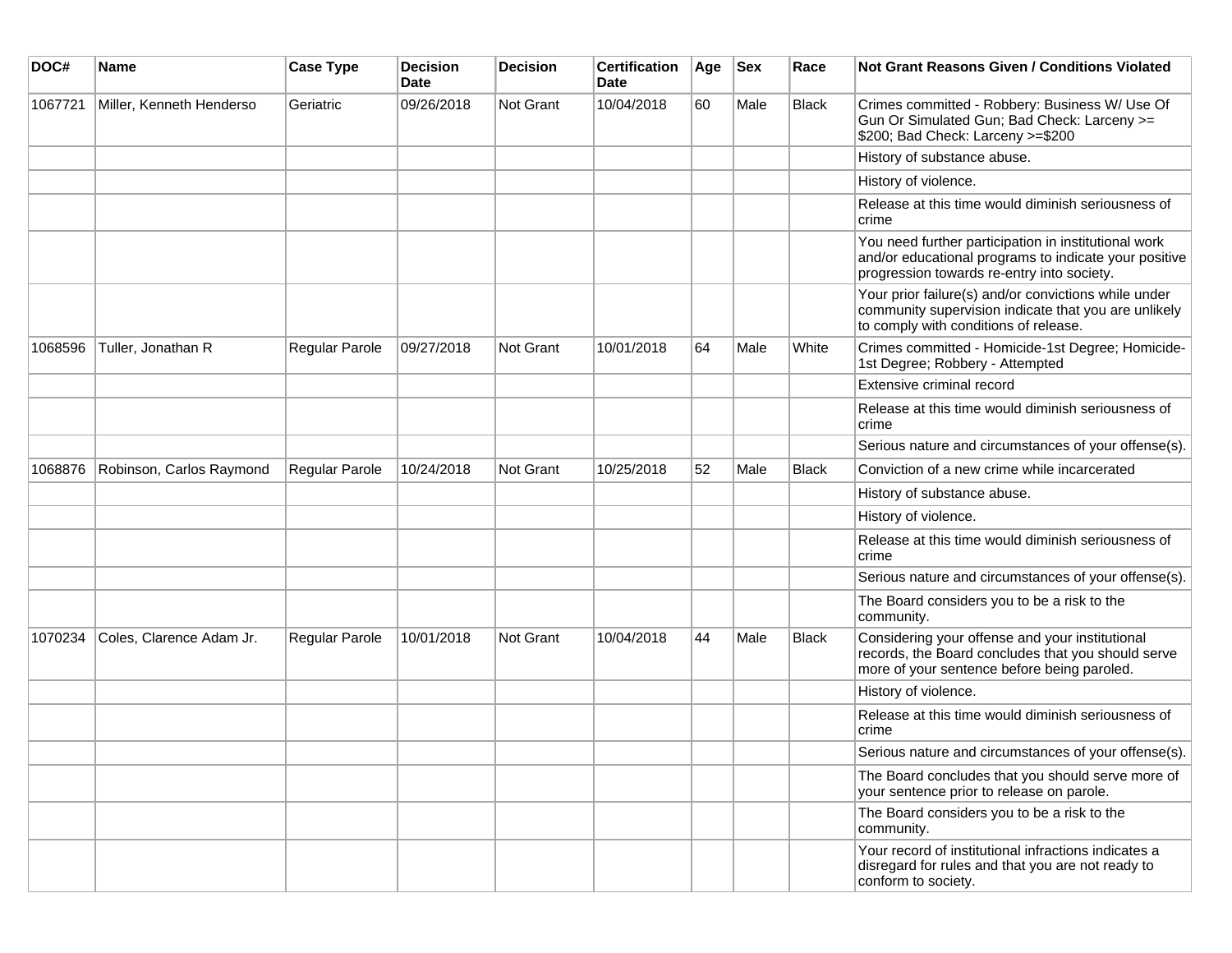| DOC#    | <b>Name</b>                 | <b>Case Type</b>      | <b>Decision</b><br>Date | <b>Decision</b>  | <b>Certification</b><br>Date | Age | <b>Sex</b> | Race         | <b>Not Grant Reasons Given / Conditions Violated</b>                                                                                                        |
|---------|-----------------------------|-----------------------|-------------------------|------------------|------------------------------|-----|------------|--------------|-------------------------------------------------------------------------------------------------------------------------------------------------------------|
| 1070562 | Smith, Robert Lee           | Regular Parole        | 10/05/2018              | Not Grant        | 10/09/2018                   | 62  | Male       | Black        | Crimes committed - Homicide-1st Degree; Sex<br>Assault, Rape                                                                                                |
|         |                             |                       |                         |                  |                              |     |            |              | Extensive criminal record                                                                                                                                   |
|         |                             |                       |                         |                  |                              |     |            |              | History of violence.                                                                                                                                        |
|         |                             |                       |                         |                  |                              |     |            |              | Release at this time would diminish seriousness of<br>crime                                                                                                 |
|         |                             |                       |                         |                  |                              |     |            |              | Serious nature and circumstances of your offense(s).                                                                                                        |
|         |                             |                       |                         |                  |                              |     |            |              | The Board concludes that you should serve more of<br>your sentence prior to release on parole.                                                              |
|         |                             |                       |                         |                  |                              |     |            |              | The Board considers you to be a risk to the<br>community.                                                                                                   |
|         |                             |                       |                         |                  |                              |     |            |              | You need further participation in institutional work<br>and/or educational programs to indicate your positive<br>progression towards re-entry into society. |
|         |                             |                       |                         |                  |                              |     |            |              | You need to show a longer period of stable<br>adjustment.                                                                                                   |
| 1070969 | Burgess, Bernard Ulysses    | <b>Regular Parole</b> | 09/27/2018              | <b>Not Grant</b> | 10/01/2018                   | 46  | Male       | <b>Black</b> | Crimes committed - Robbery; Statutory Burglary;<br><b>Statutory Burglary</b>                                                                                |
|         |                             |                       |                         |                  |                              |     |            |              | Extensive criminal record                                                                                                                                   |
|         |                             |                       |                         |                  |                              |     |            |              | The Board concludes that you should serve more of<br>your sentence prior to release on parole.                                                              |
|         |                             |                       |                         |                  |                              |     |            |              | Your prior failure(s) and/or convictions while under<br>community supervision indicate that you are unlikely<br>to comply with conditions of release.       |
| 1072399 | Ricks, Clarence             | Regular Parole        | 10/06/2018              | Not Grant        | 10/09/2018                   | 58  | Male       | <b>Black</b> | Considering your offense and your institutional<br>records, the Board concludes that you should serve<br>more of your sentence before being paroled.        |
|         |                             |                       |                         |                  |                              |     |            |              | Crimes committed - Abduct-No Ransom Or Asslt;<br>Sex Assault, Rape; Robbery                                                                                 |
|         |                             |                       |                         |                  |                              |     |            |              | Release at this time would diminish seriousness of<br>crime                                                                                                 |
|         |                             |                       |                         |                  |                              |     |            |              | Serious nature and circumstances of your offense(s).                                                                                                        |
|         |                             |                       |                         |                  |                              |     |            |              | The Board concludes that you should serve more of<br>your sentence prior to release on parole.                                                              |
|         |                             |                       |                         |                  |                              |     |            |              | The Board considers you to be a risk to the<br>community.                                                                                                   |
|         | 1072702 Howard, David Henry | Geriatric             | 10/05/2018              | Not Grant        | 10/09/2018                   | 64  | Male       | <b>Black</b> | Crimes committed - Sex Assault, Rape; Sex Assault,<br>Rape; Sex Assault, Rape                                                                               |
|         |                             |                       |                         |                  |                              |     |            |              | Release at this time would diminish seriousness of<br>crime                                                                                                 |
|         |                             |                       |                         |                  |                              |     |            |              | The Board concludes that you should serve more of<br>your sentence prior to release on parole.                                                              |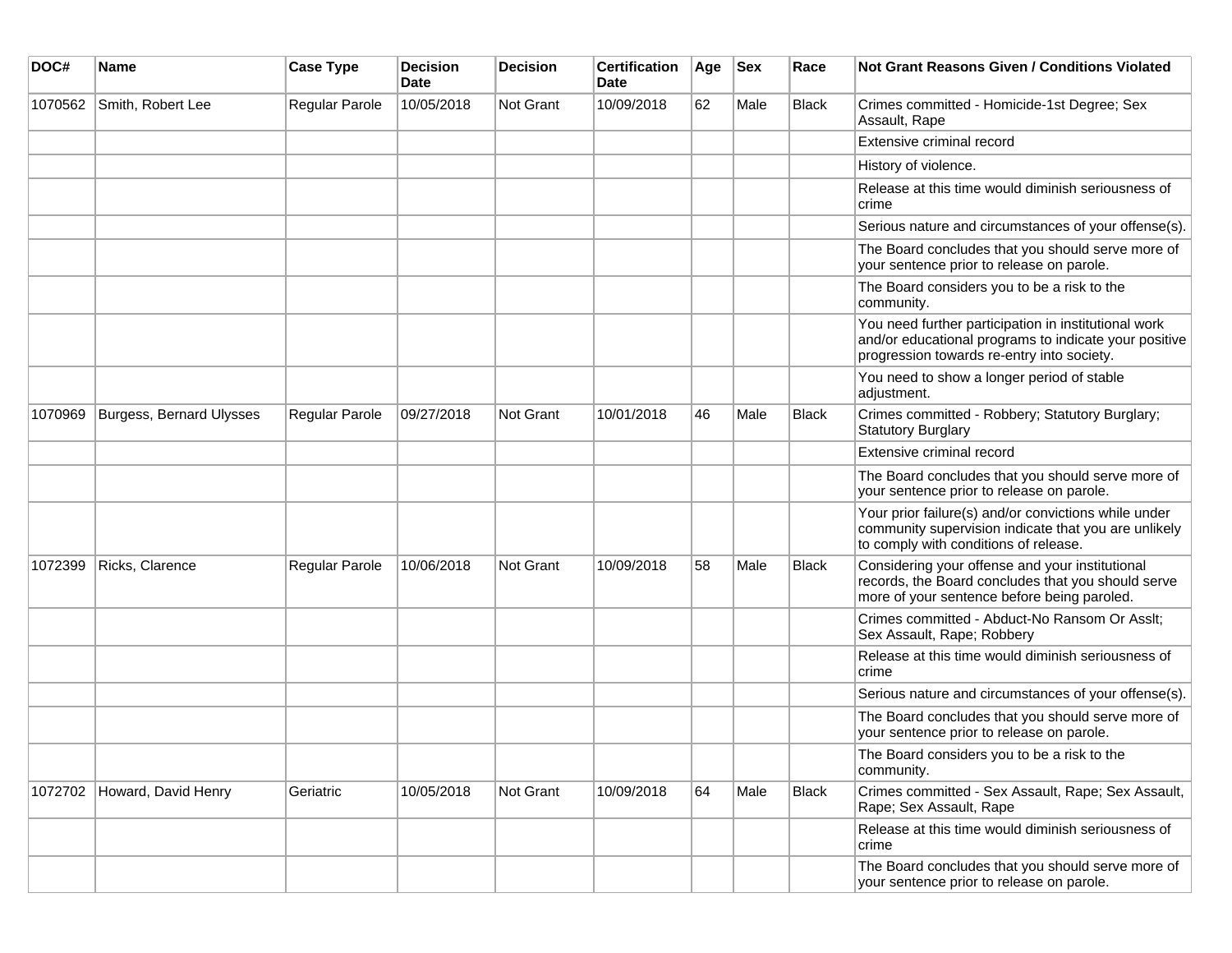| DOC#    | Name                      | <b>Case Type</b>    | Decision<br><b>Date</b> | Decision         | <b>Certification</b><br>Date | Age | <b>Sex</b> | Race         | Not Grant Reasons Given / Conditions Violated                                                                                                         |
|---------|---------------------------|---------------------|-------------------------|------------------|------------------------------|-----|------------|--------------|-------------------------------------------------------------------------------------------------------------------------------------------------------|
| 1072702 | Howard, David Henry       | Geriatric           | 10/05/2018              | Not Grant        | 10/09/2018                   | 64  | Male       | <b>Black</b> | The Board considers you to be a risk to the<br>community.                                                                                             |
|         |                           |                     |                         |                  |                              |     |            |              | Your prior failure(s) and/or convictions while under<br>community supervision indicate that you are unlikely<br>to comply with conditions of release. |
| 1072824 | Pride, Jernardo Jermont   | Regular Parole      | 10/06/2018              | <b>Not Grant</b> | 10/09/2018                   | 42  | Male       | <b>Black</b> | Extensive criminal record                                                                                                                             |
|         |                           |                     |                         |                  |                              |     |            |              | History of violence.                                                                                                                                  |
|         |                           |                     |                         |                  |                              |     |            |              | Release at this time would diminish seriousness of<br>crime                                                                                           |
|         |                           |                     |                         |                  |                              |     |            |              | Serious nature and circumstances of your offense(s).                                                                                                  |
|         |                           |                     |                         |                  |                              |     |            |              | Your prior failure(s) and/or convictions while under<br>community supervision indicate that you are unlikely<br>to comply with conditions of release. |
| 1074726 | Lewis, John Russell       | Regular Parole      | 10/10/2018              | <b>Not Grant</b> | 10/12/2018                   | 55  | Male       | White        | Crimes committed - Sex Assault, Rape; Robbery;<br>Robbery - Attempted                                                                                 |
|         |                           |                     |                         |                  |                              |     |            |              | Extensive criminal record                                                                                                                             |
|         |                           |                     |                         |                  |                              |     |            |              | History of violence.                                                                                                                                  |
|         |                           |                     |                         |                  |                              |     |            |              | Serious nature and circumstances of your offense(s).                                                                                                  |
|         |                           |                     |                         |                  |                              |     |            |              | The Board concludes that you should serve more of<br>your sentence prior to release on parole.                                                        |
|         |                           |                     |                         |                  |                              |     |            |              | The Board considers you to be a risk to the<br>community.                                                                                             |
|         |                           |                     |                         |                  |                              |     |            |              | Your prior failure(s) and/or convictions while under<br>community supervision indicate that you are unlikely<br>to comply with conditions of release. |
| 1075073 | Starling, Clifton Lavella | Regular Parole      | 10/01/2018              | <b>Not Grant</b> | 10/01/2018                   | 47  | Male       | Black        | Crimes committed - Homicide-1st Degree; Firing Into<br>Occupied Vehicle; Use Of Firearm In Felony                                                     |
|         |                           |                     |                         |                  |                              |     |            |              | Extensive criminal record                                                                                                                             |
|         |                           |                     |                         |                  |                              |     |            |              | History of violence.                                                                                                                                  |
|         |                           |                     |                         |                  |                              |     |            |              | Release at this time would diminish seriousness of<br>crime                                                                                           |
|         |                           |                     |                         |                  |                              |     |            |              | Serious nature and circumstances of your offense(s).                                                                                                  |
|         |                           |                     |                         |                  |                              |     |            |              | The Board concludes that you should serve more of<br>your sentence prior to release on parole.                                                        |
| 1075390 | Breer, Randall L          | <b>Board Review</b> | 10/17/2018              | Not Grant        | 10/17/2018                   | 58  | Male       | White        | Crimes committed - Kidnap/Abduct; Kidnap/Abduct;<br>Kidnap/Abduct                                                                                     |
|         |                           |                     |                         |                  |                              |     |            |              | Release at this time would diminish seriousness of<br>crime                                                                                           |
|         |                           |                     |                         |                  |                              |     |            |              | The Board considers you to be a risk to the<br>community.                                                                                             |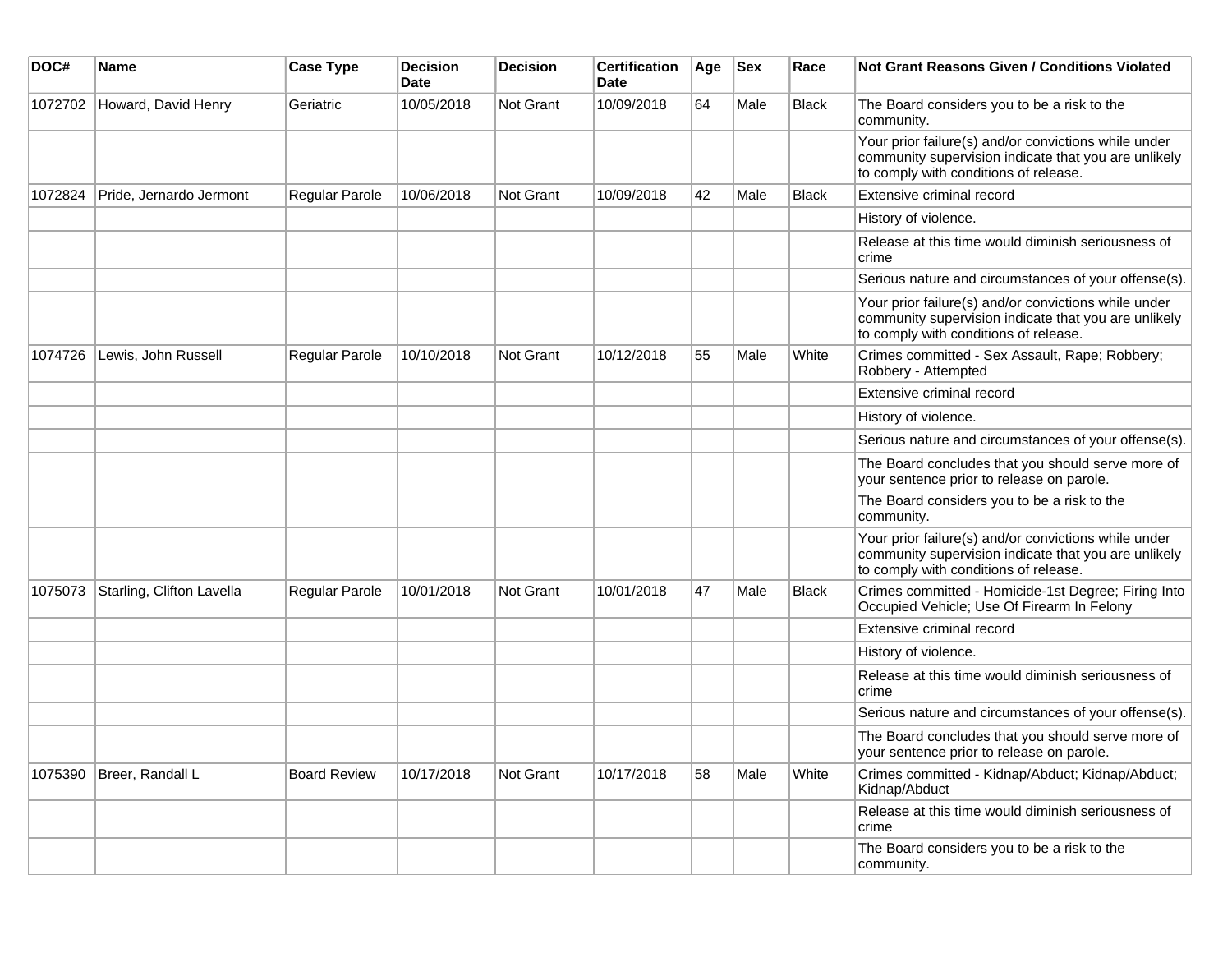| DOC#    | <b>Name</b>                | <b>Case Type</b>      | <b>Decision</b><br>Date | <b>Decision</b> | <b>Certification</b><br>Date | Age | <b>Sex</b> | Race         | Not Grant Reasons Given / Conditions Violated                                                                                                               |
|---------|----------------------------|-----------------------|-------------------------|-----------------|------------------------------|-----|------------|--------------|-------------------------------------------------------------------------------------------------------------------------------------------------------------|
| 1076024 | Cotton, Elgene             | Geriatric             | 10/02/2018              | Not Grant       | 10/04/2018                   | 70  | Male       | <b>Black</b> | Crimes committed - Aggravated Sexual Battery:<br>Victim <13 Yrs                                                                                             |
|         |                            |                       |                         |                 |                              |     |            |              | Release at this time would diminish seriousness of<br>crime                                                                                                 |
|         |                            |                       |                         |                 |                              |     |            |              | Serious nature and circumstances of your offense(s).                                                                                                        |
|         |                            |                       |                         |                 |                              |     |            |              | The Board concludes that you should serve more of<br>your sentence prior to release on parole.                                                              |
|         |                            |                       |                         |                 |                              |     |            |              | The Board considers you to be a risk to the<br>community.                                                                                                   |
|         |                            |                       |                         |                 |                              |     |            |              | You need further participation in institutional work<br>and/or educational programs to indicate your positive<br>progression towards re-entry into society. |
| 1076801 | Emerson, Ruben Forrest Jr. | <b>Regular Parole</b> | 10/26/2018              | Not Grant       | 10/29/2018                   | 56  | Male       | White        | Crimes committed - Homicide-1st Degree; Larc-<br>Grand                                                                                                      |
|         |                            |                       |                         |                 |                              |     |            |              | Extensive criminal record                                                                                                                                   |
|         |                            |                       |                         |                 |                              |     |            |              | Release at this time would diminish seriousness of<br>crime                                                                                                 |
|         |                            |                       |                         |                 |                              |     |            |              | Serious nature and circumstances of your offense(s).                                                                                                        |
| 1078321 | Godfrey, Robert Dewayne    | <b>Regular Parole</b> | 10/26/2018              | Not Grant       | 10/29/2018                   | 49  | Male       | White        | Considering your offense and your institutional<br>records, the Board concludes that you should serve<br>more of your sentence before being paroled.        |
|         |                            |                       |                         |                 |                              |     |            |              | Crimes committed - Homicide-1st Degree; Robbery;<br>Conspiracy - Dangerous Drugs                                                                            |
|         |                            |                       |                         |                 |                              |     |            |              | The Board concludes that you should serve more of<br>your sentence prior to release on parole.                                                              |
| 1079268 | Loyd, Willie Sanford       | Geriatric             | 10/10/2018              | Not Grant       | 10/12/2018                   | 71  | Male       | White        | Crimes committed - Homicide-1st Degree; Homicide-<br>1st Degree; Malicious Wounding                                                                         |
|         |                            |                       |                         |                 |                              |     |            |              | Release at this time would diminish seriousness of<br>crime                                                                                                 |
|         |                            |                       |                         |                 |                              |     |            |              | The Board concludes that you should serve more of<br>your sentence prior to release on parole.                                                              |
| 1080466 | Collins, Charles Douglas   | Geriatric             | 10/24/2018              | Not Grant       | 10/25/2018                   | 69  | Male       | <b>Black</b> | History of violence.                                                                                                                                        |
|         |                            |                       |                         |                 |                              |     |            |              | Release at this time would diminish seriousness of<br>crime                                                                                                 |
|         |                            |                       |                         |                 |                              |     |            |              | Serious nature and circumstances of your offense(s).                                                                                                        |
| 1080654 | Furline, Calvin            | Regular Parole        | 10/10/2018              | Not Grant       | 10/12/2018                   | 58  | Male       | Black        | Crimes committed - Homicide/Murder; Malicious<br>Wounding; Weapon Offense                                                                                   |
|         |                            |                       |                         |                 |                              |     |            |              | Extensive criminal record                                                                                                                                   |
|         |                            |                       |                         |                 |                              |     |            |              | History of substance abuse.                                                                                                                                 |
|         |                            |                       |                         |                 |                              |     |            |              | History of violence.                                                                                                                                        |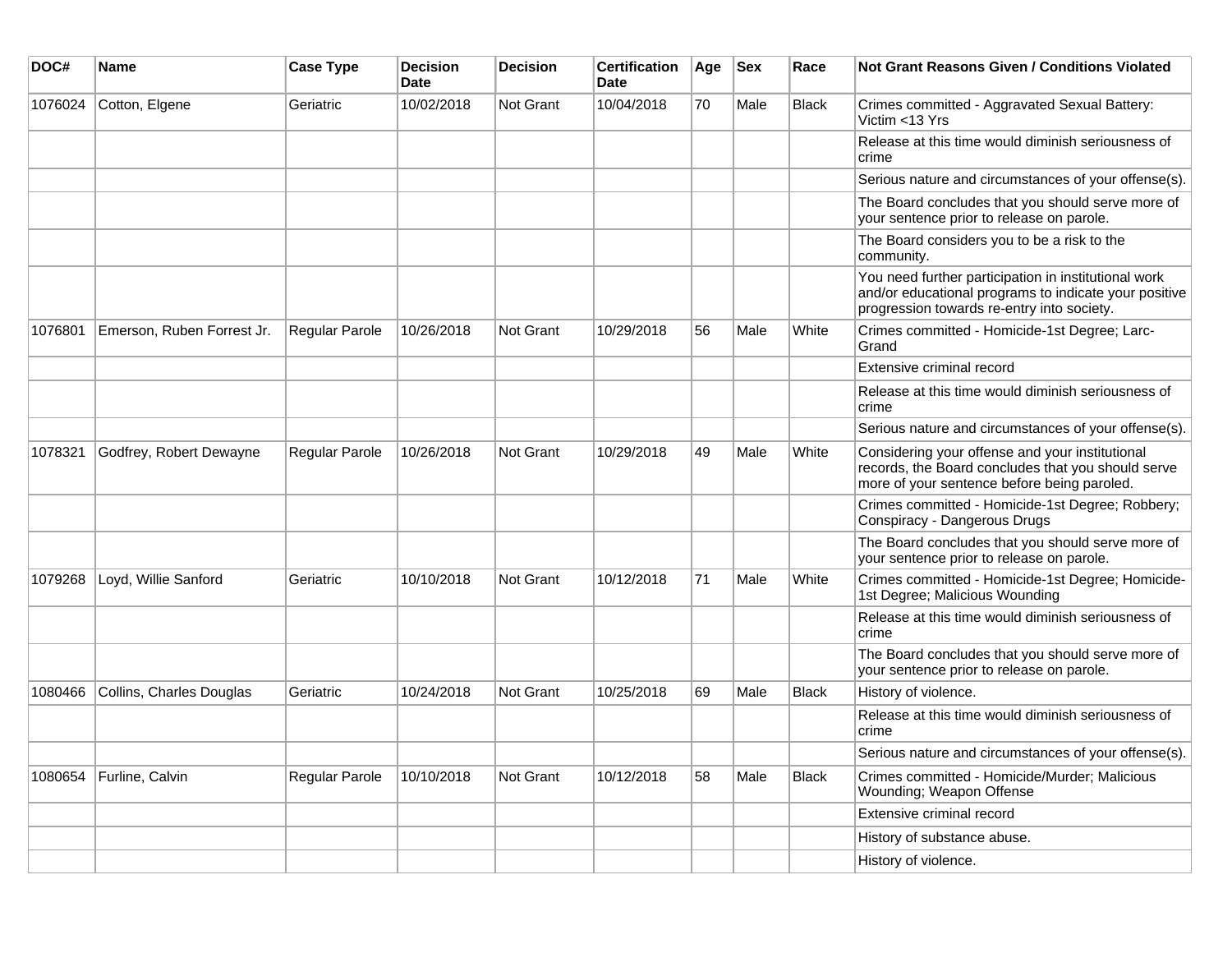| DOC#    | <b>Name</b>                | <b>Case Type</b> | <b>Decision</b><br><b>Date</b> | <b>Decision</b> | <b>Certification</b><br>Date | Age | <b>Sex</b> | Race         | <b>Not Grant Reasons Given / Conditions Violated</b>                                                                                                  |
|---------|----------------------------|------------------|--------------------------------|-----------------|------------------------------|-----|------------|--------------|-------------------------------------------------------------------------------------------------------------------------------------------------------|
| 1080654 | Furline, Calvin            | Regular Parole   | 10/10/2018                     | Not Grant       | 10/12/2018                   | 58  | Male       | Black        | Serious nature and circumstances of your offense(s).                                                                                                  |
|         |                            |                  |                                |                 |                              |     |            |              | You need to show a longer period of stable<br>adjustment.                                                                                             |
|         |                            |                  |                                |                 |                              |     |            |              | Your prior failure(s) and/or convictions while under<br>community supervision indicate that you are unlikely<br>to comply with conditions of release. |
| 1082047 | McNabb, Gerald             | Regular Parole   | 10/25/2018                     | Not Grant       | 10/29/2018                   | 61  | Male       | White        | Conviction of a new crime while incarcerated                                                                                                          |
|         |                            |                  |                                |                 |                              |     |            |              | Crimes committed - Homicide-1st Degree;<br>Kidnap/Abduct; Robbery                                                                                     |
|         |                            |                  |                                |                 |                              |     |            |              | History of violence.                                                                                                                                  |
|         |                            |                  |                                |                 |                              |     |            |              | Poor institutional adjustment (for example,<br>motivation/attitude, unfavorable reports, lack of<br>program involvement, etc.)                        |
|         |                            |                  |                                |                 |                              |     |            |              | Serious nature and circumstances of your offense(s).                                                                                                  |
| 1082073 | Ralph, Shelton Lee         | Regular Parole   | 10/26/2018                     | Not Grant       | 10/29/2018                   | 52  | Male       | <b>Black</b> | Crimes committed - Homicide-1st Degree; Use Of<br>Firearm In Felony                                                                                   |
|         |                            |                  |                                |                 |                              |     |            |              | History of violence.                                                                                                                                  |
|         |                            |                  |                                |                 |                              |     |            |              | Release at this time would diminish seriousness of<br>crime                                                                                           |
|         |                            |                  |                                |                 |                              |     |            |              | Serious nature and circumstances of your offense(s).                                                                                                  |
| 1084031 | Bowen, Clarence Linwood    | Geriatric        | 10/04/2018                     | Not Grant       | 10/05/2018                   | 73  | Male       | White        | Considering your offense and your institutional<br>records, the Board concludes that you should serve<br>more of your sentence before being paroled.  |
|         |                            |                  |                                |                 |                              |     |            |              | Release at this time would diminish seriousness of<br>crime                                                                                           |
|         |                            |                  |                                |                 |                              |     |            |              | Serious nature and circumstances of your offense(s).                                                                                                  |
|         |                            |                  |                                |                 |                              |     |            |              | The Board concludes that you should serve more of<br>your sentence prior to release on parole.                                                        |
|         |                            |                  |                                |                 |                              |     |            |              | The Board considers you to be a risk to the<br>community.                                                                                             |
|         |                            |                  |                                |                 |                              |     |            |              | You need to show a longer period of stable<br>adjustment.                                                                                             |
|         |                            |                  |                                |                 |                              |     |            |              | Your record indicates a serious disregard for the<br>property rights of others.                                                                       |
|         |                            |                  |                                |                 |                              |     |            |              | Your record of institutional infractions indicates a<br>disregard for rules and that you are not ready to<br>conform to society.                      |
| 1084558 | Richardson, Waverly Mccray | Regular Parole   | 10/26/2018                     | Not Grant       | 10/29/2018                   | 57  | Male       | <b>Black</b> | Extensive criminal record                                                                                                                             |
|         |                            |                  |                                |                 |                              |     |            |              | History of violence.                                                                                                                                  |
|         |                            |                  |                                |                 |                              |     |            |              | Release at this time would diminish seriousness of<br>crime                                                                                           |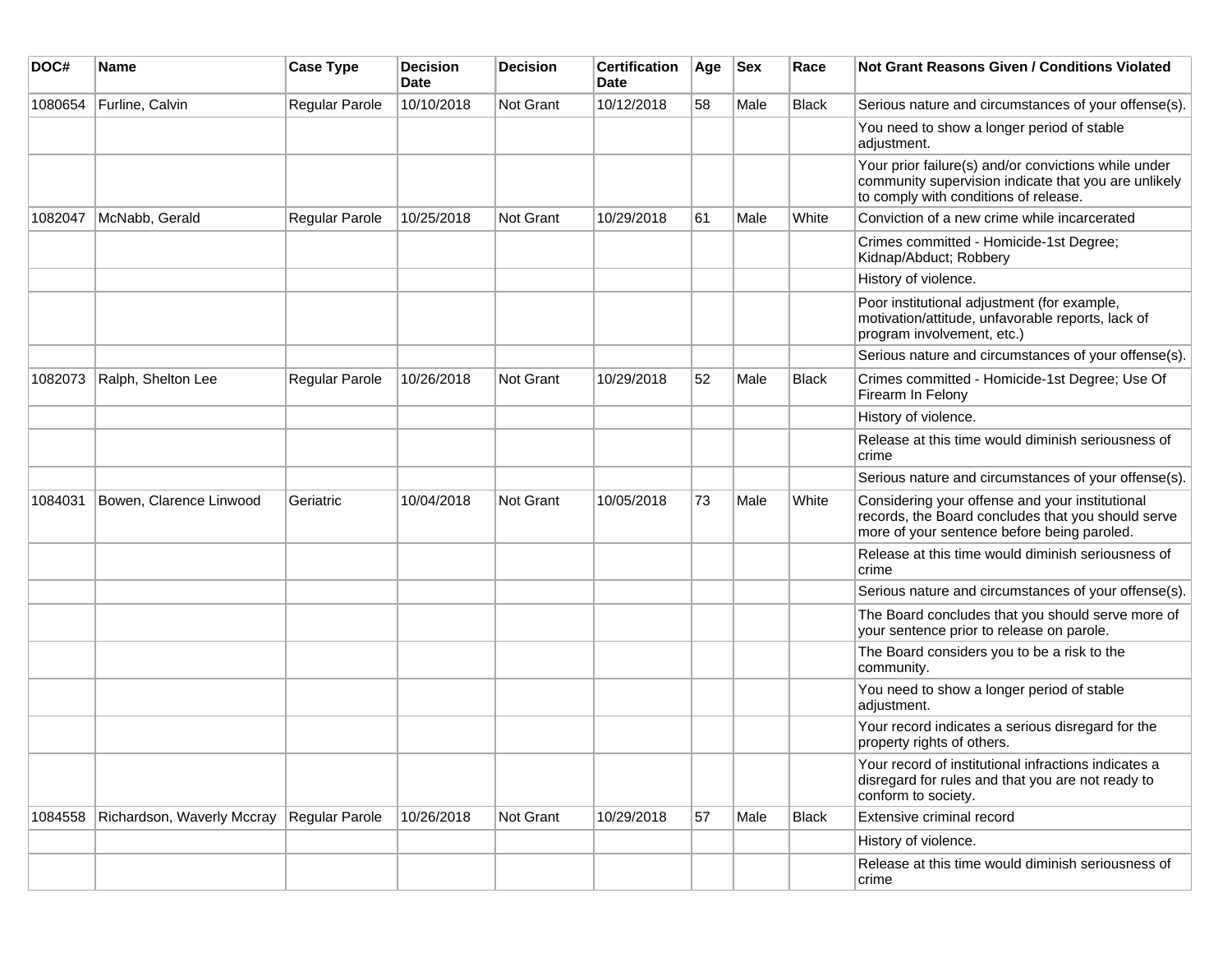| DOC#    | Name                       | <b>Case Type</b> | <b>Decision</b><br><b>Date</b> | <b>Decision</b> | Certification<br><b>Date</b> | Age | <b>Sex</b> | Race         | Not Grant Reasons Given / Conditions Violated                                                                                                               |
|---------|----------------------------|------------------|--------------------------------|-----------------|------------------------------|-----|------------|--------------|-------------------------------------------------------------------------------------------------------------------------------------------------------------|
| 1084558 | Richardson, Waverly Mccray | Regular Parole   | 10/26/2018                     | Not Grant       | 10/29/2018                   | 57  | Male       | <b>Black</b> | Serious nature and circumstances of your offense(s).                                                                                                        |
|         |                            |                  |                                |                 |                              |     |            |              | The Board concludes that you should serve more of<br>your sentence prior to release on parole.                                                              |
| 1086271 | Pettaway, Demetrius L      | Regular Parole   | 10/04/2018                     | Not Grant       | 10/05/2018                   | 44  | Male       | <b>Black</b> | Considering your offense and your institutional<br>records, the Board concludes that you should serve<br>more of your sentence before being paroled.        |
|         |                            |                  |                                |                 |                              |     |            |              | History of violence.                                                                                                                                        |
|         |                            |                  |                                |                 |                              |     |            |              | Release at this time would diminish seriousness of<br>crime                                                                                                 |
|         |                            |                  |                                |                 |                              |     |            |              | Serious nature and circumstances of your offense(s).                                                                                                        |
|         |                            |                  |                                |                 |                              |     |            |              | You need further participation in institutional work<br>and/or educational programs to indicate your positive<br>progression towards re-entry into society. |
|         |                            |                  |                                |                 |                              |     |            |              | You need to show a longer period of stable<br>adjustment.                                                                                                   |
|         |                            |                  |                                |                 |                              |     |            |              | Your prior failure(s) and/or convictions while under<br>community supervision indicate that you are unlikely<br>to comply with conditions of release.       |
| 1086535 | Gammon, William Spencer    | Regular Parole   | 10/15/2018                     | Not Grant       | 10/19/2018                   | 44  | Male       | White        | Crimes committed - Homicide-1st Degree; Robbery;<br>Robbery                                                                                                 |
|         |                            |                  |                                |                 |                              |     |            |              | Extensive criminal record                                                                                                                                   |
|         |                            |                  |                                |                 |                              |     |            |              | Release at this time would diminish seriousness of<br>crime                                                                                                 |
| 1088343 | Hawks, Virgil Lee          | Regular Parole   | 10/09/2018                     | Not Grant       | 10/10/2018                   | 63  | Male       | White        | Crimes committed - Kidnap/Abduct; Kidnap/Abduct;<br><b>Aggravated Sexual Battery</b>                                                                        |
|         |                            |                  |                                |                 |                              |     |            |              | Serious nature and circumstances of your offense(s).                                                                                                        |
| 1089500 | Young, Kupenda Sanauhur    | Regular Parole   | 10/26/2018                     | Not Grant       | 10/29/2018                   | 43  | Male       | <b>Black</b> | Extensive criminal record                                                                                                                                   |
|         |                            |                  |                                |                 |                              |     |            |              | Release at this time would diminish seriousness of<br>crime                                                                                                 |
|         |                            |                  |                                |                 |                              |     |            |              | Serious nature and circumstances of your offense(s).                                                                                                        |
|         |                            |                  |                                |                 |                              |     |            |              | The Board considers you to be a risk to the<br>community.                                                                                                   |
| 1091120 | Sanders, Matthew Bobby     | Geriatric        | 10/05/2018                     | Not Grant       | 10/09/2018                   | 66  | Male       | <b>Black</b> | Crimes committed - Kidnap/Abduct; Kidnap/Abduct;<br>Kidnap/Abduct                                                                                           |
|         |                            |                  |                                |                 |                              |     |            |              | Extensive criminal record                                                                                                                                   |
|         |                            |                  |                                |                 |                              |     |            |              | History of substance abuse.                                                                                                                                 |
|         |                            |                  |                                |                 |                              |     |            |              | History of violence.                                                                                                                                        |
|         |                            |                  |                                |                 |                              |     |            |              | Release at this time would diminish seriousness of<br>crime                                                                                                 |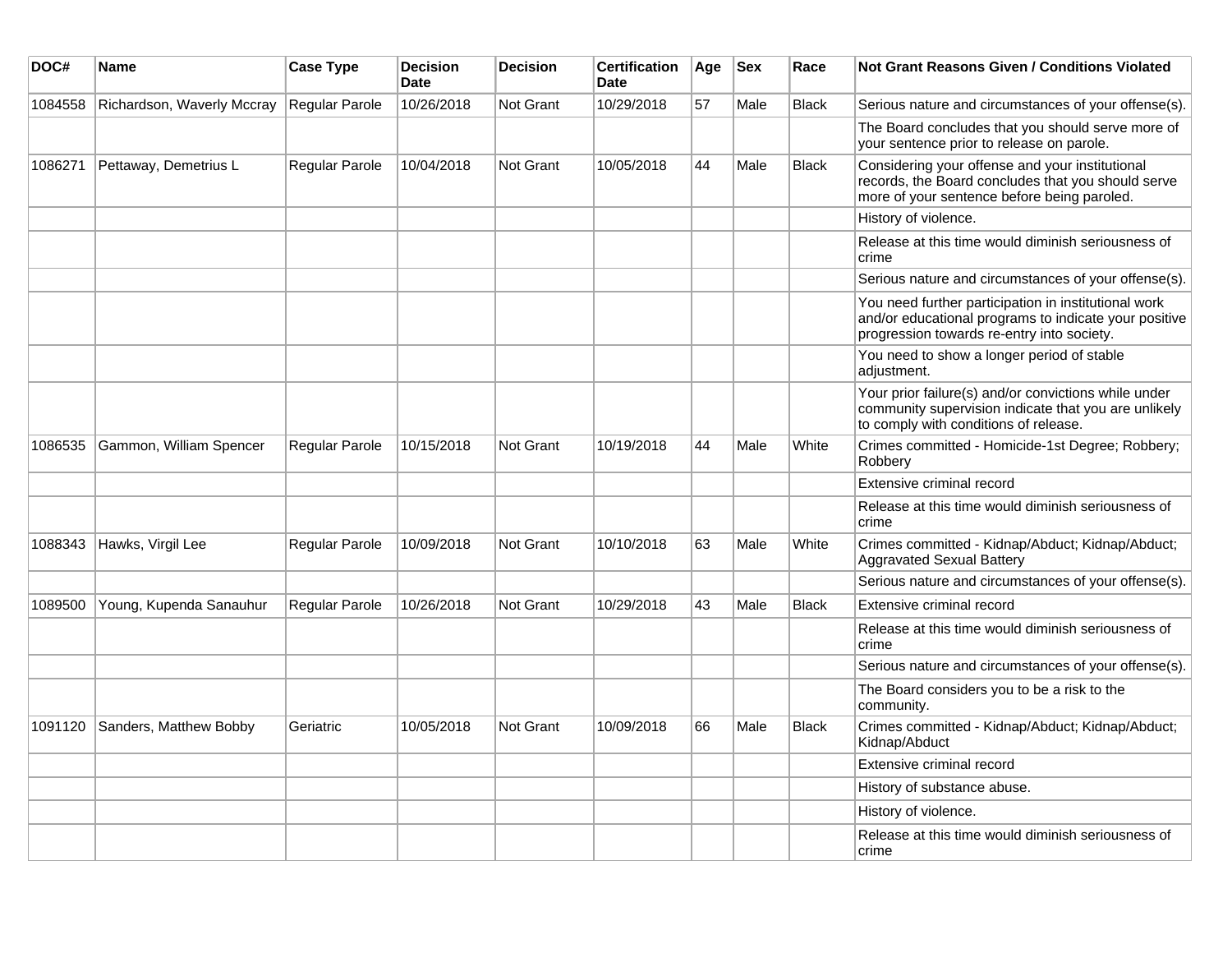| DOC#    | <b>Name</b>              | <b>Case Type</b> | <b>Decision</b><br><b>Date</b> | <b>Decision</b>  | <b>Certification</b><br><b>Date</b> | Age | <b>Sex</b> | Race         | <b>Not Grant Reasons Given / Conditions Violated</b>                                                                                                        |
|---------|--------------------------|------------------|--------------------------------|------------------|-------------------------------------|-----|------------|--------------|-------------------------------------------------------------------------------------------------------------------------------------------------------------|
| 1091120 | Sanders, Matthew Bobby   | Geriatric        | 10/05/2018                     | Not Grant        | 10/09/2018                          | 66  | Male       | <b>Black</b> | Your prior failure(s) and/or convictions while under<br>community supervision indicate that you are unlikely<br>to comply with conditions of release.       |
|         |                          |                  |                                |                  |                                     |     |            |              | Your record indicates a serious disregard for the<br>property rights of others.                                                                             |
| 1091165 | Shabazz, Kariem          | Regular Parole   | 10/22/2018                     | Not Grant        | 10/25/2018                          | 68  | Male       | <b>Black</b> | Poor institutional adjustment (for example,<br>motivation/attitude, unfavorable reports, lack of<br>program involvement, etc.)                              |
|         |                          |                  |                                |                  |                                     |     |            |              | Release at this time would diminish seriousness of<br>crime                                                                                                 |
|         |                          |                  |                                |                  |                                     |     |            |              | Serious nature and circumstances of your offense(s).                                                                                                        |
|         |                          |                  |                                |                  |                                     |     |            |              | The Board considers you to be a risk to the<br>community.                                                                                                   |
| 1091554 | Cooper, Israel Ray       | Regular Parole   | 10/27/2018                     | Not Grant        | 10/29/2018                          | 46  | Male       | White        | Crimes committed - Assault: By Inmate, Probationer,<br>Etc On Employee; Extort: In Writing; Extort: In<br>Writing                                           |
|         |                          |                  |                                |                  |                                     |     |            |              | Poor institutional adjustment (for example,<br>motivation/attitude, unfavorable reports, lack of<br>program involvement, etc.)                              |
|         |                          |                  |                                |                  |                                     |     |            |              | Release at this time would diminish seriousness of<br>crime                                                                                                 |
|         |                          |                  |                                |                  |                                     |     |            |              | Serious nature and circumstances of your offense(s).                                                                                                        |
|         |                          |                  |                                |                  |                                     |     |            |              | You need further participation in institutional work<br>and/or educational programs to indicate your positive<br>progression towards re-entry into society. |
|         |                          |                  |                                |                  |                                     |     |            |              | Your record of institutional infractions indicates a<br>disregard for rules and that you are not ready to<br>conform to society.                            |
| 1092695 | Bottoms, Michael Anthony | Regular Parole   | 10/04/2018                     | <b>Not Grant</b> | 10/05/2018                          | 48  | Male       | <b>Black</b> | Extensive criminal record                                                                                                                                   |
|         |                          |                  |                                |                  |                                     |     |            |              | Poor institutional adjustment (for example,<br>motivation/attitude, unfavorable reports, lack of<br>program involvement, etc.)                              |
|         |                          |                  |                                |                  |                                     |     |            |              | Release at this time would diminish seriousness of<br>crime                                                                                                 |
|         |                          |                  |                                |                  |                                     |     |            |              | You need to show a longer period of stable<br>adjustment.                                                                                                   |
| 1093573 | Fallen, Floyd Lakeit     | Regular Parole   | 10/01/2018                     | Not Grant        | 10/04/2018                          | 54  | Male       | <b>Black</b> | Considering your offense and your institutional<br>records, the Board concludes that you should serve<br>more of your sentence before being paroled.        |
|         |                          |                  |                                |                  |                                     |     |            |              | Extensive criminal record                                                                                                                                   |
|         |                          |                  |                                |                  |                                     |     |            |              | History of substance abuse.                                                                                                                                 |
|         |                          |                  |                                |                  |                                     |     |            |              | History of violence.                                                                                                                                        |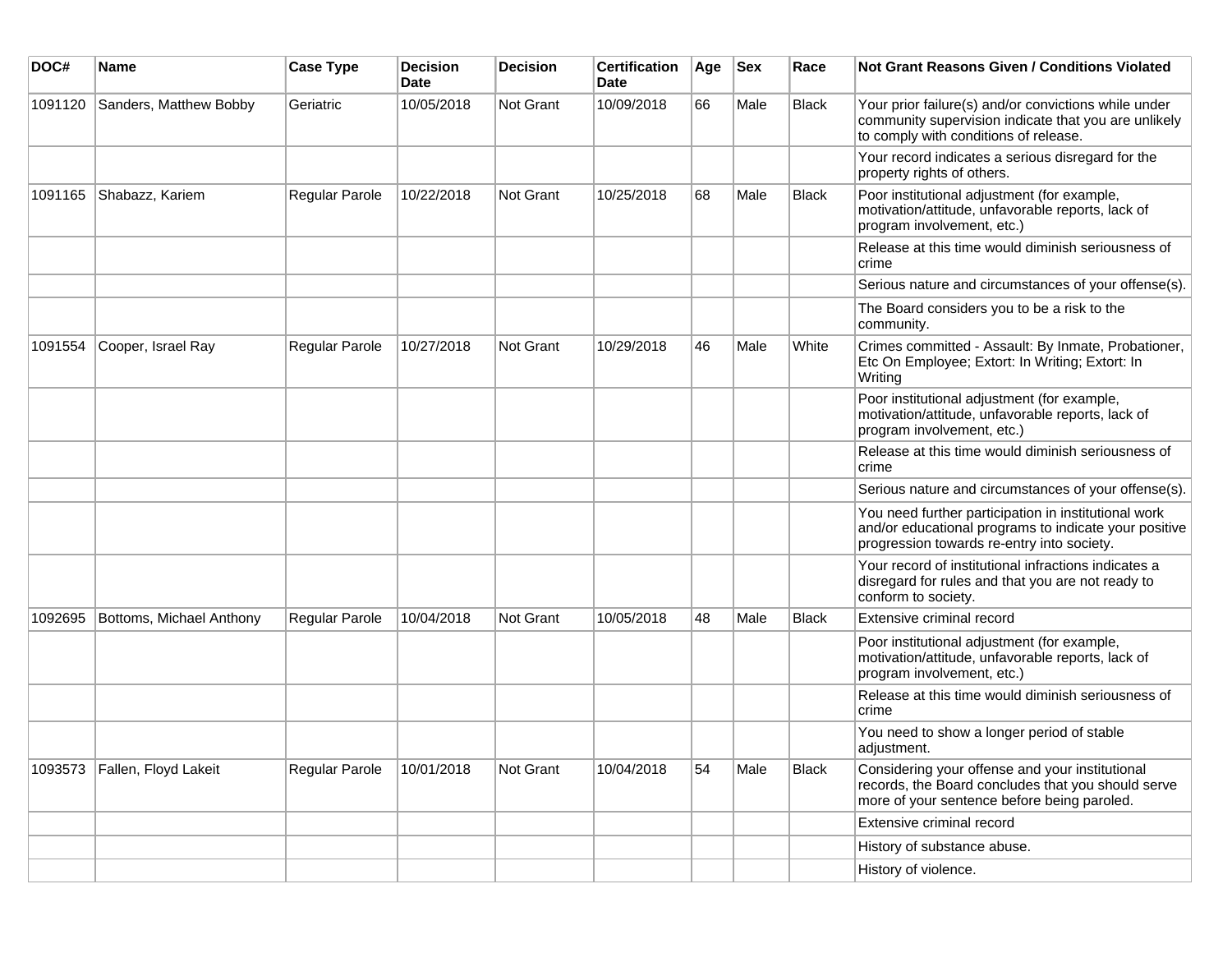| DOC#    | <b>Name</b>              | <b>Case Type</b>      | <b>Decision</b><br><b>Date</b> | <b>Decision</b> | <b>Certification</b><br><b>Date</b> | Age | <b>Sex</b> | Race         | <b>Not Grant Reasons Given / Conditions Violated</b>                                           |
|---------|--------------------------|-----------------------|--------------------------------|-----------------|-------------------------------------|-----|------------|--------------|------------------------------------------------------------------------------------------------|
| 1093573 | Fallen, Floyd Lakeit     | Regular Parole        | 10/01/2018                     | Not Grant       | 10/04/2018                          | 54  | Male       | Black        | Serious nature and circumstances of your offense(s).                                           |
|         |                          |                       |                                |                 |                                     |     |            |              | The Board considers you to be a risk to the<br>community.                                      |
|         |                          |                       |                                |                 |                                     |     |            |              | You need to show a longer period of stable<br>adjustment.                                      |
|         |                          |                       |                                |                 |                                     |     |            |              | Your record indicates a serious disregard for the<br>property rights of others.                |
| 1094774 | Robinson, Waverly Otis   | <b>Board Review</b>   | 10/22/2018                     | Not Grant       | 10/25/2018                          | 55  | Male       | <b>Black</b> | Crimes committed - Forcible Sodomy; Forcible<br>Sodomy; Forcible Sodomy                        |
|         |                          |                       |                                |                 |                                     |     |            |              | History of substance abuse.                                                                    |
|         |                          |                       |                                |                 |                                     |     |            |              | The Board concludes that you should serve more of<br>your sentence prior to release on parole. |
|         |                          |                       |                                |                 |                                     |     |            |              | You need to show a longer period of stable<br>adjustment.                                      |
| 1095476 | Steele, James Albert     | <b>Regular Parole</b> | 10/15/2018                     | Not Grant       | 10/19/2018                          | 48  | Male       | <b>Black</b> | Conviction of a new crime while incarcerated                                                   |
|         |                          |                       |                                |                 |                                     |     |            |              | Extensive criminal record                                                                      |
|         |                          |                       |                                |                 |                                     |     |            |              | History of violence.                                                                           |
|         |                          |                       |                                |                 |                                     |     |            |              | Release at this time would diminish seriousness of<br>crime                                    |
|         |                          |                       |                                |                 |                                     |     |            |              | Serious nature and circumstances of your offense(s).                                           |
|         |                          |                       |                                |                 |                                     |     |            |              | The Board concludes that you should serve more of<br>your sentence prior to release on parole. |
| 1096248 | Galbreath, Joseph Thomas | <b>Regular Parole</b> | 10/24/2018                     | Not Grant       | 10/25/2018                          | 57  | Male       | White        | Crimes committed - Breaking And Entering; Larceny;<br>Larceny                                  |
|         |                          |                       |                                |                 |                                     |     |            |              | Extensive criminal record                                                                      |
|         |                          |                       |                                |                 |                                     |     |            |              | Release at this time would diminish seriousness of<br>crime                                    |
|         |                          |                       |                                |                 |                                     |     |            |              | You need to show a longer period of stable<br>adjustment.                                      |
| 1098038 | Miller, Kenneth Leon     | Geriatric             | 10/26/2018                     | Not Grant       | 10/29/2018                          | 60  | Male       | <b>Black</b> | Extensive criminal record                                                                      |
|         |                          |                       |                                |                 |                                     |     |            |              | History of violence.                                                                           |
|         |                          |                       |                                |                 |                                     |     |            |              | Serious nature and circumstances of your offense(s).                                           |
|         |                          |                       |                                |                 |                                     |     |            |              | The Board considers you to be a risk to the<br>community.                                      |
| 1098671 | Harris, Harold Jr.       | Regular Parole        | 10/22/2018                     | Not Grant       | 10/25/2018                          | 56  | Male       | <b>Black</b> | Crimes committed - Burglary; Statutory Burglary;<br><b>Statutory Burglary</b>                  |
|         |                          |                       |                                |                 |                                     |     |            |              | The Board concludes that you should serve more of<br>your sentence prior to release on parole. |
|         |                          |                       |                                |                 |                                     |     |            |              | You need to show a longer period of stable<br>adjustment.                                      |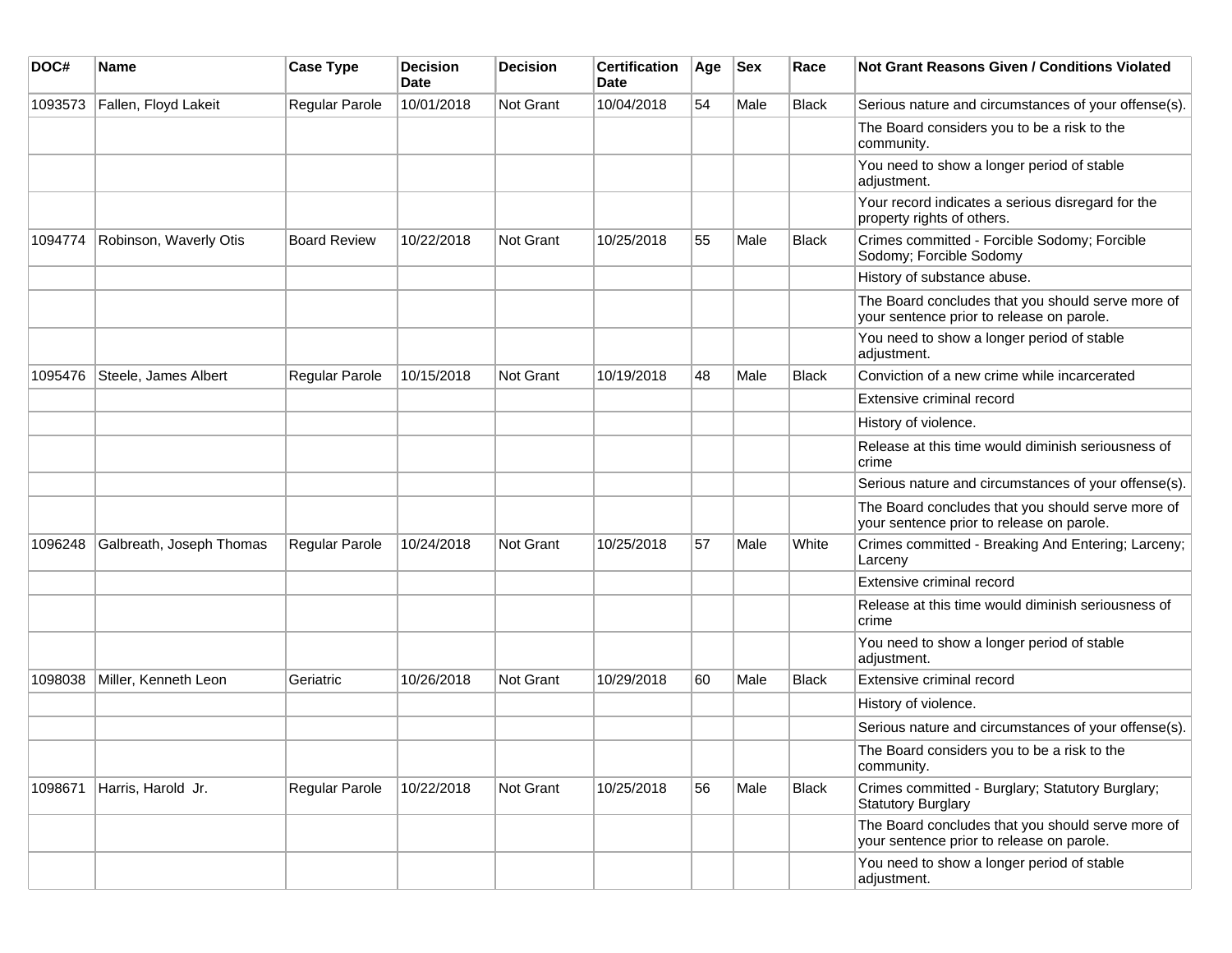| DOC#    | Name                      | <b>Case Type</b> | <b>Decision</b><br><b>Date</b> | <b>Decision</b>  | <b>Certification</b><br>Date | Age | <b>Sex</b> | Race         | Not Grant Reasons Given / Conditions Violated                                                                                                         |
|---------|---------------------------|------------------|--------------------------------|------------------|------------------------------|-----|------------|--------------|-------------------------------------------------------------------------------------------------------------------------------------------------------|
| 1098671 | Harris, Harold Jr.        | Regular Parole   | 10/22/2018                     | Not Grant        | 10/25/2018                   | 56  | Male       | <b>Black</b> | Your prior failure(s) and/or convictions while under<br>community supervision indicate that you are unlikely<br>to comply with conditions of release. |
| 1099283 | Gray, Ira Thomas          | Regular Parole   | 10/01/2018                     | Not Grant        | 10/04/2018                   | 62  | Male       | <b>Black</b> | No Interest in Parole                                                                                                                                 |
| 1100085 | Lewis, Richard Coy        | Geriatric        | 10/22/2018                     | Not Grant        | 10/25/2018                   | 64  | Male       | White        | Extensive criminal record                                                                                                                             |
|         |                           |                  |                                |                  |                              |     |            |              | History of substance abuse.                                                                                                                           |
|         |                           |                  |                                |                  |                              |     |            |              | History of violence.                                                                                                                                  |
|         |                           |                  |                                |                  |                              |     |            |              | Release at this time would diminish seriousness of<br>crime                                                                                           |
|         |                           |                  |                                |                  |                              |     |            |              | Serious nature and circumstances of your offense(s).                                                                                                  |
|         |                           |                  |                                |                  |                              |     |            |              | You need to show a longer period of stable<br>adjustment.                                                                                             |
|         |                           |                  |                                |                  |                              |     |            |              | Your record indicates a serious disregard for the<br>property rights of others.                                                                       |
| 1100105 | Irvin, Cedric Laneal      | Regular Parole   | 10/22/2018                     | <b>Not Grant</b> | 10/25/2018                   | 45  | Male       | <b>Black</b> | Extensive criminal record                                                                                                                             |
|         |                           |                  |                                |                  |                              |     |            |              | History of substance abuse.                                                                                                                           |
|         |                           |                  |                                |                  |                              |     |            |              | Release at this time would diminish seriousness of<br>crime                                                                                           |
|         |                           |                  |                                |                  |                              |     |            |              | Serious nature and circumstances of your offense(s).                                                                                                  |
|         |                           |                  |                                |                  |                              |     |            |              | Your prior failure(s) and/or convictions while under<br>community supervision indicate that you are unlikely<br>to comply with conditions of release. |
| 1102606 | Studivant, Ernest Gregory | Regular Parole   | 10/22/2018                     | Not Grant        | 10/25/2018                   | 49  | Male       | <b>Black</b> | Crimes committed - Homicide/Murder;<br>Homicide/Murder; Homicide/Murder                                                                               |
|         |                           |                  |                                |                  |                              |     |            |              | History of violence.                                                                                                                                  |
|         |                           |                  |                                |                  |                              |     |            |              | Release at this time would diminish seriousness of<br>crime                                                                                           |
|         |                           |                  |                                |                  |                              |     |            |              | Serious nature and circumstances of your offense(s).                                                                                                  |
| 1103580 | Edgar, John Leroy         | Regular Parole   | 10/26/2018                     | Not Grant        | 10/29/2018                   | 57  | Male       | White        | Crimes committed - Homicide-1st Degree; Robbery;<br>Escape                                                                                            |
|         |                           |                  |                                |                  |                              |     |            |              | History of violence.                                                                                                                                  |
|         |                           |                  |                                |                  |                              |     |            |              | Release at this time would diminish seriousness of<br>crime                                                                                           |
|         |                           |                  |                                |                  |                              |     |            |              | Serious nature and circumstances of your offense(s).                                                                                                  |
| 1103981 | Moss, Bobby Joe           | Geriatric        | 10/08/2018                     | Not Grant        | 10/10/2018                   | 67  | Male       | Black        | Crimes committed - Sex Assault, Rape; Sodomy                                                                                                          |
|         |                           |                  |                                |                  |                              |     |            |              | Extensive criminal record                                                                                                                             |
|         |                           |                  |                                |                  |                              |     |            |              | History of violence.                                                                                                                                  |
|         |                           |                  |                                |                  |                              |     |            |              | Release at this time would diminish seriousness of<br>crime                                                                                           |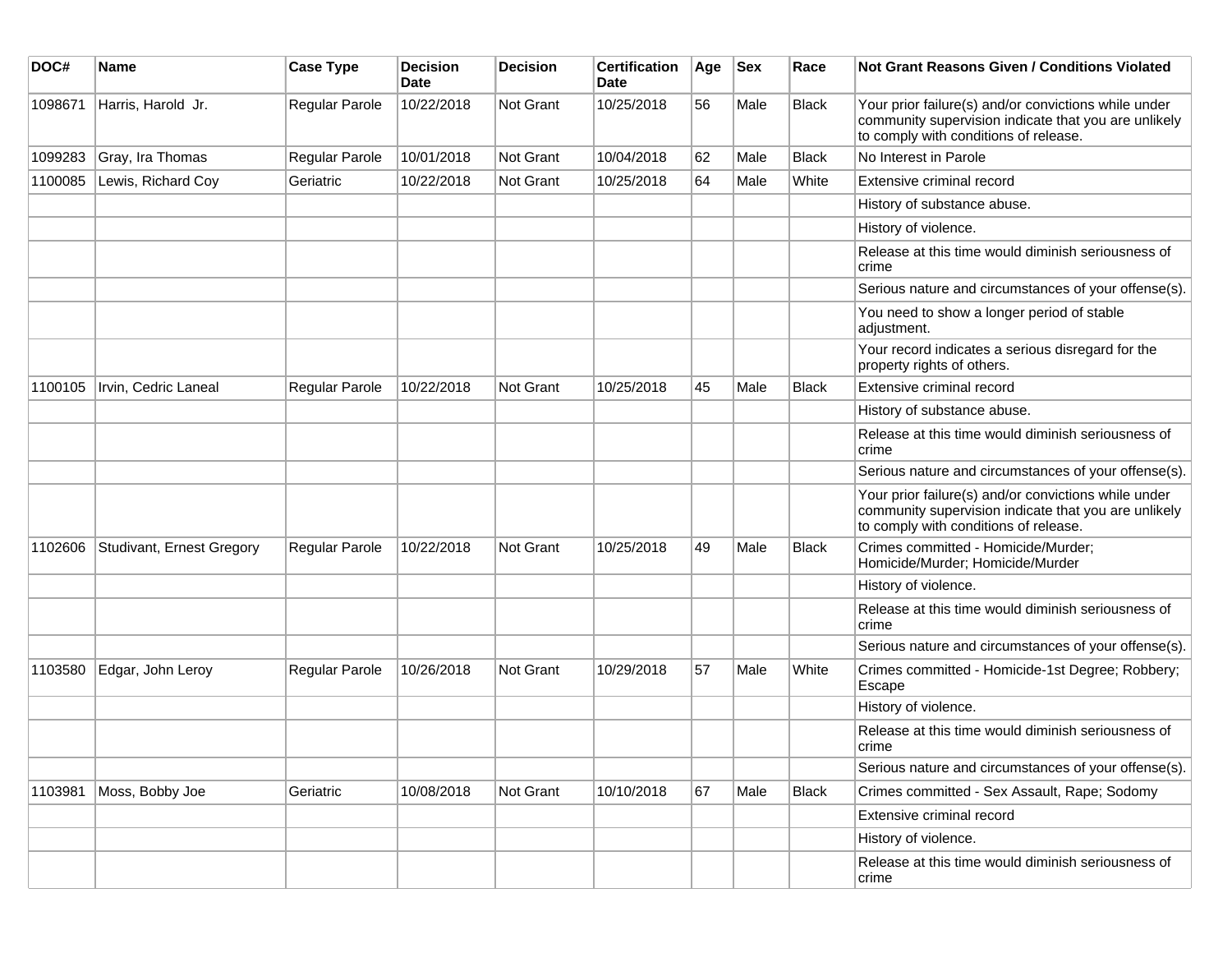| DOC#    | Name                             | <b>Case Type</b> | <b>Decision</b><br>Date | <b>Decision</b> | <b>Certification</b><br>Date | Age | <b>Sex</b> | Race         | <b>Not Grant Reasons Given / Conditions Violated</b>                                                                                                  |
|---------|----------------------------------|------------------|-------------------------|-----------------|------------------------------|-----|------------|--------------|-------------------------------------------------------------------------------------------------------------------------------------------------------|
| 1103981 | Moss, Bobby Joe                  | Geriatric        | 10/08/2018              | Not Grant       | 10/10/2018                   | 67  | Male       | <b>Black</b> | Serious nature and circumstances of your offense(s).                                                                                                  |
|         |                                  |                  |                         |                 |                              |     |            |              | The Board concludes that you should serve more of<br>your sentence prior to release on parole.                                                        |
|         |                                  |                  |                         |                 |                              |     |            |              | The Board considers you to be a risk to the<br>community.                                                                                             |
| 1108021 | Taylor, William Dean             | Regular Parole   | 10/18/2018              | Not Grant       | 10/19/2018                   | 70  | Male       | White        | Crimes committed - Homicide-1st Degree; Use Of<br>Firearm In Felony                                                                                   |
|         |                                  |                  |                         |                 |                              |     |            |              | History of violence.                                                                                                                                  |
|         |                                  |                  |                         |                 |                              |     |            |              | Release at this time would diminish seriousness of<br>crime                                                                                           |
|         |                                  |                  |                         |                 |                              |     |            |              | Serious nature and circumstances of your offense(s).                                                                                                  |
|         |                                  |                  |                         |                 |                              |     |            |              | The Board considers you to be a risk to the<br>community.                                                                                             |
| 1110866 | Boll, Howard M                   | Regular Parole   | 10/13/2018              | Not Grant       | 10/16/2018                   | 42  | Male       | <b>Black</b> | Crimes committed - Homicide/Murder; Robbery -<br>Attempted; Use Of Firearm In Felony                                                                  |
|         |                                  |                  |                         |                 |                              |     |            |              | Extensive criminal record                                                                                                                             |
|         |                                  |                  |                         |                 |                              |     |            |              | Release at this time would diminish seriousness of<br>crime                                                                                           |
| 1112048 | Martin, Vernon L Jr.             | Geriatric        | 10/26/2018              | Not Grant       | 10/29/2018                   | 66  | Male       | White        | Extensive criminal record                                                                                                                             |
|         |                                  |                  |                         |                 |                              |     |            |              | The Board concludes that you should serve more of<br>your sentence prior to release on parole.                                                        |
|         |                                  |                  |                         |                 |                              |     |            |              | Your prior failure(s) and/or convictions while under<br>community supervision indicate that you are unlikely<br>to comply with conditions of release. |
| 1115724 | Sanchez-Sandoval,<br>Maximino    | Geriatric        | 10/07/2018              | Not Grant       | 10/09/2018                   | 67  | Male       | White        | Release at this time would diminish seriousness of<br>crime                                                                                           |
|         |                                  |                  |                         |                 |                              |     |            |              | Serious nature and circumstances of your offense(s).                                                                                                  |
| 1118314 | Lam, Harley Lee                  | Geriatric        | 10/02/2018              | Not Grant       | 10/04/2018                   | 66  | Male       | White        | Crimes committed - Homicide-2Nd-Degree; Use Of<br>Firearm In Felony                                                                                   |
|         |                                  |                  |                         |                 |                              |     |            |              | Release at this time would diminish seriousness of<br>crime                                                                                           |
|         |                                  |                  |                         |                 |                              |     |            |              | Serious nature and circumstances of your offense(s).                                                                                                  |
|         |                                  |                  |                         |                 |                              |     |            |              | The Board concludes that you should serve more of<br>your sentence prior to release on parole.                                                        |
|         | 1119812   Bryant, David Jonathan | Regular Parole   | 10/24/2018              | Not Grant       | 10/25/2018                   | 58  | Male       | White        | Crimes committed - Homicide-1st Degree                                                                                                                |
|         |                                  |                  |                         |                 |                              |     |            |              | Extensive criminal record                                                                                                                             |
|         |                                  |                  |                         |                 |                              |     |            |              | History of substance abuse.                                                                                                                           |
|         |                                  |                  |                         |                 |                              |     |            |              | History of violence.                                                                                                                                  |
|         |                                  |                  |                         |                 |                              |     |            |              | Release at this time would diminish seriousness of<br>crime                                                                                           |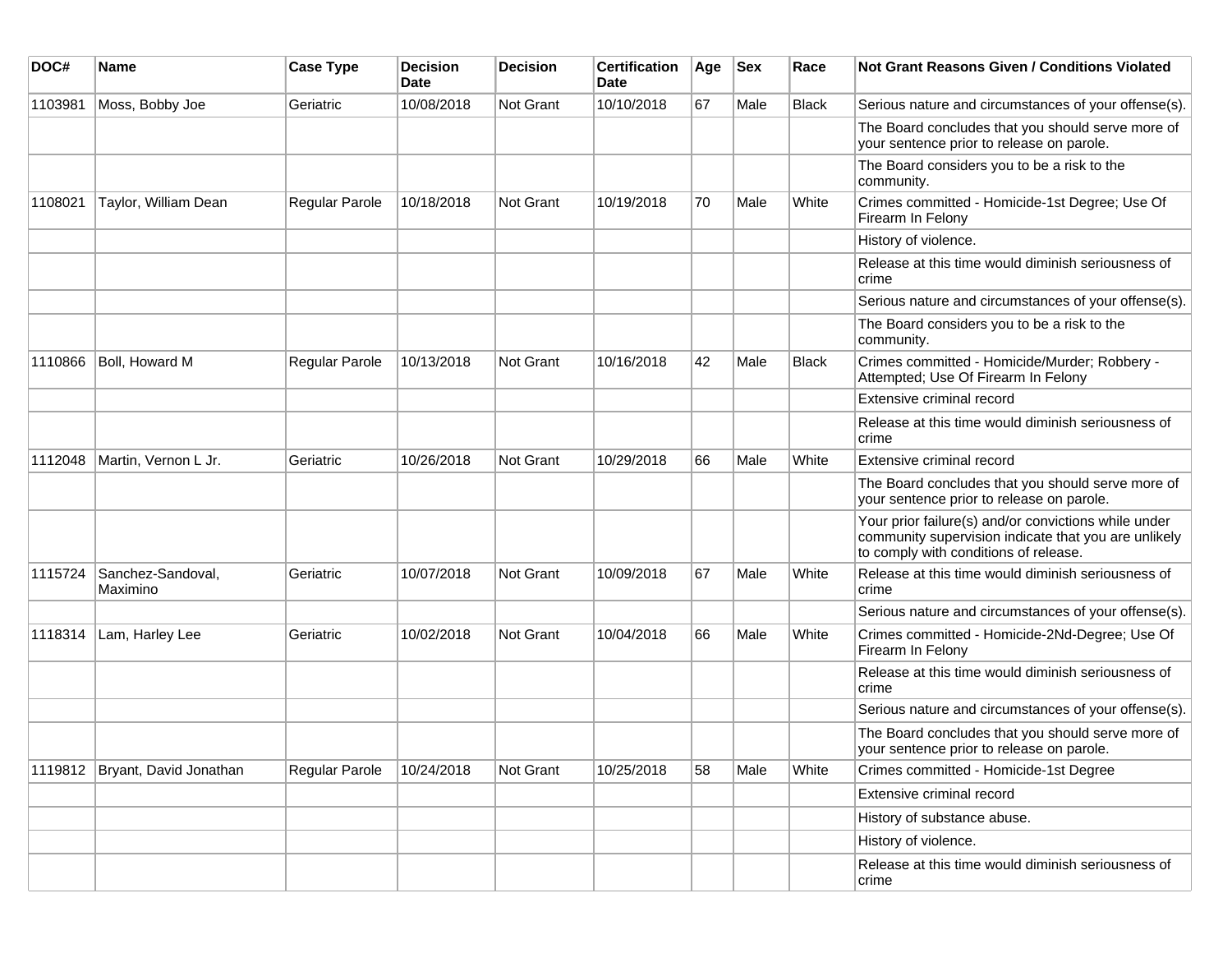| DOC#    | Name                               | <b>Case Type</b>      | <b>Decision</b><br>Date | <b>Decision</b> | <b>Certification</b><br>Date | Age | <b>Sex</b> | Race         | Not Grant Reasons Given / Conditions Violated                                                                                                         |
|---------|------------------------------------|-----------------------|-------------------------|-----------------|------------------------------|-----|------------|--------------|-------------------------------------------------------------------------------------------------------------------------------------------------------|
| 1119812 | Bryant, David Jonathan             | Regular Parole        | 10/24/2018              | Not Grant       | 10/25/2018                   | 58  | Male       | White        | Serious nature and circumstances of your offense(s).                                                                                                  |
|         |                                    |                       |                         |                 |                              |     |            |              | The Board concludes that you should serve more of<br>your sentence prior to release on parole.                                                        |
| 1121182 | Bethea, Stanley Demetri            | <b>Regular Parole</b> | 10/14/2018              | Not Grant       | 10/16/2018                   | 46  | Male       | <b>Black</b> | Crimes committed - Homicide-Capital; Robbery -<br>Attempted; Use Of Firearm In Felony                                                                 |
|         |                                    |                       |                         |                 |                              |     |            |              | History of substance abuse.                                                                                                                           |
|         |                                    |                       |                         |                 |                              |     |            |              | Serious nature and circumstances of your offense(s).                                                                                                  |
|         |                                    |                       |                         |                 |                              |     |            |              | The Board concludes that you should serve more of<br>your sentence prior to release on parole.                                                        |
|         |                                    |                       |                         |                 |                              |     |            |              | Your prior failure(s) and/or convictions while under<br>community supervision indicate that you are unlikely<br>to comply with conditions of release. |
| 1122214 | Lee, Derrick Lamon                 | Regular Parole        | 10/25/2018              | Not Grant       | 10/25/2018                   | 55  | Male       | <b>Black</b> | Crimes committed - Sex Assault, Rape                                                                                                                  |
|         |                                    |                       |                         |                 |                              |     |            |              | Release at this time would diminish seriousness of<br>crime                                                                                           |
|         |                                    |                       |                         |                 |                              |     |            |              | Serious nature and circumstances of your offense(s).                                                                                                  |
|         |                                    |                       |                         |                 |                              |     |            |              | The Board concludes that you should serve more of<br>your sentence prior to release on parole.                                                        |
| 1123484 | <b>Brazier, Shawntell Matthews</b> | Regular Parole        | 10/02/2018              | Not Grant       | 10/04/2018                   | 46  | Male       | <b>Black</b> | No Interest in Parole                                                                                                                                 |
| 1124248 | Wood, Demetrius Donnell            | <b>Regular Parole</b> | 10/22/2018              | Not Grant       | 10/25/2018                   | 44  | Male       | <b>Black</b> | Release at this time would diminish seriousness of<br>crime                                                                                           |
|         |                                    |                       |                         |                 |                              |     |            |              | Serious nature and circumstances of your offense(s).                                                                                                  |
|         |                                    |                       |                         |                 |                              |     |            |              | The Board concludes that you should serve more of<br>your sentence prior to release on parole.                                                        |
| 1127126 | Robinson, Michael Eugene           | Regular Parole        | 10/02/2018              | Not Grant       | 10/04/2018                   | 44  | Male       | <b>Black</b> | Crimes committed - Homicide-Capital; Robbery;<br>Robbery                                                                                              |
|         |                                    |                       |                         |                 |                              |     |            |              | Extensive criminal record                                                                                                                             |
|         |                                    |                       |                         |                 |                              |     |            |              | History of substance abuse.                                                                                                                           |
|         |                                    |                       |                         |                 |                              |     |            |              | History of violence.                                                                                                                                  |
|         |                                    |                       |                         |                 |                              |     |            |              | Release at this time would diminish seriousness of<br>crime                                                                                           |
|         |                                    |                       |                         |                 |                              |     |            |              | Serious nature and circumstances of your offense(s).                                                                                                  |
|         |                                    |                       |                         |                 |                              |     |            |              | The Board concludes that you should serve more of<br>your sentence prior to release on parole.                                                        |
| 1128384 | Hamlin, John Robert                | Regular Parole        | 09/29/2018              | Not Grant       | 10/01/2018                   | 59  | Male       | <b>Black</b> | Crimes committed - Homicide-Capital; Homicide-1st<br>Degree; Homicide-1st Degree                                                                      |
|         |                                    |                       |                         |                 |                              |     |            |              | Extensive criminal record                                                                                                                             |
|         |                                    |                       |                         |                 |                              |     |            |              | Release at this time would diminish seriousness of<br>crime                                                                                           |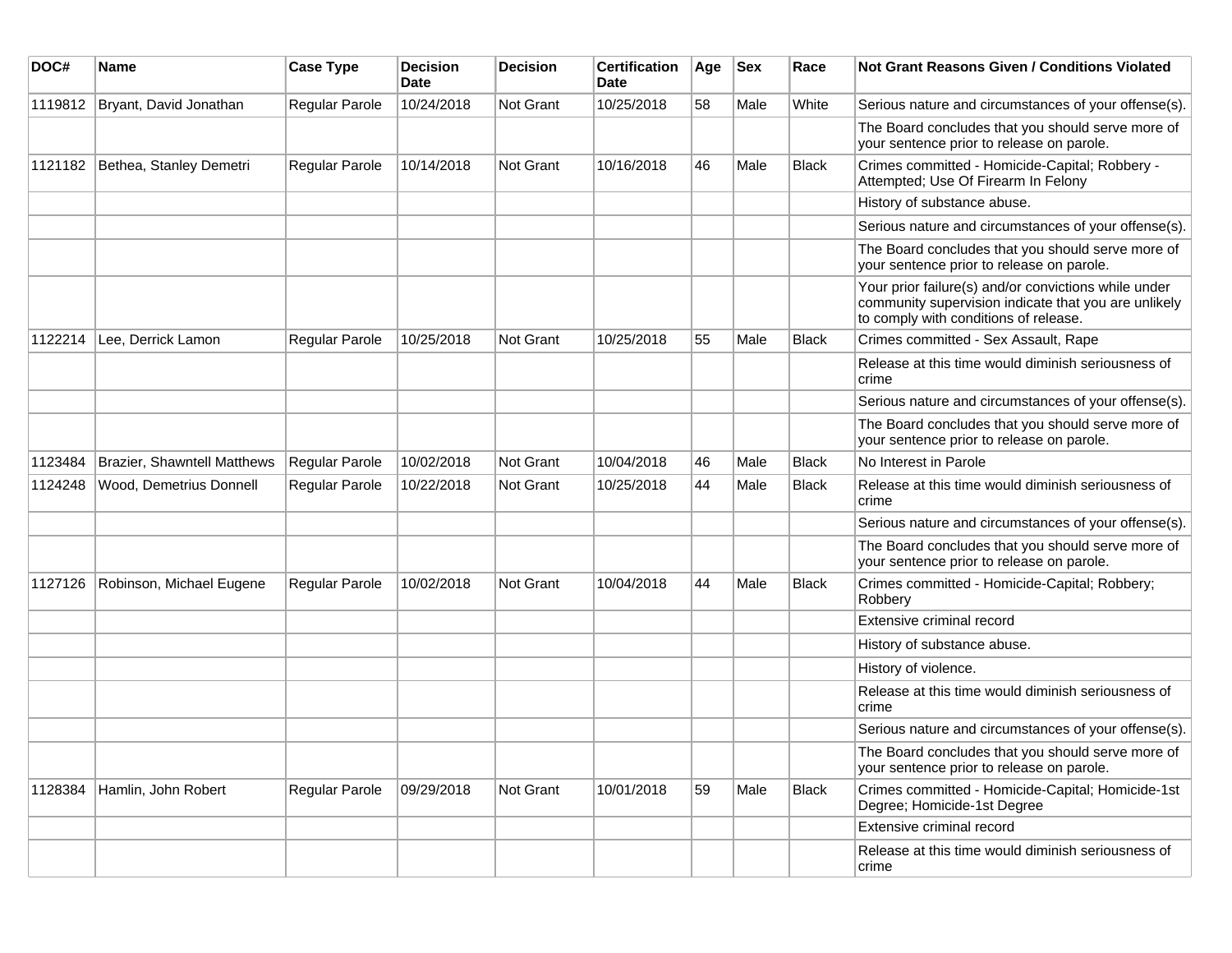| DOC#    | Name                              | <b>Case Type</b> | <b>Decision</b><br><b>Date</b> | <b>Decision</b>  | <b>Certification</b><br><b>Date</b> | Age | <b>Sex</b> | Race         | <b>Not Grant Reasons Given / Conditions Violated</b>                                                                                                        |
|---------|-----------------------------------|------------------|--------------------------------|------------------|-------------------------------------|-----|------------|--------------|-------------------------------------------------------------------------------------------------------------------------------------------------------------|
| 1128384 | Hamlin, John Robert               | Regular Parole   | 09/29/2018                     | Not Grant        | 10/01/2018                          | 59  | Male       | <b>Black</b> | Serious nature and circumstances of your offense(s).                                                                                                        |
| 1130214 | Johnson, James Leon               | Regular Parole   | 10/26/2018                     | Not Grant        | 10/29/2018                          | 62  | Male       | <b>Black</b> | History of violence.                                                                                                                                        |
|         |                                   |                  |                                |                  |                                     |     |            |              | Release at this time would diminish seriousness of<br>crime                                                                                                 |
|         |                                   |                  |                                |                  |                                     |     |            |              | Serious nature and circumstances of your offense(s).                                                                                                        |
| 1133662 | Koberstein, Charles Daniel<br>Jr. | Regular Parole   | 10/27/2018                     | Not Grant        | 10/29/2018                          | 42  | Male       | White        | Considering your offense and your institutional<br>records, the Board concludes that you should serve<br>more of your sentence before being paroled.        |
|         |                                   |                  |                                |                  |                                     |     |            |              | Conviction of a new crime while incarcerated                                                                                                                |
|         |                                   |                  |                                |                  |                                     |     |            |              | Extensive criminal record                                                                                                                                   |
|         |                                   |                  |                                |                  |                                     |     |            |              | History of substance abuse.                                                                                                                                 |
|         |                                   |                  |                                |                  |                                     |     |            |              | Release at this time would diminish seriousness of<br>crime                                                                                                 |
|         |                                   |                  |                                |                  |                                     |     |            |              | Serious nature and circumstances of your offense(s).                                                                                                        |
|         |                                   |                  |                                |                  |                                     |     |            |              | The Board concludes that you should serve more of<br>your sentence prior to release on parole.                                                              |
|         |                                   |                  |                                |                  |                                     |     |            |              | You need further participation in institutional work<br>and/or educational programs to indicate your positive<br>progression towards re-entry into society. |
| 1134366 | Hawkins, James Alfred             | Geriatric        | 10/05/2018                     | Not Grant        | 10/09/2018                          | 64  | Male       | <b>Black</b> | Crimes committed - Sex Assault, Rape; Parole<br>Violation                                                                                                   |
|         |                                   |                  |                                |                  |                                     |     |            |              | History of violence.                                                                                                                                        |
|         |                                   |                  |                                |                  |                                     |     |            |              | Release at this time would diminish seriousness of<br>crime                                                                                                 |
|         |                                   |                  |                                |                  |                                     |     |            |              | The Board concludes that you should serve more of<br>your sentence prior to release on parole.                                                              |
|         |                                   |                  |                                |                  |                                     |     |            |              | The Board considers you to be a risk to the<br>community.                                                                                                   |
|         |                                   |                  |                                |                  |                                     |     |            |              | Your prior failure(s) and/or convictions while under<br>community supervision indicate that you are unlikely<br>to comply with conditions of release.       |
| 1135684 | Nelson, Donald Edward             | Geriatric        | 10/15/2018                     | <b>Not Grant</b> | 10/16/2018                          | 69  | Male       | <b>Black</b> | Crimes committed - Sex Assault, Rape; Sex Assault,<br>Rape; Sex Assault, Rape                                                                               |
|         |                                   |                  |                                |                  |                                     |     |            |              | Extensive criminal record                                                                                                                                   |
|         |                                   |                  |                                |                  |                                     |     |            |              | History of substance abuse.                                                                                                                                 |
|         |                                   |                  |                                |                  |                                     |     |            |              | Release at this time would diminish seriousness of<br>crime                                                                                                 |
|         |                                   |                  |                                |                  |                                     |     |            |              | Serious nature and circumstances of your offense(s).                                                                                                        |
|         |                                   |                  |                                |                  |                                     |     |            |              | The Board concludes that you should serve more of<br>your sentence prior to release on parole.                                                              |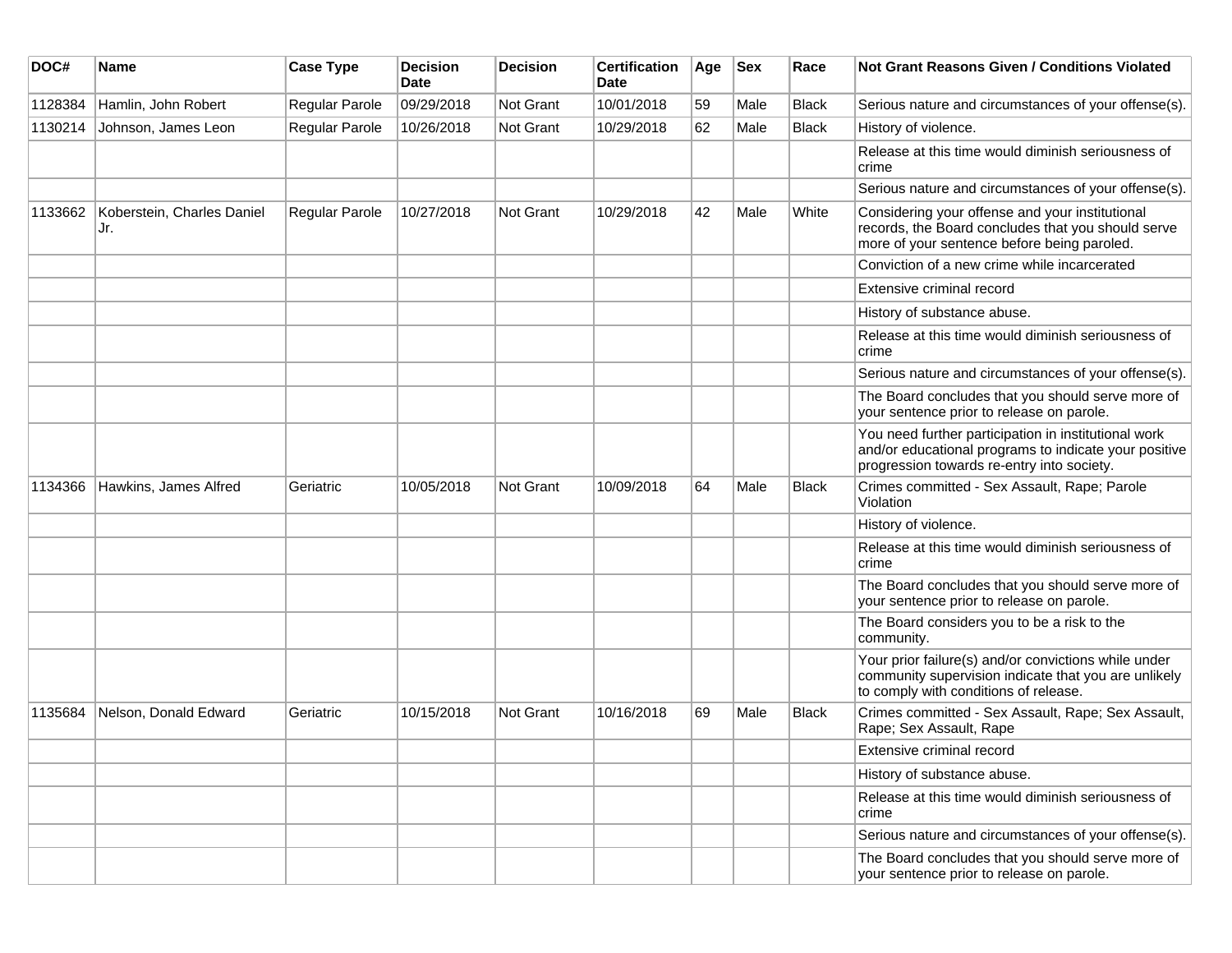| DOC#    | <b>Name</b>           | <b>Case Type</b>      | <b>Decision</b><br><b>Date</b> | <b>Decision</b> | <b>Certification</b><br>Date | Age | <b>Sex</b> | Race                     | <b>Not Grant Reasons Given / Conditions Violated</b>                                                                                                  |
|---------|-----------------------|-----------------------|--------------------------------|-----------------|------------------------------|-----|------------|--------------------------|-------------------------------------------------------------------------------------------------------------------------------------------------------|
| 1135684 | Nelson, Donald Edward | Geriatric             | 10/15/2018                     | Not Grant       | 10/16/2018                   | 69  | Male       | <b>Black</b>             | The Board considers you to be a risk to the<br>community.                                                                                             |
|         |                       |                       |                                |                 |                              |     |            |                          | Your prior failure(s) and/or convictions while under<br>community supervision indicate that you are unlikely<br>to comply with conditions of release. |
| 1136851 | Davis, Roy Carlton    | Regular Parole        | 10/22/2018                     | Not Grant       | 10/25/2018                   | 49  | Male       | <b>Black</b>             | Considering your offense and your institutional<br>records, the Board concludes that you should serve<br>more of your sentence before being paroled.  |
|         |                       |                       |                                |                 |                              |     |            |                          | Conviction of a new crime while incarcerated                                                                                                          |
|         |                       |                       |                                |                 |                              |     |            |                          | Crimes committed - Fail To Return Rental Property;<br>Prisoner: Possess Chemical Unlawfully Received;<br>Parole: Violation - Misdemeanor              |
|         |                       |                       |                                |                 |                              |     |            |                          | Extensive criminal record                                                                                                                             |
|         |                       |                       |                                |                 |                              |     |            |                          | History of violence.                                                                                                                                  |
|         |                       |                       |                                |                 |                              |     |            |                          | Poor institutional adjustment (for example,<br>motivation/attitude, unfavorable reports, lack of<br>program involvement, etc.)                        |
|         |                       |                       |                                |                 |                              |     |            |                          | The Board concludes that you should serve more of<br>your sentence prior to release on parole.                                                        |
| 1137305 | Lipscomb, David Bryan | Geriatric             | 10/22/2018                     | Not Grant       | 10/25/2018                   | 60  | Male       | Alaskan<br><b>Native</b> | American Crimes committed - Sex Assault, Rape; Robbery;<br>Indian or Breaking And Entering, Armed                                                     |
|         |                       |                       |                                |                 |                              |     |            |                          | Extensive criminal record                                                                                                                             |
|         |                       |                       |                                |                 |                              |     |            |                          | History of violence.                                                                                                                                  |
|         |                       |                       |                                |                 |                              |     |            |                          | Release at this time would diminish seriousness of<br>crime                                                                                           |
|         |                       |                       |                                |                 |                              |     |            |                          | Serious nature and circumstances of your offense(s).                                                                                                  |
|         |                       |                       |                                |                 |                              |     |            |                          | The Board concludes that you should serve more of<br>your sentence prior to release on parole.                                                        |
|         |                       |                       |                                |                 |                              |     |            |                          | The Board considers you to be a risk to the<br>community.                                                                                             |
| 1137524 | Davis, Bruce Elliott  | <b>Regular Parole</b> | 10/01/2018                     | Not Grant       | 10/04/2018                   | 51  | Male       | <b>Black</b>             | Considering your offense and your institutional<br>records, the Board concludes that you should serve<br>more of your sentence before being paroled.  |
|         |                       |                       |                                |                 |                              |     |            |                          | Crimes committed - Homicide-1st Degree; Attempted<br>Capital Murder; Cocaine-Possess                                                                  |
|         |                       |                       |                                |                 |                              |     |            |                          | Extensive criminal record                                                                                                                             |
|         |                       |                       |                                |                 |                              |     |            |                          | Release at this time would diminish seriousness of<br>crime                                                                                           |
|         |                       |                       |                                |                 |                              |     |            |                          | Serious nature and circumstances of your offense(s).                                                                                                  |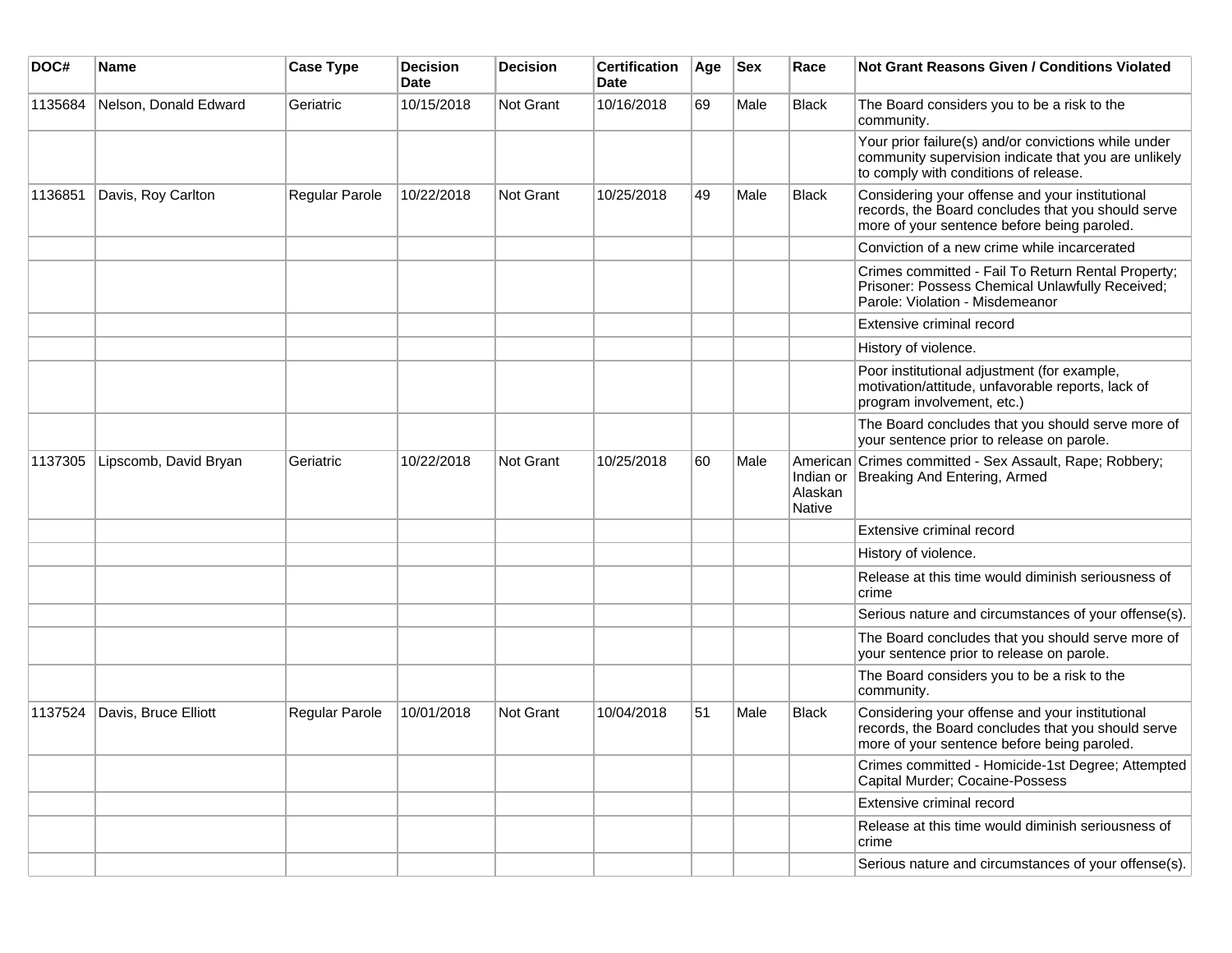| DOC#    | Name                           | <b>Case Type</b> | <b>Decision</b><br><b>Date</b> | <b>Decision</b>  | <b>Certification</b><br>Date | Age | <b>Sex</b> | Race  | <b>Not Grant Reasons Given / Conditions Violated</b>                                                                                                        |
|---------|--------------------------------|------------------|--------------------------------|------------------|------------------------------|-----|------------|-------|-------------------------------------------------------------------------------------------------------------------------------------------------------------|
| 1138725 | Williams, Robert               | Regular Parole   | 10/16/2018                     | <b>Not Grant</b> | 10/19/2018                   | 49  | Male       | White | No Interest in Parole                                                                                                                                       |
| 1139517 | Woodward, James Michael        | Geriatric        | 10/26/2018                     | Not Grant        | 10/29/2018                   | 61  | Male       | White | Crimes committed - Malicious Wounding;<br>Obstructing Justice; Possess Firearm-Felon                                                                        |
|         |                                |                  |                                |                  |                              |     |            |       | Extensive criminal record                                                                                                                                   |
|         |                                |                  |                                |                  |                              |     |            |       | Release at this time would diminish seriousness of<br>crime                                                                                                 |
|         |                                |                  |                                |                  |                              |     |            |       | Your prior failure(s) and/or convictions while under<br>community supervision indicate that you are unlikely<br>to comply with conditions of release.       |
| 1140210 | Allah, Supreme King Justice    | Regular Parole   | 10/15/2018                     | <b>Not Grant</b> | 10/16/2018                   | 61  | Male       | Black | Crimes committed - Homicide/Murder; Robbery -<br>Attempted; Grand Larceny: >= \$200 Not From A<br>Person                                                    |
|         |                                |                  |                                |                  |                              |     |            |       | Release at this time would diminish seriousness of<br>crime                                                                                                 |
|         |                                |                  |                                |                  |                              |     |            |       | The Board concludes that you should serve more of<br>your sentence prior to release on parole.                                                              |
|         |                                |                  |                                |                  |                              |     |            |       | You need further participation in institutional work<br>and/or educational programs to indicate your positive<br>progression towards re-entry into society. |
|         |                                |                  |                                |                  |                              |     |            |       | Your prior failure(s) and/or convictions while under<br>community supervision indicate that you are unlikely<br>to comply with conditions of release.       |
| 1140385 | Macdonald, Douglas             | Regular Parole   | 10/16/2018                     | <b>Not Grant</b> | 10/19/2018                   | 57  | Male       | White | Considering your offense and your institutional<br>records, the Board concludes that you should serve<br>more of your sentence before being paroled.        |
|         |                                |                  |                                |                  |                              |     |            |       | History of substance abuse.                                                                                                                                 |
|         |                                |                  |                                |                  |                              |     |            |       | Release at this time would diminish seriousness of<br>crime                                                                                                 |
|         |                                |                  |                                |                  |                              |     |            |       | The Board concludes that you should serve more of<br>your sentence prior to release on parole.                                                              |
|         |                                |                  |                                |                  |                              |     |            |       | The Board considers you to be a risk to the<br>community.                                                                                                   |
|         |                                |                  |                                |                  |                              |     |            |       | Your record of institutional infractions indicates a<br>disregard for rules and that you are not ready to<br>conform to society.                            |
|         | 1141035 Richards, Bryant Wayne | Regular Parole   | 10/08/2018                     | Not Grant        | 10/09/2018                   | 58  | Male       | Black | Crimes committed - Kidnap/Abduct; Sex Assault,<br>Rape; Forcible Sodomy                                                                                     |
|         |                                |                  |                                |                  |                              |     |            |       | Extensive criminal record                                                                                                                                   |
|         |                                |                  |                                |                  |                              |     |            |       | History of violence.                                                                                                                                        |
|         |                                |                  |                                |                  |                              |     |            |       | Release at this time would diminish seriousness of<br>crime                                                                                                 |
|         |                                |                  |                                |                  |                              |     |            |       | Serious nature and circumstances of your offense(s).                                                                                                        |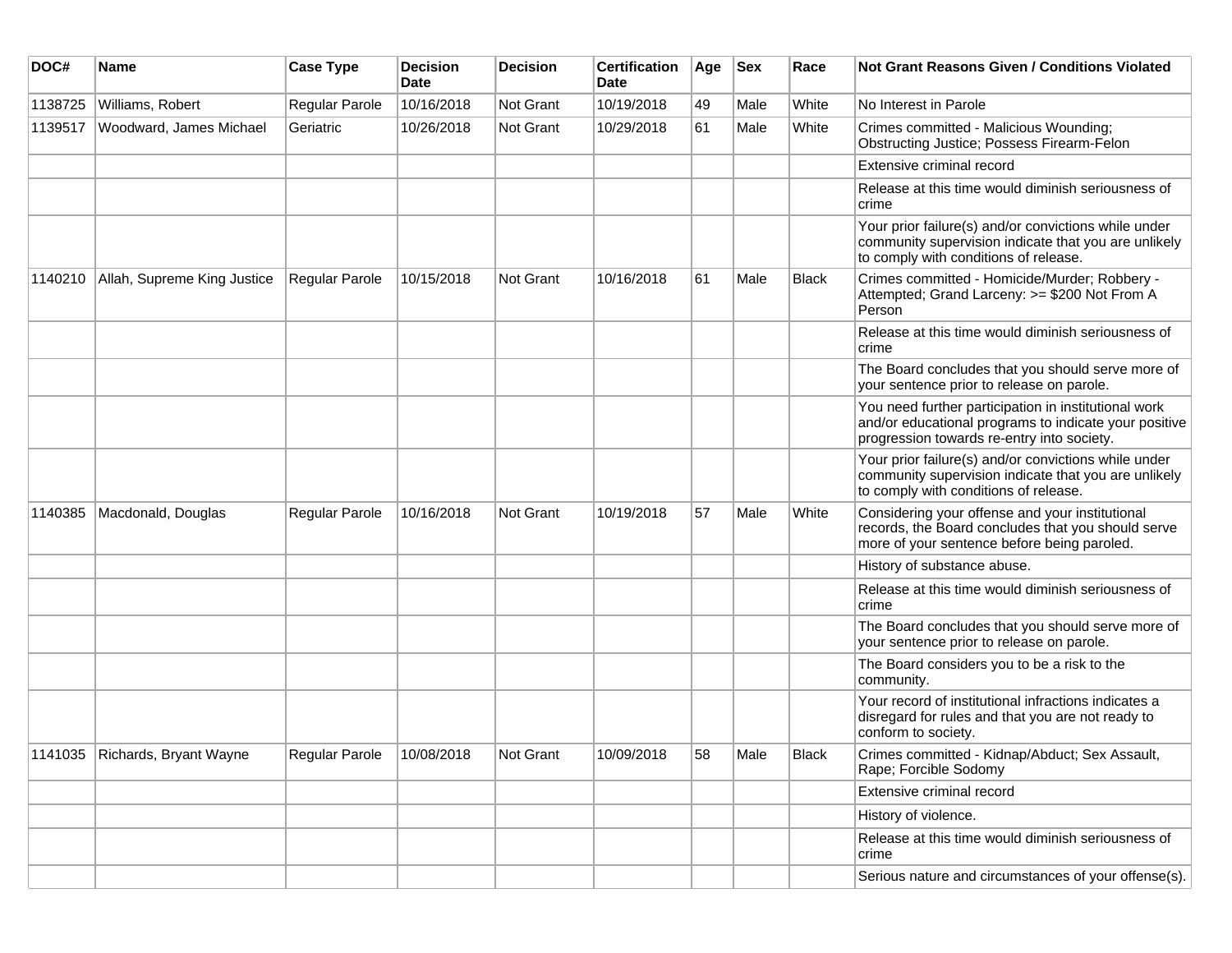| DOC#    | <b>Name</b>               | <b>Case Type</b> | <b>Decision</b><br><b>Date</b> | <b>Decision</b>  | <b>Certification</b><br><b>Date</b> | Age | <b>Sex</b> | Race         | <b>Not Grant Reasons Given / Conditions Violated</b>                                           |
|---------|---------------------------|------------------|--------------------------------|------------------|-------------------------------------|-----|------------|--------------|------------------------------------------------------------------------------------------------|
| 1141035 | Richards, Bryant Wayne    | Regular Parole   | 10/08/2018                     | Not Grant        | 10/09/2018                          | 58  | Male       | Black        | The Board considers you to be a risk to the<br>community.                                      |
| 1141050 | Spainhour, Ralph Edgar    | Regular Parole   | 10/26/2018                     | Not Grant        | 10/29/2018                          | 74  | Male       | White        | Crimes committed - Homicide-1st Degree; Homicide-<br>2Nd-Degree; Use Of Firearm In Felony      |
|         |                           |                  |                                |                  |                                     |     |            |              | Release at this time would diminish seriousness of<br>crime                                    |
|         |                           |                  |                                |                  |                                     |     |            |              | Serious nature and circumstances of your offense(s).                                           |
|         |                           |                  |                                |                  |                                     |     |            |              | The Board concludes that you should serve more of<br>your sentence prior to release on parole. |
|         |                           |                  |                                |                  |                                     |     |            |              | You need to show a longer period of stable<br>adjustment.                                      |
| 1141865 | Butler, Samuel Ray        | Geriatric        | 10/10/2018                     | Not Grant        | 10/12/2018                          | 70  | Male       | White        | Crimes committed - Aggravated Sexual Battery;<br>Forcible Sodomy; Forcible Sodomy              |
|         |                           |                  |                                |                  |                                     |     |            |              | Release at this time would diminish seriousness of<br>crime                                    |
|         |                           |                  |                                |                  |                                     |     |            |              | Serious nature and circumstances of your offense(s).                                           |
|         |                           |                  |                                |                  |                                     |     |            |              | The Board concludes that you should serve more of<br>your sentence prior to release on parole. |
|         |                           |                  |                                |                  |                                     |     |            |              | The Board considers you to be a risk to the<br>community.                                      |
| 1142540 | Valentine, Julius Houston | Geriatric        | 10/10/2018                     | Not Grant        | 10/12/2018                          | 63  | Male       | <b>Black</b> | Crimes committed - Sex Assault, Rape; Robbery -<br>Attempted; Malicious Wounding               |
|         |                           |                  |                                |                  |                                     |     |            |              | History of violence.                                                                           |
| 1145798 | Branch, Robert            | Geriatric        | 10/01/2018                     | <b>Not Grant</b> | 10/04/2018                          | 61  | Male       | <b>Black</b> | Crimes committed - Kidnap Minor To Sexually Asslt;<br>Sex Assault, Rape; Forcible Sodomy       |
|         |                           |                  |                                |                  |                                     |     |            |              | Release at this time would diminish seriousness of<br>crime                                    |
|         |                           |                  |                                |                  |                                     |     |            |              | Serious nature and circumstances of your offense(s).                                           |
|         |                           |                  |                                |                  |                                     |     |            |              | The Board concludes that you should serve more of<br>your sentence prior to release on parole. |
|         |                           |                  |                                |                  |                                     |     |            |              | The Board considers you to be a risk to the<br>community.                                      |
| 1146683 | White, Edward Charles     | Geriatric        | 10/06/2018                     | Not Grant        | 10/09/2018                          | 64  | Male       | <b>Black</b> | Release at this time would diminish seriousness of<br>crime                                    |
|         |                           |                  |                                |                  |                                     |     |            |              | Serious nature and circumstances of your offense(s).                                           |
|         |                           |                  |                                |                  |                                     |     |            |              | The Board concludes that you should serve more of<br>your sentence prior to release on parole. |
|         |                           |                  |                                |                  |                                     |     |            |              | The Board considers you to be a risk to the<br>community.                                      |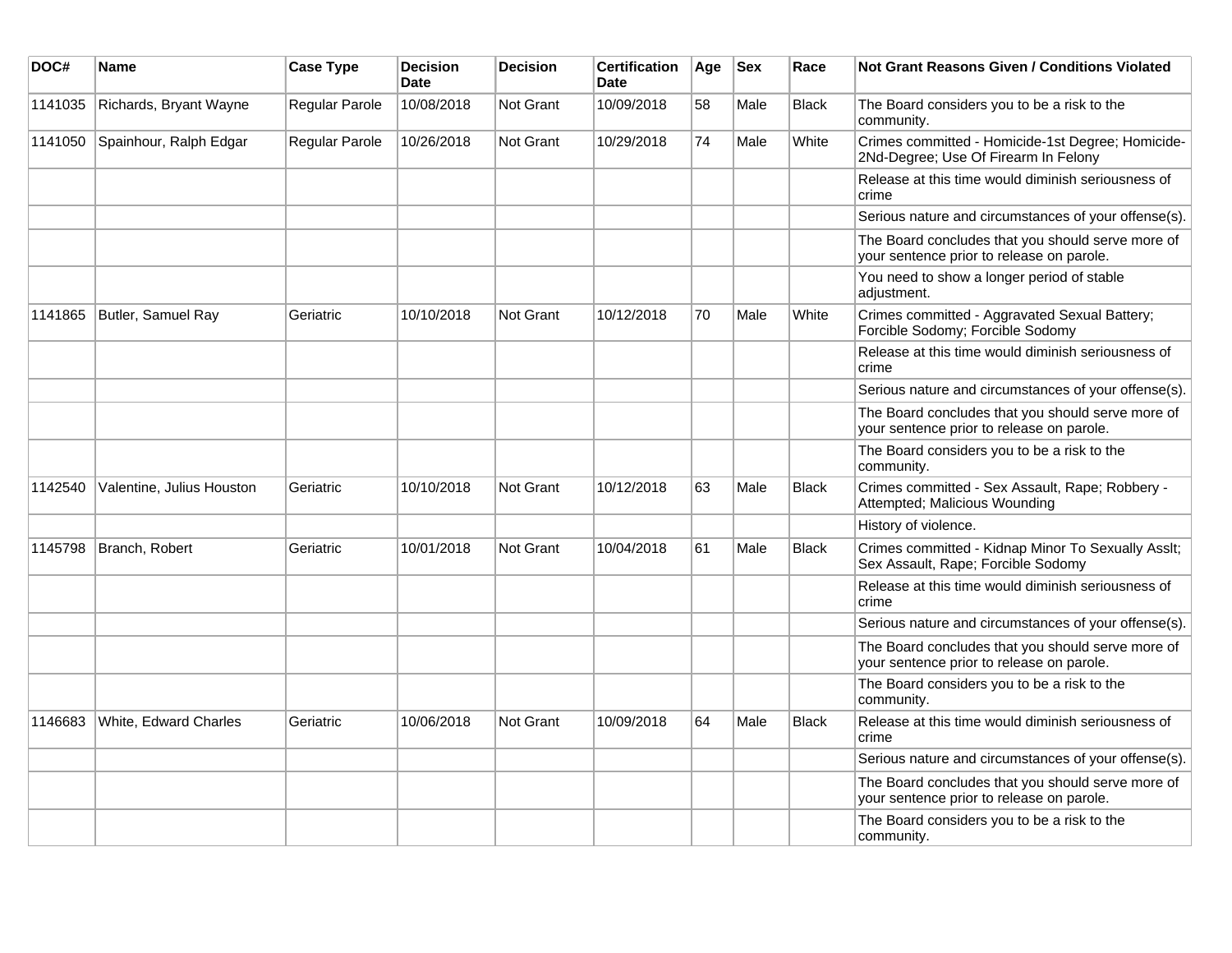| DOC#    | <b>Name</b>               | <b>Case Type</b>      | <b>Decision</b><br><b>Date</b> | <b>Decision</b>  | <b>Certification</b><br>Date | Age | <b>Sex</b> | Race         | <b>Not Grant Reasons Given / Conditions Violated</b>                                                                            |
|---------|---------------------------|-----------------------|--------------------------------|------------------|------------------------------|-----|------------|--------------|---------------------------------------------------------------------------------------------------------------------------------|
| 1147018 | Smith, John Keith         | Regular Parole        | 10/26/2018                     | <b>Not Grant</b> | 10/29/2018                   | 63  | Male       | Black        | Crimes committed - Rape: Intercourse W/ Victim <13<br>Yrs; Sodomy: Victim <13 Yrs; Aggravated Sexual<br>Battery: Victim <13 Yrs |
|         |                           |                       |                                |                  |                              |     |            |              | Extensive criminal record                                                                                                       |
|         |                           |                       |                                |                  |                              |     |            |              | History of substance abuse.                                                                                                     |
|         |                           |                       |                                |                  |                              |     |            |              | Release at this time would diminish seriousness of<br>crime                                                                     |
|         |                           |                       |                                |                  |                              |     |            |              | Serious nature and circumstances of your offense(s).                                                                            |
|         |                           |                       |                                |                  |                              |     |            |              | The Board concludes that you should serve more of<br>your sentence prior to release on parole.                                  |
|         |                           |                       |                                |                  |                              |     |            |              | The Board considers you to be a risk to the<br>community.                                                                       |
| 1147287 | Roberson, Ronald Lloyd    | Geriatric             | 10/22/2018                     | <b>Not Grant</b> | 10/25/2018                   | 69  | Male       | White        | Crimes committed - Forcible Sodomy                                                                                              |
|         |                           |                       |                                |                  |                              |     |            |              | Release at this time would diminish seriousness of<br>crime                                                                     |
|         |                           |                       |                                |                  |                              |     |            |              | Serious nature and circumstances of your offense(s).                                                                            |
|         |                           |                       |                                |                  |                              |     |            |              | The Board considers you to be a risk to the<br>community.                                                                       |
| 1147578 | Runion, Lawrence Everette | Regular Parole        | 10/22/2018                     | Not Grant        | 10/25/2018                   | 68  | Male       | White        | Crimes committed - Indecent Liberties: W/ Child;<br>Indecent Liberties: W/ Child; Indecent Liberties: W/<br>Child               |
|         |                           |                       |                                |                  |                              |     |            |              | Extensive criminal record                                                                                                       |
|         |                           |                       |                                |                  |                              |     |            |              | Release at this time would diminish seriousness of<br>crime                                                                     |
|         |                           |                       |                                |                  |                              |     |            |              | The Board considers you to be a risk to the<br>community.                                                                       |
| 1149086 | Peterson, Dominic Dewayne | <b>Regular Parole</b> | 10/24/2018                     | <b>Not Grant</b> | 10/25/2018                   | 44  | Male       | <b>Black</b> | Release at this time would diminish seriousness of<br>crime                                                                     |
|         |                           |                       |                                |                  |                              |     |            |              | Serious nature and circumstances of your offense(s).                                                                            |
|         |                           |                       |                                |                  |                              |     |            |              | The Board concludes that you should serve more of<br>your sentence prior to release on parole.                                  |
| 1149405 | Ridings, James Nelson     | <b>Regular Parole</b> | 10/04/2018                     | <b>Not Grant</b> | 10/05/2018                   | 60  | Male       | White        | Release at this time would diminish seriousness of<br>crime                                                                     |
|         |                           |                       |                                |                  |                              |     |            |              | Serious nature and circumstances of your offense(s).                                                                            |
|         |                           |                       |                                |                  |                              |     |            |              | The Board concludes that you should serve more of<br>your sentence prior to release on parole.                                  |
|         |                           |                       |                                |                  |                              |     |            |              | You need to show a longer period of stable<br>adjustment.                                                                       |
| 1149525 | Bruce, Robert A           | Regular Parole        | 10/25/2018                     | Not Grant        | 10/29/2018                   | 68  | Male       | White        | Crimes committed - Homicide-1st Degree; Use Of<br>Firearm In Felony; Income Tax                                                 |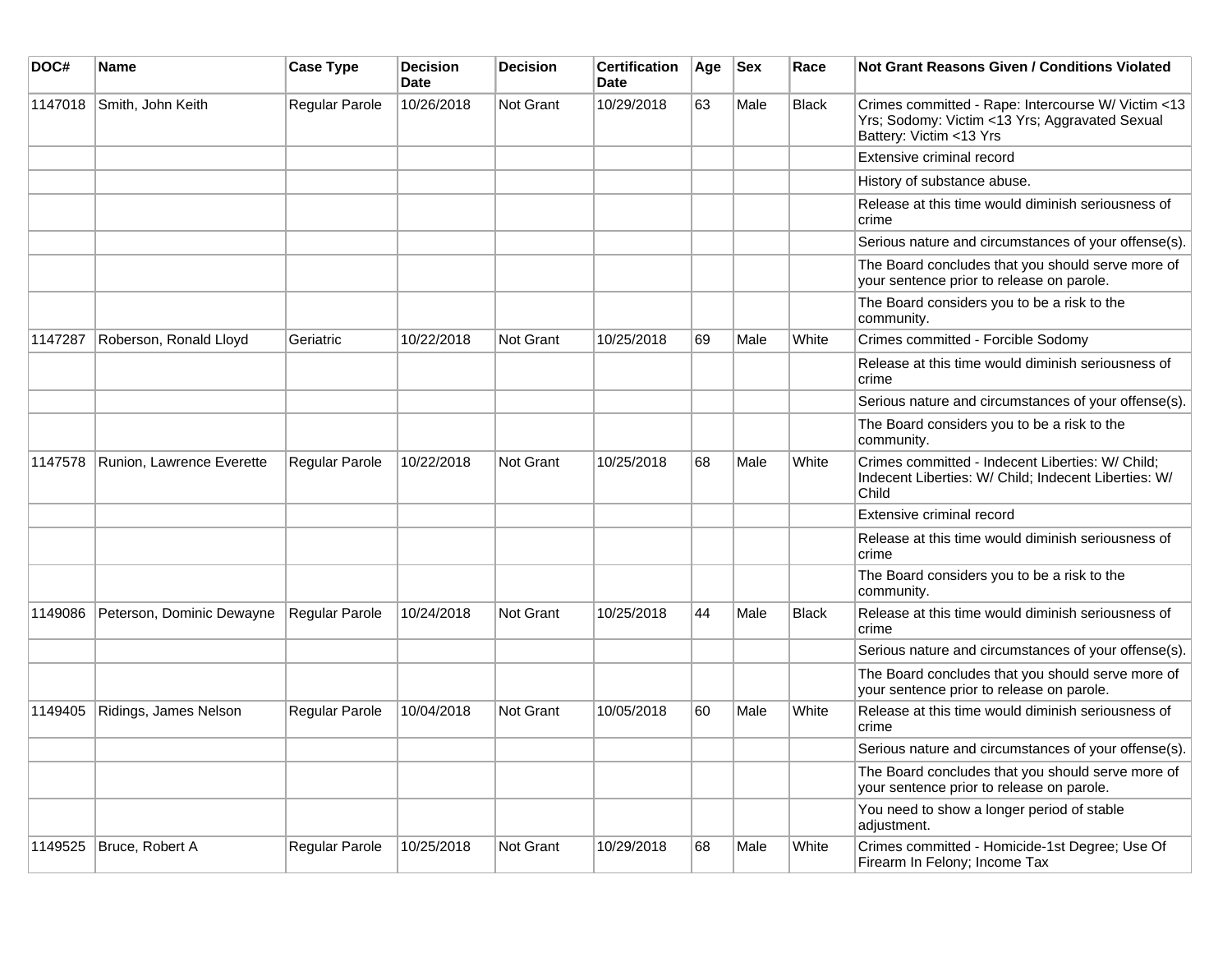| DOC#    | <b>Name</b>            | <b>Case Type</b> | <b>Decision</b><br><b>Date</b> | <b>Decision</b>  | <b>Certification</b><br>Date | Age | <b>Sex</b> | Race         | <b>Not Grant Reasons Given / Conditions Violated</b>                                                                                                  |
|---------|------------------------|------------------|--------------------------------|------------------|------------------------------|-----|------------|--------------|-------------------------------------------------------------------------------------------------------------------------------------------------------|
| 1149525 | Bruce, Robert A        | Regular Parole   | 10/25/2018                     | <b>Not Grant</b> | 10/29/2018                   | 68  | Male       | White        | Release at this time would diminish seriousness of<br>crime                                                                                           |
|         |                        |                  |                                |                  |                              |     |            |              | Serious nature and circumstances of your offense(s).                                                                                                  |
|         |                        |                  |                                |                  |                              |     |            |              | The Board concludes that you should serve more of<br>your sentence prior to release on parole.                                                        |
|         |                        |                  |                                |                  |                              |     |            |              | The Board considers you to be a risk to the<br>community.                                                                                             |
| 1150325 | Bilal, Jawwaad Shaheed | Geriatric        | 10/25/2018                     | <b>Not Grant</b> | 10/29/2018                   | 61  | Male       | <b>Black</b> | Crimes committed - Homicide-1st Degree; Sex<br>Assault, Rape; Robbery                                                                                 |
|         |                        |                  |                                |                  |                              |     |            |              | Release at this time would diminish seriousness of<br>crime                                                                                           |
|         |                        |                  |                                |                  |                              |     |            |              | Serious nature and circumstances of your offense(s).                                                                                                  |
|         |                        |                  |                                |                  |                              |     |            |              | The Board concludes that you should serve more of<br>your sentence prior to release on parole.                                                        |
|         |                        |                  |                                |                  |                              |     |            |              | The Board considers you to be a risk to the<br>community.                                                                                             |
| 1151845 | Waller, Harold L Jr.   | Regular Parole   | 10/26/2018                     | <b>Not Grant</b> | 10/29/2018                   | 52  | Male       | <b>Black</b> | Crimes committed - Statutory Burglary; Statutory<br>Burglary; Statutory Burglary                                                                      |
|         |                        |                  |                                |                  |                              |     |            |              | <b>Extensive criminal record</b>                                                                                                                      |
|         |                        |                  |                                |                  |                              |     |            |              | Poor institutional adjustment (for example,<br>motivation/attitude, unfavorable reports, lack of<br>program involvement, etc.)                        |
|         |                        |                  |                                |                  |                              |     |            |              | Serious nature and circumstances of your offense(s).                                                                                                  |
|         |                        |                  |                                |                  |                              |     |            |              | The Board concludes that you should serve more of<br>your sentence prior to release on parole.                                                        |
|         |                        |                  |                                |                  |                              |     |            |              | Your record of institutional infractions indicates a<br>disregard for rules and that you are not ready to<br>conform to society.                      |
| 1151967 | Kea, Tavarus Daforn    | Regular Parole   | 10/22/2018                     | <b>Not Grant</b> | 10/25/2018                   | 43  | Male       | <b>Black</b> | Crimes committed - Robbery; Robbery - Attempted;<br>Robbery - Attempted                                                                               |
|         |                        |                  |                                |                  |                              |     |            |              | Poor institutional adjustment (for example,<br>motivation/attitude, unfavorable reports, lack of<br>program involvement, etc.)                        |
|         |                        |                  |                                |                  |                              |     |            |              | The Board concludes that you should serve more of<br>your sentence prior to release on parole.                                                        |
|         |                        |                  |                                |                  |                              |     |            |              | You need to show a longer period of stable<br>adjustment.                                                                                             |
|         |                        |                  |                                |                  |                              |     |            |              | Your prior failure(s) and/or convictions while under<br>community supervision indicate that you are unlikely<br>to comply with conditions of release. |
| 1152051 | Bragg, Edward Lebron   | Regular Parole   | 10/22/2018                     | Not Grant        | 10/25/2018                   | 59  | Male       | <b>Black</b> | Crimes committed - Sex Assault, Rape; Sex Assault,<br>Rape; Aggravated Sexual Battery                                                                 |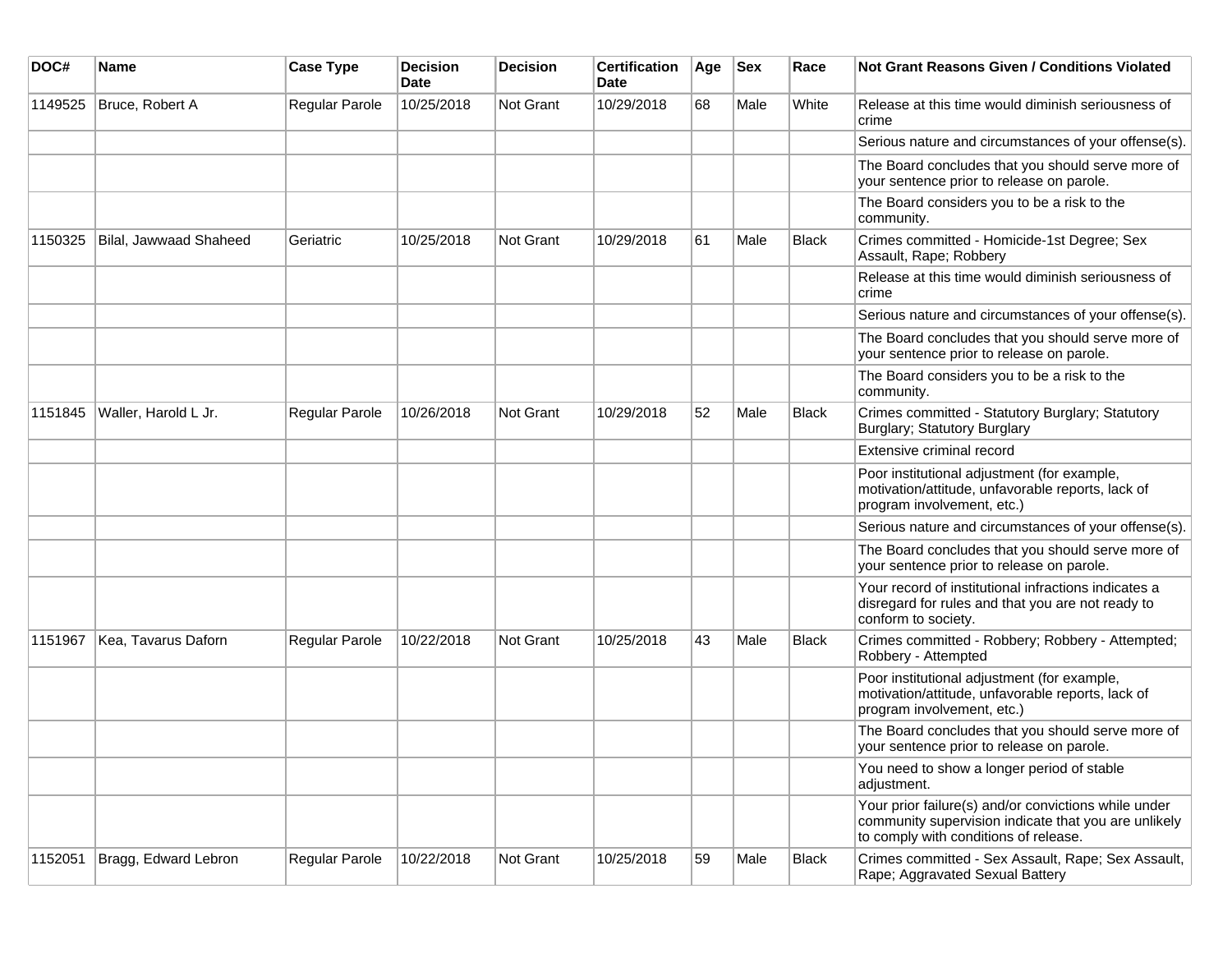| DOC#    | Name                   | <b>Case Type</b>      | <b>Decision</b><br><b>Date</b> | <b>Decision</b>  | <b>Certification</b><br>Date | Age | <b>Sex</b> | Race         | <b>Not Grant Reasons Given / Conditions Violated</b>                                                                                                 |
|---------|------------------------|-----------------------|--------------------------------|------------------|------------------------------|-----|------------|--------------|------------------------------------------------------------------------------------------------------------------------------------------------------|
| 1152051 | Bragg, Edward Lebron   | Regular Parole        | 10/22/2018                     | Not Grant        | 10/25/2018                   | 59  | Male       | Black        | Extensive criminal record                                                                                                                            |
|         |                        |                       |                                |                  |                              |     |            |              | Release at this time would diminish seriousness of<br>crime                                                                                          |
|         |                        |                       |                                |                  |                              |     |            |              | Serious nature and circumstances of your offense(s).                                                                                                 |
| 1153751 | Banning, Darren D      | <b>Board Review</b>   | 10/12/2018                     | <b>Not Grant</b> | 10/12/2018                   | 60  | Male       | White        | Crimes committed - Homicide-1st Degree; Use Of<br>Firearm In Felony                                                                                  |
|         |                        |                       |                                |                  |                              |     |            |              | Serious nature and circumstances of your offense(s).                                                                                                 |
| 1153949 | Gibson, Donald G       | Regular Parole        | 10/23/2018                     | <b>Not Grant</b> | 10/25/2018                   | 67  | Male       | White        | Conviction of a new crime while incarcerated                                                                                                         |
|         |                        |                       |                                |                  |                              |     |            |              | History of violence.                                                                                                                                 |
|         |                        |                       |                                |                  |                              |     |            |              | Release at this time would diminish seriousness of<br>crime                                                                                          |
|         |                        |                       |                                |                  |                              |     |            |              | Serious nature and circumstances of your offense(s).                                                                                                 |
|         |                        |                       |                                |                  |                              |     |            |              | The Board concludes that you should serve more of<br>your sentence prior to release on parole.                                                       |
|         |                        |                       |                                |                  |                              |     |            |              | The Board considers you to be a risk to the<br>community.                                                                                            |
| 1154054 | Donaldson, Jamie Alan  | <b>Regular Parole</b> | 10/22/2018                     | <b>Not Grant</b> | 10/25/2018                   | 52  | Male       | White        | Considering your offense and your institutional<br>records, the Board concludes that you should serve<br>more of your sentence before being paroled. |
|         |                        |                       |                                |                  |                              |     |            |              | Crimes committed - Homicide/Murder; Aggravated<br>Sexual Battery; Aggravated Sexual Battery                                                          |
|         |                        |                       |                                |                  |                              |     |            |              | Extensive criminal record                                                                                                                            |
|         |                        |                       |                                |                  |                              |     |            |              | History of violence.                                                                                                                                 |
|         |                        |                       |                                |                  |                              |     |            |              | Release at this time would diminish seriousness of<br>crime                                                                                          |
|         |                        |                       |                                |                  |                              |     |            |              | Serious nature and circumstances of your offense(s).                                                                                                 |
|         |                        |                       |                                |                  |                              |     |            |              | The Board concludes that you should serve more of<br>your sentence prior to release on parole.                                                       |
|         |                        |                       |                                |                  |                              |     |            |              | The Board considers you to be a risk to the<br>community.                                                                                            |
| 1154683 | Jackson, Herman Eugene | Geriatric             | 09/29/2018                     | <b>Not Grant</b> | 10/04/2018                   | 60  | Male       | <b>Black</b> | Crimes committed - Sex Assault, Rape; Robbery;<br>Carjacking                                                                                         |
|         |                        |                       |                                |                  |                              |     |            |              | Extensive criminal record                                                                                                                            |
|         |                        |                       |                                |                  |                              |     |            |              | Release at this time would diminish seriousness of<br>crime                                                                                          |
|         |                        |                       |                                |                  |                              |     |            |              | Serious nature and circumstances of your offense(s).                                                                                                 |
|         |                        |                       |                                |                  |                              |     |            |              | The Board concludes that you should serve more of<br>your sentence prior to release on parole.                                                       |
|         |                        |                       |                                |                  |                              |     |            |              | The Board considers you to be a risk to the<br>community.                                                                                            |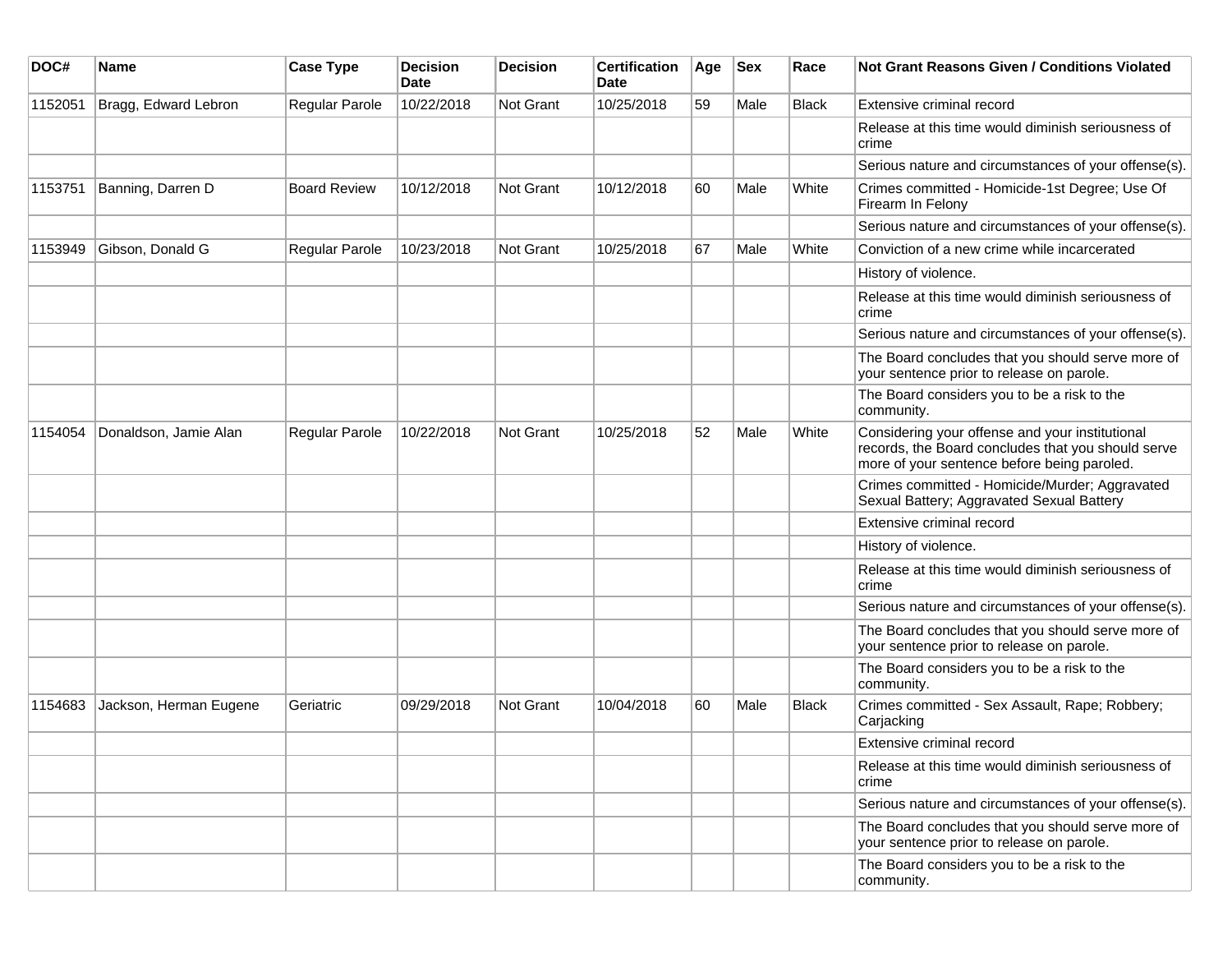| DOC#    | Name                     | <b>Case Type</b>      | <b>Decision</b><br>Date | <b>Decision</b>  | <b>Certification</b><br>Date | Age | <b>Sex</b> | Race         | <b>Not Grant Reasons Given / Conditions Violated</b>                                                                                                  |
|---------|--------------------------|-----------------------|-------------------------|------------------|------------------------------|-----|------------|--------------|-------------------------------------------------------------------------------------------------------------------------------------------------------|
| 1155246 | Henson, Jefferson Jr.    | <b>Regular Parole</b> | 09/29/2018              | <b>Not Grant</b> | 10/01/2018                   | 71  | Male       | White        | Crimes committed -                                                                                                                                    |
|         |                          |                       |                         |                  |                              |     |            |              | Extensive criminal record                                                                                                                             |
|         |                          |                       |                         |                  |                              |     |            |              | History of violence.                                                                                                                                  |
|         |                          |                       |                         |                  |                              |     |            |              | Release at this time would diminish seriousness of<br>crime                                                                                           |
|         |                          |                       |                         |                  |                              |     |            |              | Serious nature and circumstances of your offense(s).                                                                                                  |
|         |                          |                       |                         |                  |                              |     |            |              | Your prior failure(s) and/or convictions while under<br>community supervision indicate that you are unlikely<br>to comply with conditions of release. |
| 1155882 | Alston, Paul Ray         | Regular Parole        | 10/23/2018              | Not Grant        | 10/25/2018                   | 57  | Male       | <b>Black</b> | No Interest in Parole                                                                                                                                 |
| 1156187 | Motes, James Alton       | Geriatric             | 10/26/2018              | Not Grant        | 10/29/2018                   | 66  | Male       | White        | Crimes committed - Murder: 1st Degree                                                                                                                 |
|         |                          |                       |                         |                  |                              |     |            |              | Extensive criminal record                                                                                                                             |
|         |                          |                       |                         |                  |                              |     |            |              | Serious nature and circumstances of your offense(s).                                                                                                  |
| 1157772 | Yorkman, Duane Lamar     | <b>Regular Parole</b> | 10/22/2018              | <b>Not Grant</b> | 10/25/2018                   | 47  | Male       | Black        | Crimes committed - Homicide-2Nd-Degree;<br>Robbery; Carjacking                                                                                        |
|         |                          |                       |                         |                  |                              |     |            |              | Release at this time would diminish seriousness of<br>crime                                                                                           |
|         |                          |                       |                         |                  |                              |     |            |              | Serious nature and circumstances of your offense(s).                                                                                                  |
| 1158025 | Payne, Paul              | Geriatric             | 09/26/2018              | <b>Not Grant</b> | 10/04/2018                   | 72  | Male       | White        | Crimes committed - Aggravated Sexual Battery;<br>Indecent Liberties; Sodomy                                                                           |
|         |                          |                       |                         |                  |                              |     |            |              | Serious nature and circumstances of your offense(s).                                                                                                  |
|         |                          |                       |                         |                  |                              |     |            |              | The Board considers you to be a risk to the<br>community.                                                                                             |
|         |                          |                       |                         |                  |                              |     |            |              | You need to show a longer period of stable<br>adjustment.                                                                                             |
| 1158888 | Bagby, Richard Lee       | Geriatric             | 10/06/2018              | <b>Not Grant</b> | 10/09/2018                   | 61  | Male       | Black        | Extensive criminal record                                                                                                                             |
|         |                          |                       |                         |                  |                              |     |            |              | Serious nature and circumstances of your offense(s).                                                                                                  |
|         |                          |                       |                         |                  |                              |     |            |              | Your prior failure(s) and/or convictions while under<br>community supervision indicate that you are unlikely<br>to comply with conditions of release. |
| 1158927 | Gorham, Henry Wilson Jr. | Geriatric             | 10/08/2018              | <b>Not Grant</b> | 10/10/2018                   | 62  | Male       | <b>Black</b> | Conviction of a new crime while incarcerated                                                                                                          |
|         |                          |                       |                         |                  |                              |     |            |              | Crimes committed - Homicide-Attempted; Robbery;<br>Robbery                                                                                            |
|         |                          |                       |                         |                  |                              |     |            |              | Poor institutional adjustment (for example,<br>motivation/attitude, unfavorable reports, lack of<br>program involvement, etc.)                        |
|         |                          |                       |                         |                  |                              |     |            |              | Serious nature and circumstances of your offense(s).                                                                                                  |
|         |                          |                       |                         |                  |                              |     |            |              | Your record of institutional infractions indicates a<br>disregard for rules and that you are not ready to<br>conform to society.                      |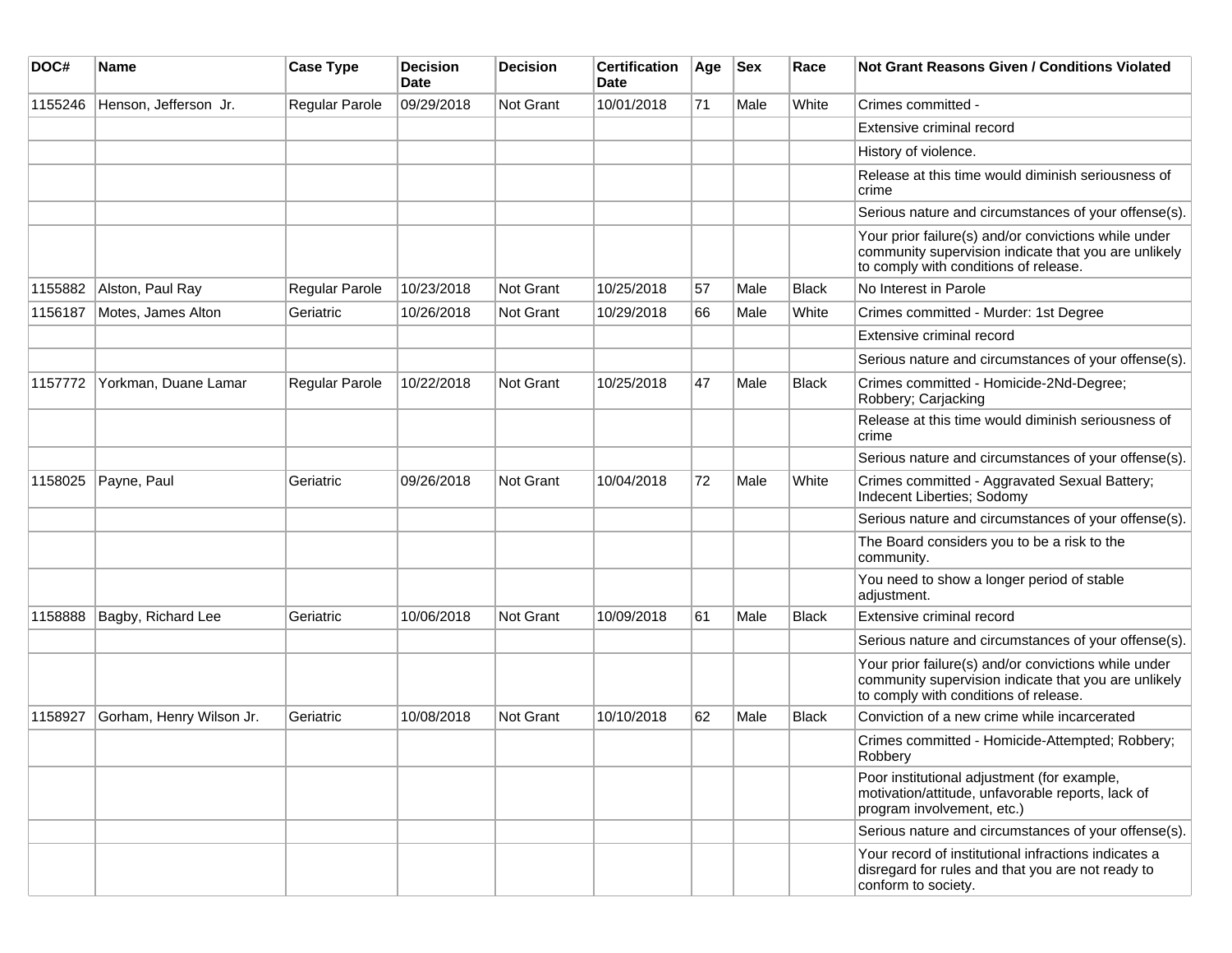| DOC#    | Name                     | <b>Case Type</b>    | <b>Decision</b><br><b>Date</b> | <b>Decision</b>  | <b>Certification</b><br>Date | Age | <b>Sex</b> | Race         | <b>Not Grant Reasons Given / Conditions Violated</b>                                                                                                        |
|---------|--------------------------|---------------------|--------------------------------|------------------|------------------------------|-----|------------|--------------|-------------------------------------------------------------------------------------------------------------------------------------------------------------|
| 1159574 | Pagan, Hector Luis       | Geriatric           | 10/22/2018                     | <b>Not Grant</b> | 10/25/2018                   | 60  | Male       | White        | Crimes committed - Abduction: Of Person W/ Intent<br>To Defile; Abduction: Of Person W/ Intent To Defile;<br>Rape: Intercourse By Force/Threat/Intimidation |
|         |                          |                     |                                |                  |                              |     |            |              | Extensive criminal record                                                                                                                                   |
|         |                          |                     |                                |                  |                              |     |            |              | History of violence.                                                                                                                                        |
|         |                          |                     |                                |                  |                              |     |            |              | Release at this time would diminish seriousness of<br>crime                                                                                                 |
|         |                          |                     |                                |                  |                              |     |            |              | Serious nature and circumstances of your offense(s).                                                                                                        |
|         |                          |                     |                                |                  |                              |     |            |              | The Board concludes that you should serve more of<br>your sentence prior to release on parole.                                                              |
|         |                          |                     |                                |                  |                              |     |            |              | The Board considers you to be a risk to the<br>community.                                                                                                   |
| 1159840 | Jones, Donald Leon       | Geriatric           | 10/06/2018                     | <b>Not Grant</b> | 10/09/2018                   | 62  | Male       | <b>Black</b> | Extensive criminal record                                                                                                                                   |
|         |                          |                     |                                |                  |                              |     |            |              | History of violence.                                                                                                                                        |
|         |                          |                     |                                |                  |                              |     |            |              | Serious nature and circumstances of your offense(s).                                                                                                        |
|         |                          |                     |                                |                  |                              |     |            |              | Your prior failure(s) and/or convictions while under<br>community supervision indicate that you are unlikely<br>to comply with conditions of release.       |
| 1160741 | Harvey, Ryland L         | Geriatric           | 10/08/2018                     | <b>Not Grant</b> | 10/10/2018                   | 61  | Male       | <b>Black</b> | Crimes committed - Homicide-1st Degree; Burgl<br><b>Tools-Possess; Statutory Burglary</b>                                                                   |
|         |                          |                     |                                |                  |                              |     |            |              | Extensive criminal record                                                                                                                                   |
|         |                          |                     |                                |                  |                              |     |            |              | Release at this time would diminish seriousness of<br>crime                                                                                                 |
|         |                          |                     |                                |                  |                              |     |            |              | Serious nature and circumstances of your offense(s).                                                                                                        |
|         |                          |                     |                                |                  |                              |     |            |              | The Board concludes that you should serve more of<br>your sentence prior to release on parole.                                                              |
|         |                          |                     |                                |                  |                              |     |            |              | Your prior failure(s) and/or convictions while under<br>community supervision indicate that you are unlikely<br>to comply with conditions of release.       |
| 1162659 | Olds, Trevon Terrell     | Regular Parole      | 10/22/2018                     | <b>Not Grant</b> | 10/25/2018                   | 47  | Male       | Black        | Considering your offense and your institutional<br>records, the Board concludes that you should serve<br>more of your sentence before being paroled.        |
|         |                          |                     |                                |                  |                              |     |            |              | Extensive criminal record                                                                                                                                   |
|         |                          |                     |                                |                  |                              |     |            |              | Your prior failure(s) and/or convictions while under<br>community supervision indicate that you are unlikely<br>to comply with conditions of release.       |
| 1163108 | Solano, Jaquan Alejandro | <b>Board Review</b> | 10/11/2018                     | Not Grant        | 10/12/2018                   | 45  | Male       | <b>Black</b> | Considering your offense and your institutional<br>records, the Board concludes that you should serve<br>more of your sentence before being paroled.        |
|         |                          |                     |                                |                  |                              |     |            |              | Crimes committed - Homicide/Murder; Use Of<br>Firearm In Felony                                                                                             |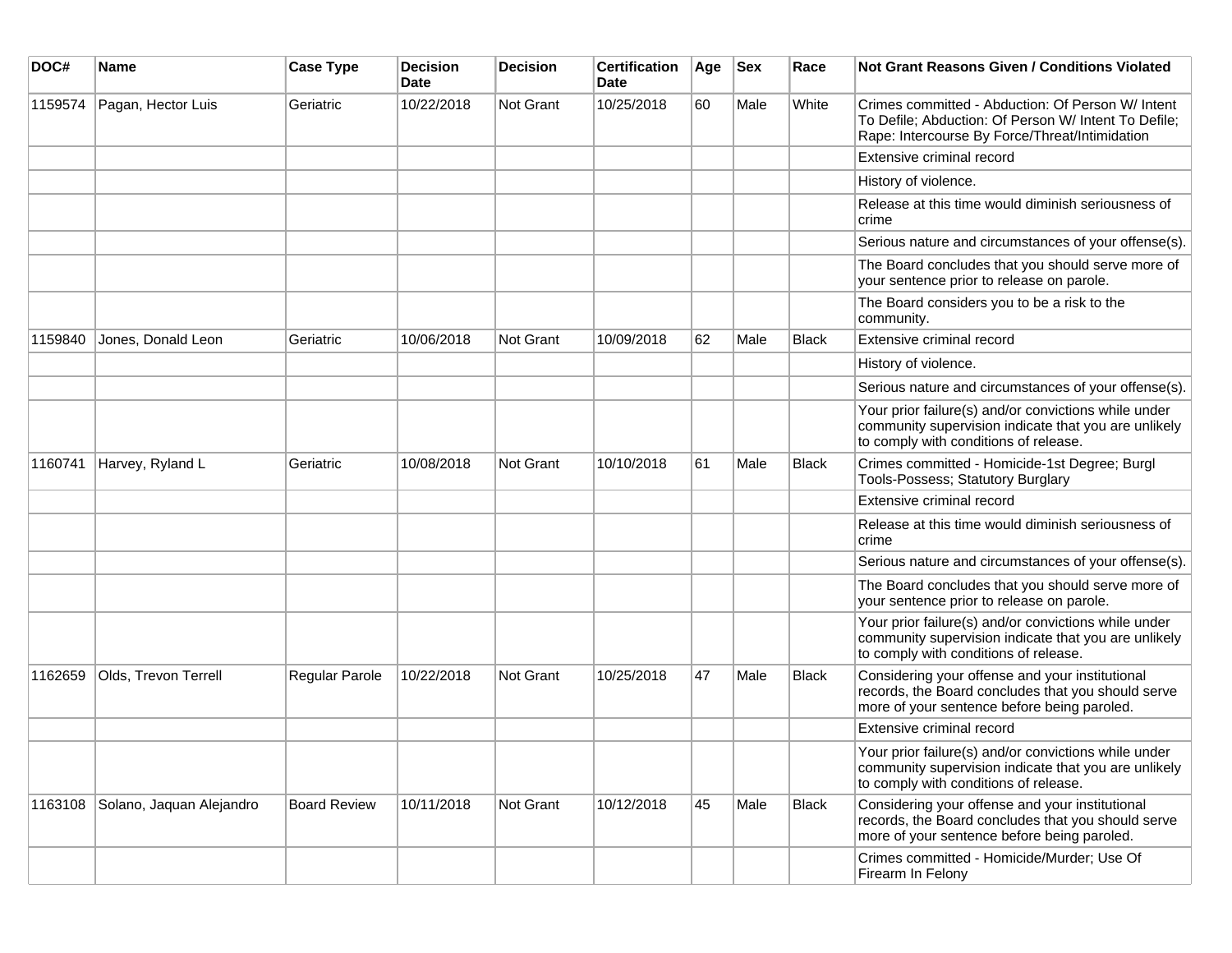| DOC#    | Name                            | <b>Case Type</b>    | <b>Decision</b><br><b>Date</b> | <b>Decision</b>  | <b>Certification</b><br><b>Date</b> | ∣Age | <b>Sex</b> | Race         | Not Grant Reasons Given / Conditions Violated                                                                                                         |
|---------|---------------------------------|---------------------|--------------------------------|------------------|-------------------------------------|------|------------|--------------|-------------------------------------------------------------------------------------------------------------------------------------------------------|
| 1163108 | Solano, Jaquan Alejandro        | <b>Board Review</b> | 10/11/2018                     | Not Grant        | 10/12/2018                          | 45   | Male       | <b>Black</b> | Release at this time would diminish seriousness of<br>crime                                                                                           |
|         |                                 |                     |                                |                  |                                     |      |            |              | Serious nature and circumstances of your offense(s).                                                                                                  |
|         |                                 |                     |                                |                  |                                     |      |            |              | Your record of institutional infractions indicates a<br>disregard for rules and that you are not ready to<br>conform to society.                      |
| 1164239 | Bowler, Joseph Dale             | Geriatric           | 10/07/2018                     | <b>Not Grant</b> | 10/09/2018                          | 68   | Male       | <b>Black</b> | Crimes committed - Homicide-2Nd-Degree; Unlawful<br>Wound/Bodily Injury; Assault And Battery                                                          |
|         |                                 |                     |                                |                  |                                     |      |            |              | Poor institutional adjustment (for example,<br>motivation/attitude, unfavorable reports, lack of<br>program involvement, etc.)                        |
|         |                                 |                     |                                |                  |                                     |      |            |              | Release at this time would diminish seriousness of<br>crime                                                                                           |
|         |                                 |                     |                                |                  |                                     |      |            |              | The Board considers you to be a risk to the<br>community.                                                                                             |
| 1165559 | Scott, Michael Erin             | Regular Parole      | 10/01/2018                     | Not Grant        | 10/01/2018                          | 51   | Male       | White        | Crimes committed - Robbery; Robbery; Burglary                                                                                                         |
|         |                                 |                     |                                |                  |                                     |      |            |              | Extensive criminal record                                                                                                                             |
|         |                                 |                     |                                |                  |                                     |      |            |              | Serious nature and circumstances of your offense(s).                                                                                                  |
|         |                                 |                     |                                |                  |                                     |      |            |              | The Board concludes that you should serve more of<br>your sentence prior to release on parole.                                                        |
|         |                                 |                     |                                |                  |                                     |      |            |              | Your prior failure(s) and/or convictions while under<br>community supervision indicate that you are unlikely<br>to comply with conditions of release. |
| 1167066 | Fullwood, Thaddeus J            | Regular Parole      | 10/25/2018                     | Not Grant        | 10/29/2018                          | 47   | Male       | <b>Black</b> | Considering your offense and your institutional<br>records, the Board concludes that you should serve<br>more of your sentence before being paroled.  |
|         |                                 |                     |                                |                  |                                     |      |            |              | Crimes committed - Kidnap/Abduct; Sex Assault,<br>Rape; Sex Assault, Rape                                                                             |
|         |                                 |                     |                                |                  |                                     |      |            |              | Extensive criminal record                                                                                                                             |
|         |                                 |                     |                                |                  |                                     |      |            |              | Poor institutional adjustment (for example,<br>motivation/attitude, unfavorable reports, lack of<br>program involvement, etc.)                        |
|         |                                 |                     |                                |                  |                                     |      |            |              | Release at this time would diminish seriousness of<br>crime                                                                                           |
| 1168299 | Bartholomew, Ricardo<br>Anthony | Geriatric           | 10/02/2018                     | Not Grant        | 10/04/2018                          | 60   | Male       | White        | Extensive criminal record                                                                                                                             |
|         |                                 |                     |                                |                  |                                     |      |            |              | History of violence.                                                                                                                                  |
|         |                                 |                     |                                |                  |                                     |      |            |              | Release at this time would diminish seriousness of<br>crime                                                                                           |
|         |                                 |                     |                                |                  |                                     |      |            |              | Serious nature and circumstances of your offense(s).                                                                                                  |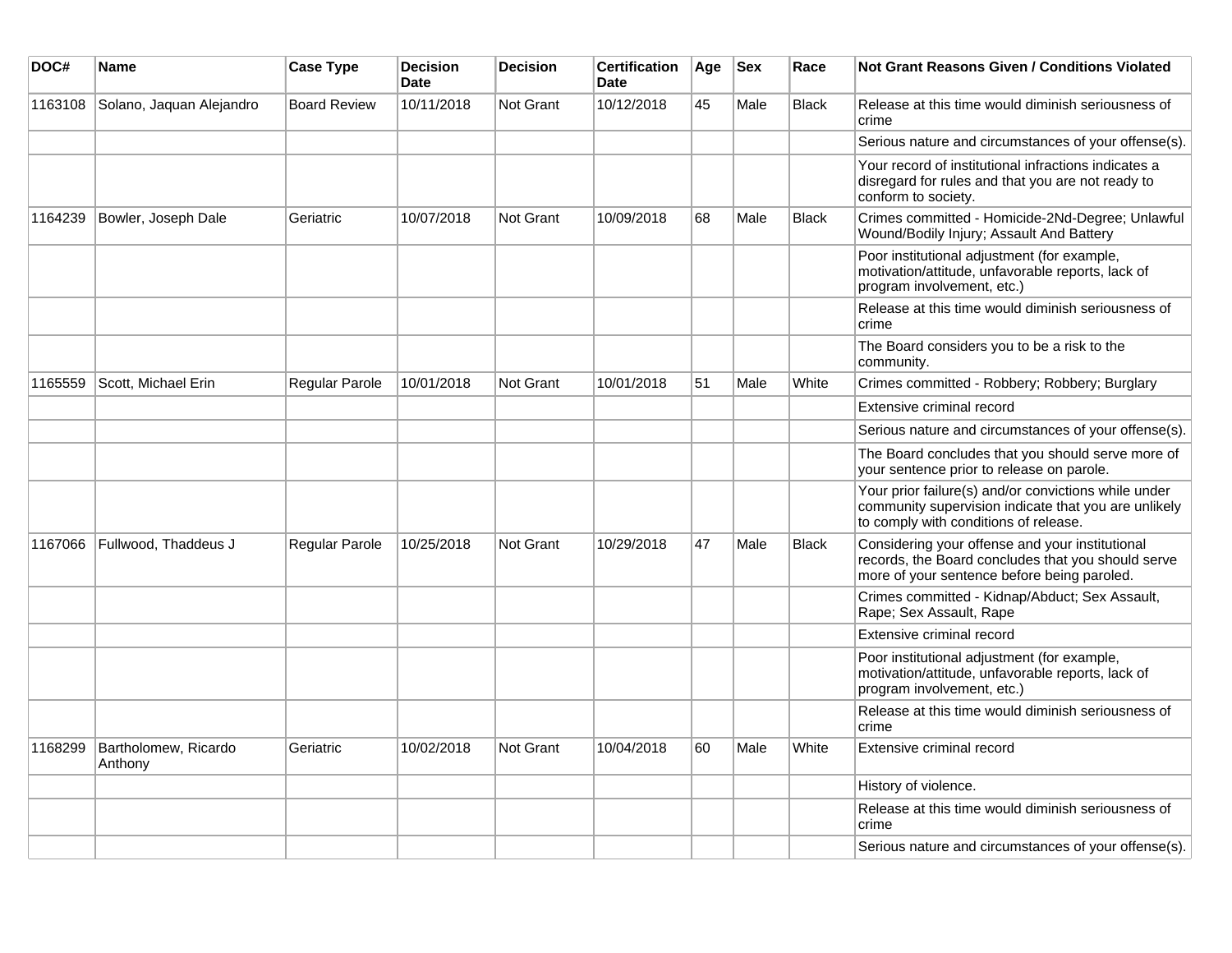| DOC#    | <b>Name</b>                     | <b>Case Type</b> | <b>Decision</b><br><b>Date</b> | <b>Decision</b> | <b>Certification</b><br><b>Date</b> | Age | <b>Sex</b> | Race         | <b>Not Grant Reasons Given / Conditions Violated</b>                                                                                                        |
|---------|---------------------------------|------------------|--------------------------------|-----------------|-------------------------------------|-----|------------|--------------|-------------------------------------------------------------------------------------------------------------------------------------------------------------|
| 1168299 | Bartholomew, Ricardo<br>Anthony | Geriatric        | 10/02/2018                     | Not Grant       | 10/04/2018                          | 60  | Male       | White        | The Board considers you to be a risk to the<br>community.                                                                                                   |
| 1168875 | Gaither, Lloyd Kip              | Regular Parole   | 10/08/2018                     | Not Grant       | 10/12/2018                          | 53  | Male       | <b>Black</b> | Crimes committed - Abduct-No Ransom Or Asslt;<br>Sex Assault, Rape; Robbery                                                                                 |
|         |                                 |                  |                                |                 |                                     |     |            |              | History of substance abuse.                                                                                                                                 |
|         |                                 |                  |                                |                 |                                     |     |            |              | History of violence.                                                                                                                                        |
|         |                                 |                  |                                |                 |                                     |     |            |              | Release at this time would diminish seriousness of<br>crime                                                                                                 |
|         |                                 |                  |                                |                 |                                     |     |            |              | Serious nature and circumstances of your offense(s).                                                                                                        |
|         |                                 |                  |                                |                 |                                     |     |            |              | The Board concludes that you should serve more of<br>your sentence prior to release on parole.                                                              |
|         |                                 |                  |                                |                 |                                     |     |            |              | The Board considers you to be a risk to the<br>community.                                                                                                   |
|         |                                 |                  |                                |                 |                                     |     |            |              | You need further participation in institutional work<br>and/or educational programs to indicate your positive<br>progression towards re-entry into society. |
| 1169556 | Fowlkes, Eric Wayne Sr.         | Regular Parole   | 10/22/2018                     | Not Grant       | 10/25/2018                          | 55  | Male       | <b>Black</b> | History of violence.                                                                                                                                        |
|         |                                 |                  |                                |                 |                                     |     |            |              | Release at this time would diminish seriousness of<br>crime                                                                                                 |
|         |                                 |                  |                                |                 |                                     |     |            |              | Serious nature and circumstances of your offense(s).                                                                                                        |
|         |                                 |                  |                                |                 |                                     |     |            |              | The Board concludes that you should serve more of<br>your sentence prior to release on parole.                                                              |
| 1169898 | Mcduffie, Kenneth Raye          | Geriatric        | 10/26/2018                     | Not Grant       | 10/29/2018                          | 60  | Male       | <b>Black</b> | Extensive criminal record                                                                                                                                   |
|         |                                 |                  |                                |                 |                                     |     |            |              | History of substance abuse.                                                                                                                                 |
|         |                                 |                  |                                |                 |                                     |     |            |              | History of violence.                                                                                                                                        |
|         |                                 |                  |                                |                 |                                     |     |            |              | Serious nature and circumstances of your offense(s).                                                                                                        |
|         |                                 |                  |                                |                 |                                     |     |            |              | The Board considers you to be a risk to the<br>community.                                                                                                   |
| 1170951 | Dozier, Tazewell S              | Geriatric        | 10/11/2018                     | Not Grant       | 10/12/2018                          | 75  | Male       | White        | Release at this time would diminish seriousness of<br>crime                                                                                                 |
|         |                                 |                  |                                |                 |                                     |     |            |              | Serious nature and circumstances of your offense(s).                                                                                                        |
|         |                                 |                  |                                |                 |                                     |     |            |              | The Board considers you to be a risk to the<br>community.                                                                                                   |
| 1173510 | Middleton, Jeffrey A            | Regular Parole   | 10/09/2018                     | Not Grant       | 10/12/2018                          | 55  | Male       | White        | Extensive criminal record                                                                                                                                   |
|         |                                 |                  |                                |                 |                                     |     |            |              | History of violence.                                                                                                                                        |
|         |                                 |                  |                                |                 |                                     |     |            |              | Release at this time would diminish seriousness of<br>crime                                                                                                 |
|         |                                 |                  |                                |                 |                                     |     |            |              | Serious nature and circumstances of your offense(s).                                                                                                        |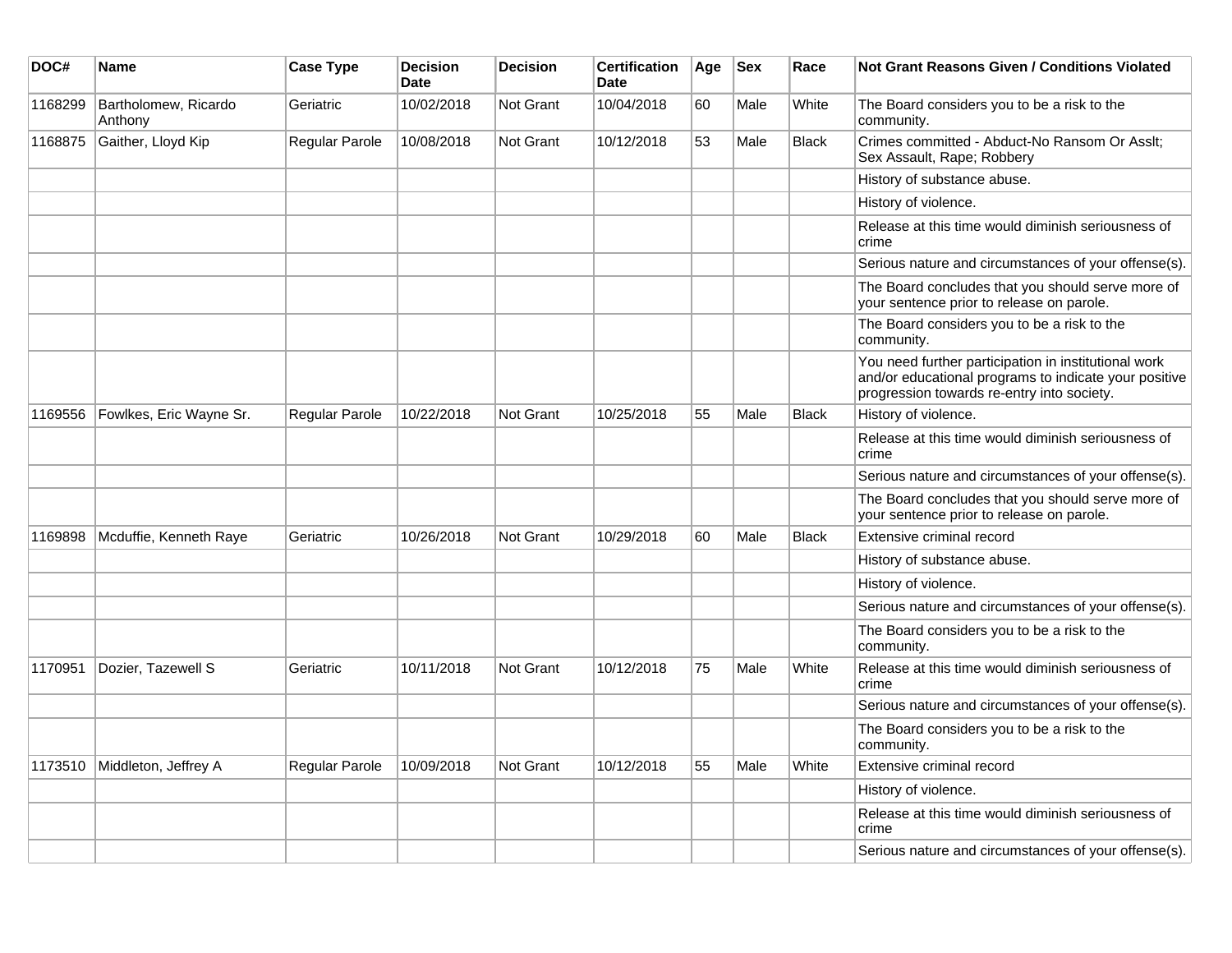| DOC#    | <b>Name</b>               | <b>Case Type</b>      | <b>Decision</b><br><b>Date</b> | <b>Decision</b> | <b>Certification</b><br>Date | Age | <b>Sex</b> | Race  | Not Grant Reasons Given / Conditions Violated                                                                                                               |
|---------|---------------------------|-----------------------|--------------------------------|-----------------|------------------------------|-----|------------|-------|-------------------------------------------------------------------------------------------------------------------------------------------------------------|
| 1173510 | Middleton, Jeffrey A      | Regular Parole        | 10/09/2018                     | Not Grant       | 10/12/2018                   | 55  | Male       | White | The Board concludes that you should serve more of<br>your sentence prior to release on parole.                                                              |
|         |                           |                       |                                |                 |                              |     |            |       | The Board considers you to be a risk to the<br>community.                                                                                                   |
| 1174420 | Brown, Leon Alexander     | Geriatric             | 10/10/2018                     | Not Grant       | 10/12/2018                   | 65  | Male       | Black | Extensive criminal record                                                                                                                                   |
|         |                           |                       |                                |                 |                              |     |            |       | History of violence.                                                                                                                                        |
|         |                           |                       |                                |                 |                              |     |            |       | Release at this time would diminish seriousness of<br>crime                                                                                                 |
|         |                           |                       |                                |                 |                              |     |            |       | The Board considers you to be a risk to the<br>community.                                                                                                   |
|         |                           |                       |                                |                 |                              |     |            |       | Your prior failure(s) and/or convictions while under<br>community supervision indicate that you are unlikely<br>to comply with conditions of release.       |
| 1174610 | Al-musawwir, Abduul Hasib | Geriatric             | 10/08/2018                     | Not Grant       | 10/10/2018                   | 68  | Male       | Black | Crimes committed - Homicide/Murder; Homicide-1st<br>Degree; Abduct-No Ransom Or Asslt                                                                       |
|         |                           |                       |                                |                 |                              |     |            |       | History of violence.                                                                                                                                        |
|         |                           |                       |                                |                 |                              |     |            |       | Release at this time would diminish seriousness of<br>crime                                                                                                 |
|         |                           |                       |                                |                 |                              |     |            |       | The Board concludes that you should serve more of<br>your sentence prior to release on parole.                                                              |
|         |                           |                       |                                |                 |                              |     |            |       | Your prior failure(s) and/or convictions while under<br>community supervision indicate that you are unlikely<br>to comply with conditions of release.       |
| 1174944 | Whalen, Francis Russell   | <b>Regular Parole</b> | 10/11/2018                     | Not Grant       | 10/12/2018                   | 48  | Male       | White | Conviction of a new crime while incarcerated                                                                                                                |
|         |                           |                       |                                |                 |                              |     |            |       | Extensive criminal record                                                                                                                                   |
|         |                           |                       |                                |                 |                              |     |            |       | History of substance abuse.                                                                                                                                 |
|         |                           |                       |                                |                 |                              |     |            |       | Release at this time would diminish seriousness of<br>crime                                                                                                 |
|         |                           |                       |                                |                 |                              |     |            |       | Serious nature and circumstances of your offense(s).                                                                                                        |
|         |                           |                       |                                |                 |                              |     |            |       | The Board concludes that you should serve more of<br>your sentence prior to release on parole.                                                              |
|         |                           |                       |                                |                 |                              |     |            |       | The Board considers you to be a risk to the<br>community.                                                                                                   |
|         |                           |                       |                                |                 |                              |     |            |       | You need further participation in institutional work<br>and/or educational programs to indicate your positive<br>progression towards re-entry into society. |
|         |                           |                       |                                |                 |                              |     |            |       | Your prior failure(s) and/or convictions while under<br>community supervision indicate that you are unlikely<br>to comply with conditions of release.       |
| 1174999 | Reynolds, Clarence Duke   | Geriatric             | 10/01/2018                     | Not Grant       | 10/04/2018                   | 69  | Male       | White | Release at this time would diminish seriousness of<br>crime                                                                                                 |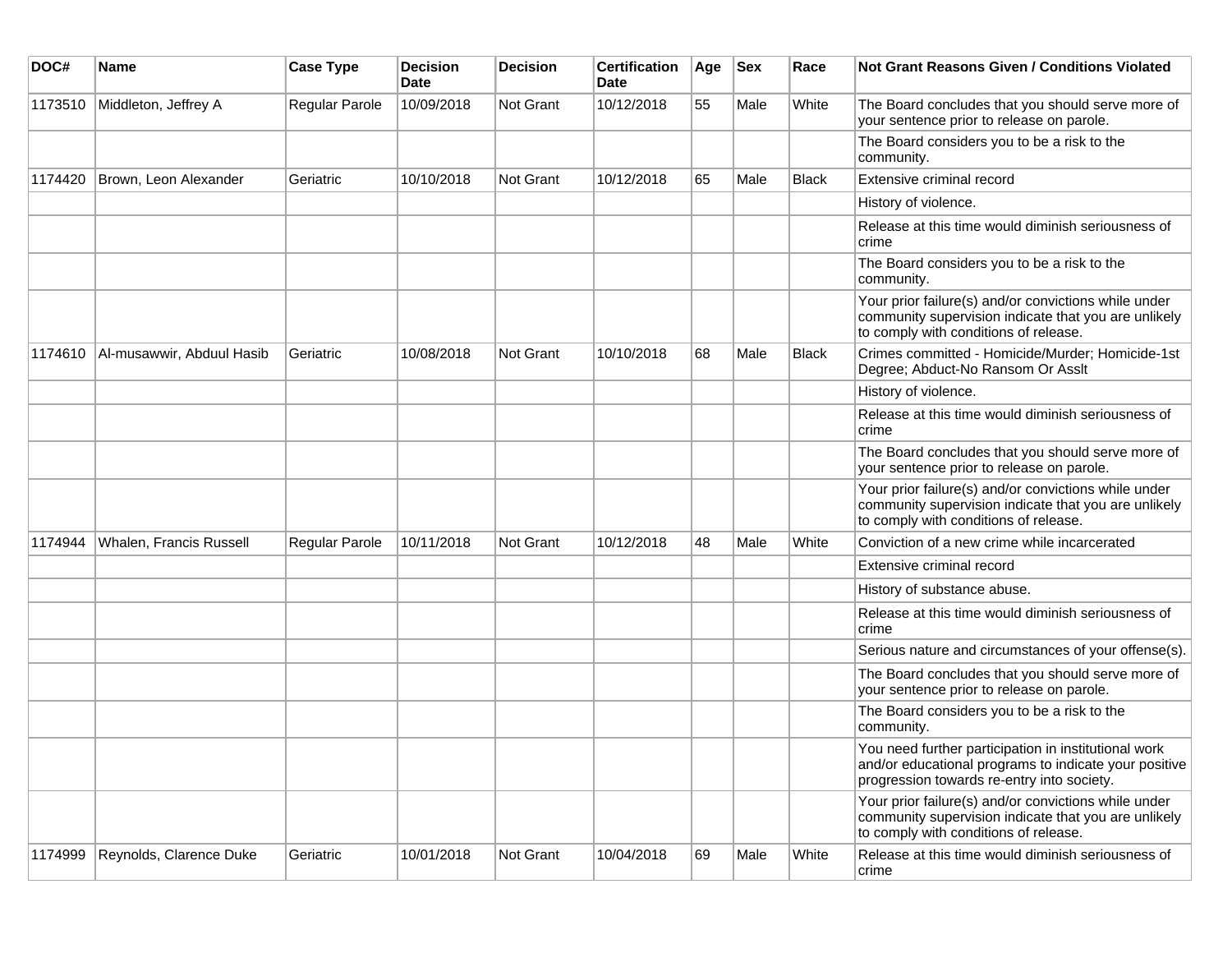| DOC#    | Name                           | <b>Case Type</b>      | <b>Decision</b><br><b>Date</b> | <b>Decision</b> | <b>Certification</b><br>Date | Age | <b>Sex</b> | Race         | <b>Not Grant Reasons Given / Conditions Violated</b>                                                                                                        |
|---------|--------------------------------|-----------------------|--------------------------------|-----------------|------------------------------|-----|------------|--------------|-------------------------------------------------------------------------------------------------------------------------------------------------------------|
| 1174999 | Reynolds, Clarence Duke        | Geriatric             | 10/01/2018                     | Not Grant       | 10/04/2018                   | 69  | Male       | White        | Serious nature and circumstances of your offense(s).                                                                                                        |
|         |                                |                       |                                |                 |                              |     |            |              | The Board concludes that you should serve more of<br>your sentence prior to release on parole.                                                              |
| 1175707 | Shifflett, Jackson David Sr.   | Regular Parole        | 10/26/2018                     | Not Grant       | 10/29/2018                   | 85  | Male       | White        | Crimes committed - Homicide-1st Degree; Homicide-<br>1st Degree; Malicious Shoot                                                                            |
|         |                                |                       |                                |                 |                              |     |            |              | History of violence.                                                                                                                                        |
|         |                                |                       |                                |                 |                              |     |            |              | Release at this time would diminish seriousness of<br>crime                                                                                                 |
|         |                                |                       |                                |                 |                              |     |            |              | Serious nature and circumstances of your offense(s).                                                                                                        |
|         |                                |                       |                                |                 |                              |     |            |              | The Board considers you to be a risk to the<br>community.                                                                                                   |
| 1176210 | Graham, Christopher<br>Shannon | Regular Parole        | 10/05/2018                     | Not Grant       | 10/09/2018                   | 38  | Male       | <b>Black</b> | Extensive criminal record                                                                                                                                   |
|         |                                |                       |                                |                 |                              |     |            |              | Poor institutional adjustment (for example,<br>motivation/attitude, unfavorable reports, lack of<br>program involvement, etc.)                              |
|         |                                |                       |                                |                 |                              |     |            |              | Serious nature and circumstances of your offense(s).                                                                                                        |
|         |                                |                       |                                |                 |                              |     |            |              | The Board concludes that you should serve more of<br>your sentence prior to release on parole.                                                              |
|         |                                |                       |                                |                 |                              |     |            |              | Your prior failure(s) and/or convictions while under<br>community supervision indicate that you are unlikely<br>to comply with conditions of release.       |
| 1177411 | Roberts, Richard Cornell       | Geriatric             | 09/27/2018                     | Not Grant       | 10/04/2018                   | 62  | Male       | <b>Black</b> | Crimes committed - Homicide-2Nd-Degree; Use Of<br>Firearm In Felony                                                                                         |
|         |                                |                       |                                |                 |                              |     |            |              | Release at this time would diminish seriousness of<br>crime                                                                                                 |
|         |                                |                       |                                |                 |                              |     |            |              | Serious nature and circumstances of your offense(s).                                                                                                        |
| 1178360 | Green, Tyrone Lorenzo          | <b>Regular Parole</b> | 10/05/2018                     | Not Grant       | 10/09/2018                   | 45  | Male       | <b>Black</b> | Conviction of a new crime while incarcerated                                                                                                                |
|         |                                |                       |                                |                 |                              |     |            |              | History of substance abuse.                                                                                                                                 |
|         |                                |                       |                                |                 |                              |     |            |              | Serious nature and circumstances of your offense(s).                                                                                                        |
|         |                                |                       |                                |                 |                              |     |            |              | The Board concludes that you should serve more of<br>your sentence prior to release on parole.                                                              |
|         |                                |                       |                                |                 |                              |     |            |              | You need further participation in institutional work<br>and/or educational programs to indicate your positive<br>progression towards re-entry into society. |
|         |                                |                       |                                |                 |                              |     |            |              | You need to show a longer period of stable<br>adjustment.                                                                                                   |
| 1178973 | Banks, Tony Oneal              | Regular Parole        | 10/11/2018                     | Not Grant       | 10/12/2018                   | 56  | Male       | Black        | Crimes committed - Kidnap/Abduct; Sex Assault,<br>Rape; Breaking And Entering                                                                               |
|         |                                |                       |                                |                 |                              |     |            |              | Extensive criminal record                                                                                                                                   |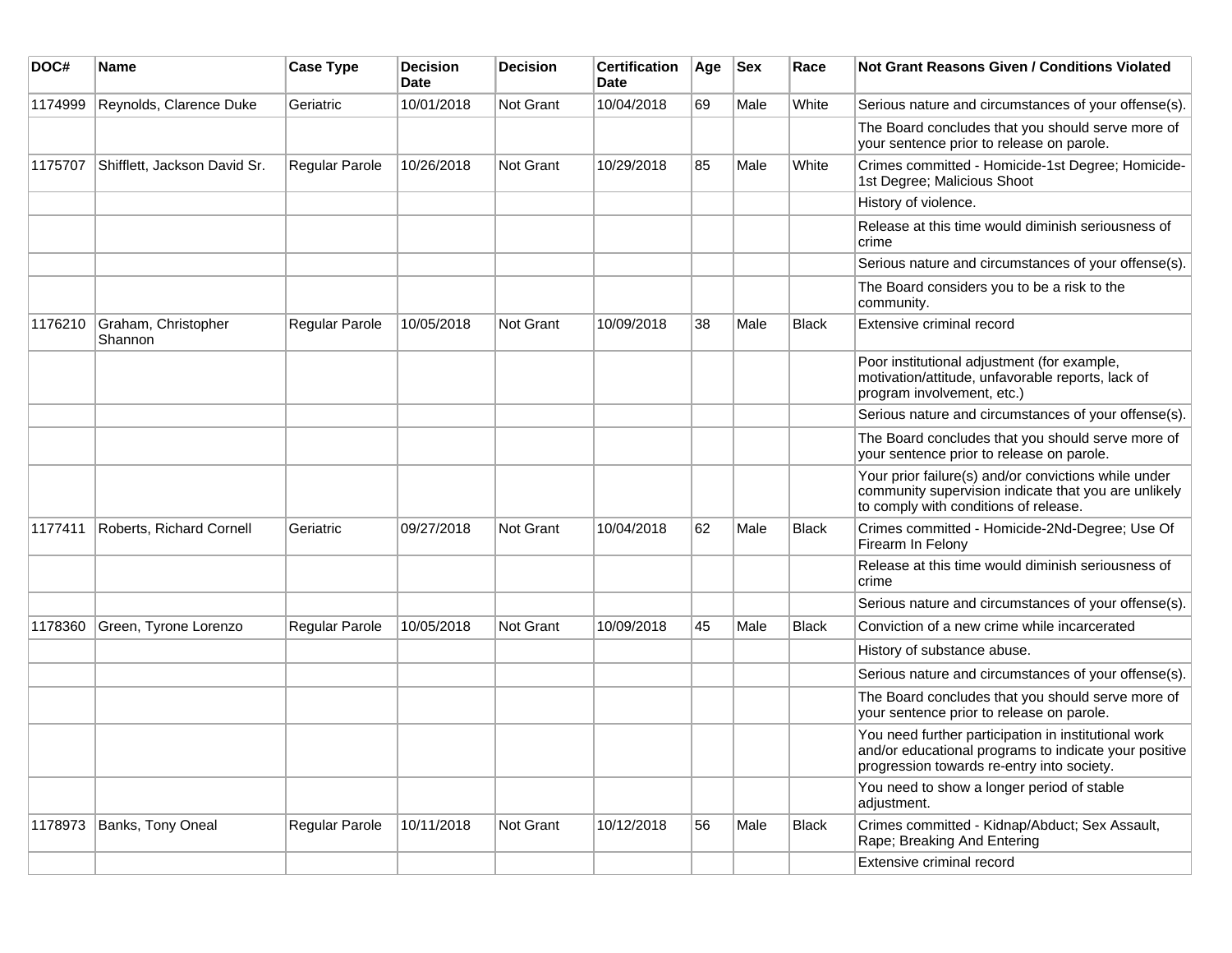| DOC#    | Name                     | <b>Case Type</b> | <b>Decision</b><br><b>Date</b> | <b>Decision</b>  | <b>Certification</b><br><b>Date</b> | Age | <b>Sex</b> | Race         | Not Grant Reasons Given / Conditions Violated                                                                                                               |
|---------|--------------------------|------------------|--------------------------------|------------------|-------------------------------------|-----|------------|--------------|-------------------------------------------------------------------------------------------------------------------------------------------------------------|
| 1178973 | Banks, Tony Oneal        | Regular Parole   | 10/11/2018                     | <b>Not Grant</b> | 10/12/2018                          | 56  | Male       | Black        | Serious nature and circumstances of your offense(s).                                                                                                        |
| 1179717 | Henderson, Glenwood      | Regular Parole   | 10/18/2018                     | <b>Not Grant</b> | 10/19/2018                          | 56  | Male       | <b>Black</b> | Crimes committed - Robbery; (Attempted)Robbery:<br>On Or Near Street; Larc-Petty                                                                            |
|         |                          |                  |                                |                  |                                     |     |            |              | Extensive criminal record                                                                                                                                   |
|         |                          |                  |                                |                  |                                     |     |            |              | Release at this time would diminish seriousness of<br>crime                                                                                                 |
|         |                          |                  |                                |                  |                                     |     |            |              | The Board concludes that you should serve more of<br>your sentence prior to release on parole.                                                              |
|         |                          |                  |                                |                  |                                     |     |            |              | You need further participation in institutional work<br>and/or educational programs to indicate your positive<br>progression towards re-entry into society. |
|         |                          |                  |                                |                  |                                     |     |            |              | You need to show a longer period of stable<br>adjustment.                                                                                                   |
|         |                          |                  |                                |                  |                                     |     |            |              | Your prior failure(s) and/or convictions while under<br>community supervision indicate that you are unlikely<br>to comply with conditions of release.       |
| 1181499 | Foster, Roger Edward     | Regular Parole   | 10/25/2018                     | <b>Not Grant</b> | 10/29/2018                          | 55  | Male       | <b>Black</b> | Crimes committed - Homicide-Capital; Use Of<br>Firearm In Felony                                                                                            |
|         |                          |                  |                                |                  |                                     |     |            |              | History of violence.                                                                                                                                        |
|         |                          |                  |                                |                  |                                     |     |            |              | Release at this time would diminish seriousness of<br>crime                                                                                                 |
|         |                          |                  |                                |                  |                                     |     |            |              | Serious nature and circumstances of your offense(s).                                                                                                        |
|         |                          |                  |                                |                  |                                     |     |            |              | The Board concludes that you should serve more of<br>your sentence prior to release on parole.                                                              |
| 1190772 | Bethea, Michael Alexande | Geriatric        | 10/16/2018                     | <b>Not Grant</b> | 10/19/2018                          | 66  | Male       | <b>Black</b> | Extensive criminal record                                                                                                                                   |
|         |                          |                  |                                |                  |                                     |     |            |              | History of violence.                                                                                                                                        |
|         |                          |                  |                                |                  |                                     |     |            |              | Release at this time would diminish seriousness of<br>crime                                                                                                 |
|         |                          |                  |                                |                  |                                     |     |            |              | The Board concludes that you should serve more of<br>your sentence prior to release on parole.                                                              |
|         |                          |                  |                                |                  |                                     |     |            |              | Your prior failure(s) and/or convictions while under<br>community supervision indicate that you are unlikely<br>to comply with conditions of release.       |
| 1193347 | Warren, Earl Dawson Jr.  | Geriatric        | 10/22/2018                     | <b>Not Grant</b> | 10/25/2018                          | 64  | Male       | White        | Crimes committed - Murder: 1st Degree;<br>(Conspiracy)Murder: 1st Degree;<br>(Attempted)Malicious Wounding                                                  |
|         |                          |                  |                                |                  |                                     |     |            |              | Release at this time would diminish seriousness of<br>crime                                                                                                 |
|         |                          |                  |                                |                  |                                     |     |            |              | The Board concludes that you should serve more of<br>your sentence prior to release on parole.                                                              |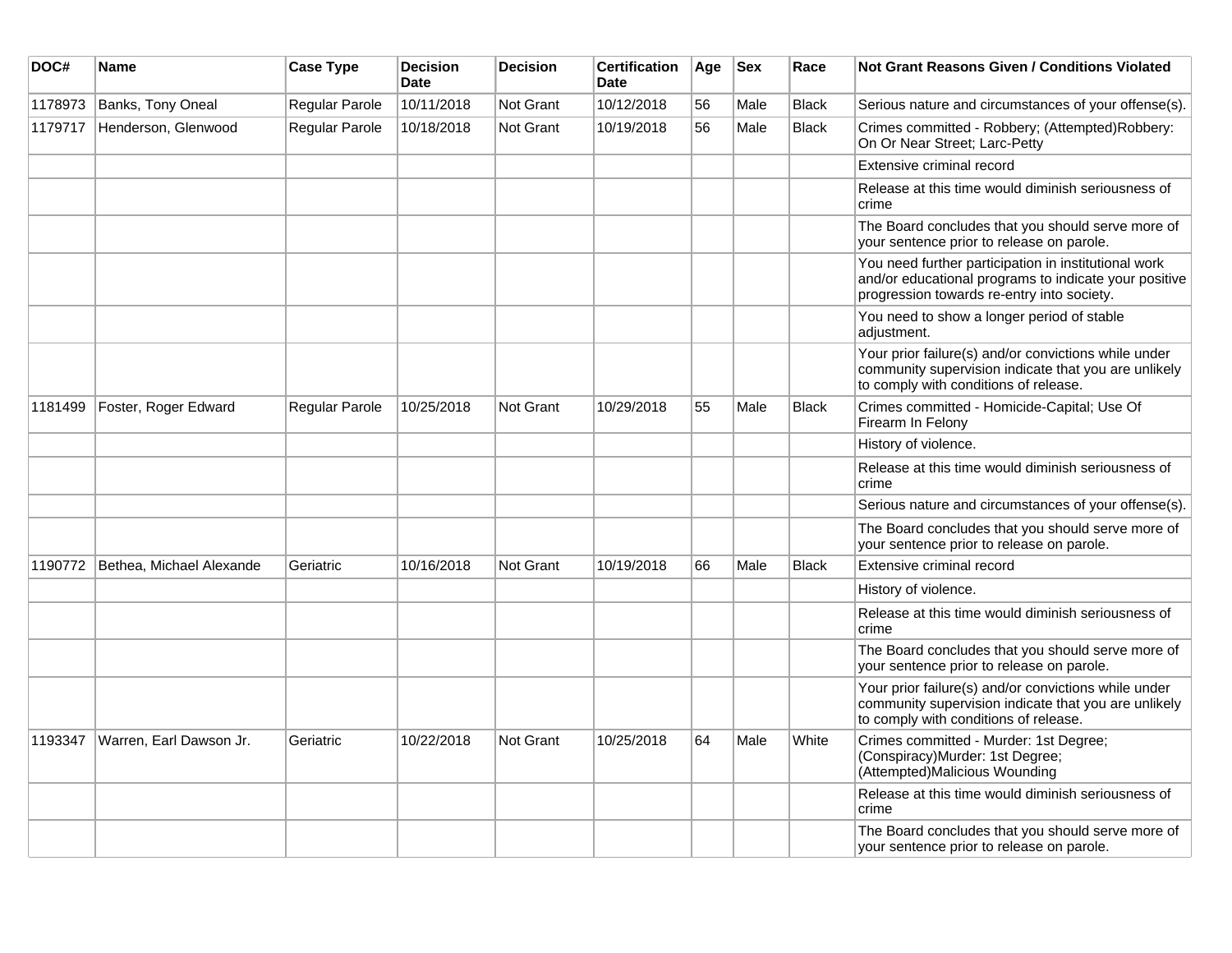| DOC#    | <b>Name</b>             | <b>Case Type</b> | <b>Decision</b><br><b>Date</b> | Decision         | <b>Certification</b><br>Date | Age | <b>Sex</b>   | Race         | Not Grant Reasons Given / Conditions Violated                                                                                                                              |
|---------|-------------------------|------------------|--------------------------------|------------------|------------------------------|-----|--------------|--------------|----------------------------------------------------------------------------------------------------------------------------------------------------------------------------|
| 1194788 | Hall, Jerry Lee         | Geriatric        | 10/22/2018                     | Not Grant        | 10/25/2018                   | 61  | Male         | White        | Crimes committed - Rape: Intercourse By<br>Force/Threat/Intimidation; Adultery/Fornication:<br>Incest W/ Child 13 - 17Y; Adultery/Fornication: Incest<br>W/ Child 13 - 17Y |
|         |                         |                  |                                |                  |                              |     |              |              | Serious nature and circumstances of your offense(s).                                                                                                                       |
| 1196384 | Moore, Clyde Berman Jr. | Geriatric        | 10/08/2018                     | Not Grant        | 10/09/2018                   | 63  | Male         | White        | Crimes committed - Sodomy: Victim <13 Yrs;<br>Sodomy: Victim <13 Yrs; Sodomy: Victim <13 Yrs                                                                               |
|         |                         |                  |                                |                  |                              |     |              |              | Release at this time would diminish seriousness of<br>crime                                                                                                                |
|         |                         |                  |                                |                  |                              |     |              |              | Serious nature and circumstances of your offense(s).                                                                                                                       |
|         |                         |                  |                                |                  |                              |     |              |              | The Board concludes that you should serve more of<br>your sentence prior to release on parole.                                                                             |
|         |                         |                  |                                |                  |                              |     |              |              | The Board considers you to be a risk to the<br>community.                                                                                                                  |
| 1201280 | Shell, Robert Edward    | Geriatric        | 10/04/2018                     | <b>Not Grant</b> | 10/05/2018                   | 71  | Male         | White        | Release at this time would diminish seriousness of<br>crime                                                                                                                |
|         |                         |                  |                                |                  |                              |     |              |              | Serious nature and circumstances of your offense(s).                                                                                                                       |
|         |                         |                  |                                |                  |                              |     |              |              | You need to show a longer period of stable<br>adjustment.                                                                                                                  |
| 1221184 | Marquez, Pedro Pablo    | Geriatric        | 10/22/2018                     | Not Grant        | 10/25/2018                   | 64  | Male         | White        | Crimes committed - Abduction: Of Person W/ Intent<br>To Defile; Aggravated Sexual Battery: Victim <13 Yrs                                                                  |
|         |                         |                  |                                |                  |                              |     |              |              | Release at this time would diminish seriousness of<br>crime                                                                                                                |
|         |                         |                  |                                |                  |                              |     |              |              | Serious nature and circumstances of your offense(s).                                                                                                                       |
|         |                         |                  |                                |                  |                              |     |              |              | The Board concludes that you should serve more of<br>your sentence prior to release on parole.                                                                             |
|         |                         |                  |                                |                  |                              |     |              |              | The Board considers you to be a risk to the<br>community.                                                                                                                  |
| 1406187 | Hout, Randy Ray         | Regular Parole   | 10/11/2018                     | <b>Not Grant</b> | 10/12/2018                   | 63  | Male         | White        | Crimes committed - (Attempted)Indecent Liberties:<br>W/Child <15Y; Child Pornography:<br>Reproduce/Sell/Transmit; Propose Sex By Comp<br>Etc. <15y, Offender 7+ Yr         |
|         |                         |                  |                                |                  |                              |     |              |              | Release at this time would diminish seriousness of<br>crime                                                                                                                |
|         |                         |                  |                                |                  |                              |     |              |              | Serious nature and circumstances of your offense(s).                                                                                                                       |
| 1406518 | Oliver, Willie Lee      | Geriatric        | 09/26/2018                     | Not Grant        | 10/04/2018                   | 74  | Male         | <b>Black</b> | No Interest in Parole                                                                                                                                                      |
| 1422735 | Linderman, Betty        | Geriatric        | 10/22/2018                     | Not Grant        | 10/25/2018                   | 77  | Female White |              | Crimes committed - Manslaughter: Voluntary;<br>Firearm: Use In Commission Of Felony, 1st Off                                                                               |
|         |                         |                  |                                |                  |                              |     |              |              | Release at this time would diminish seriousness of<br>crime                                                                                                                |
|         |                         |                  |                                |                  |                              |     |              |              | Serious nature and circumstances of your offense(s).                                                                                                                       |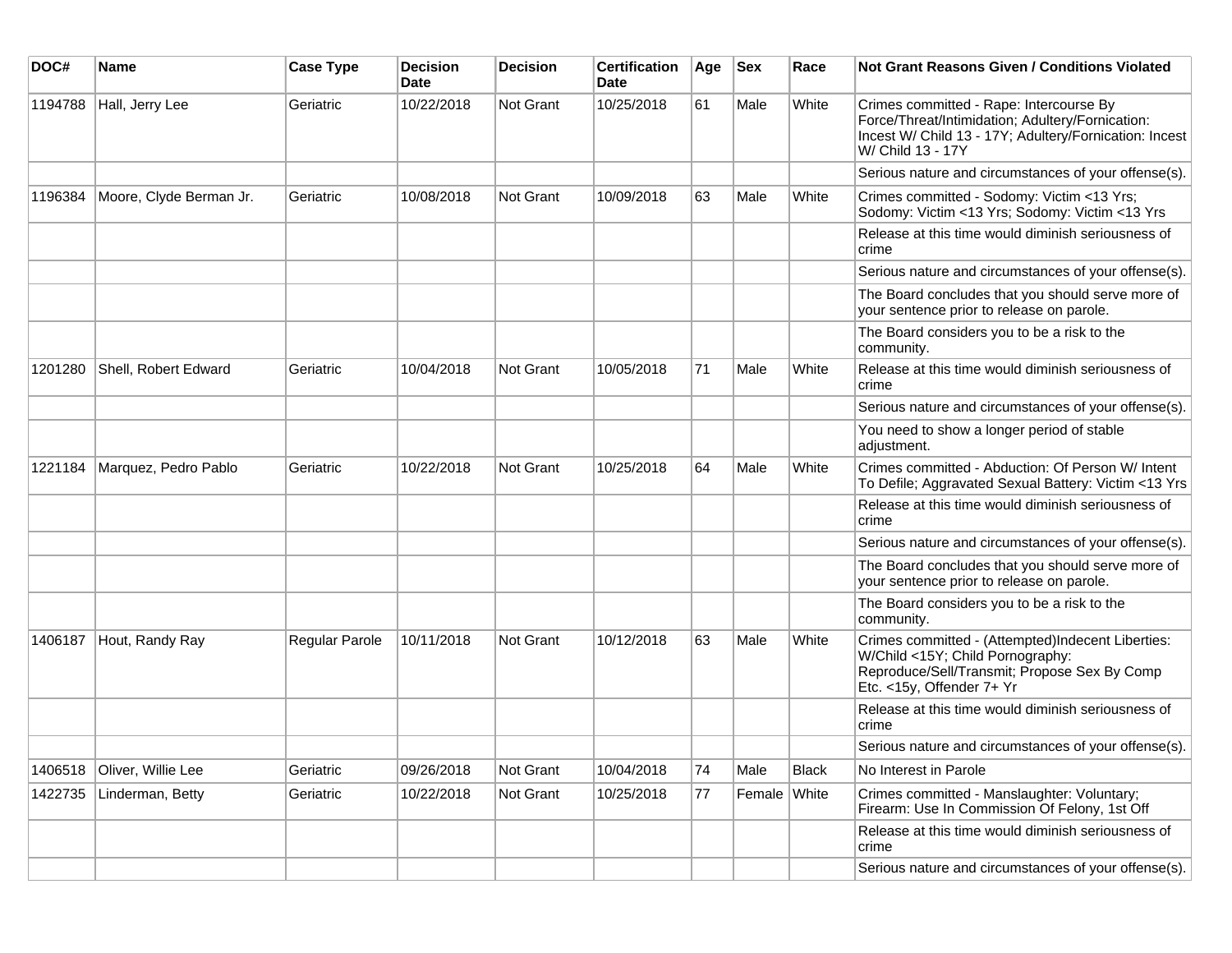| DOC#    | <b>Name</b>                     | <b>Case Type</b> | <b>Decision</b><br><b>Date</b> | <b>Decision</b> | <b>Certification</b><br>Date | Age | <b>Sex</b>   | Race  | Not Grant Reasons Given / Conditions Violated                                                                                                                     |
|---------|---------------------------------|------------------|--------------------------------|-----------------|------------------------------|-----|--------------|-------|-------------------------------------------------------------------------------------------------------------------------------------------------------------------|
| 1422735 | Linderman, Betty                | Geriatric        | 10/22/2018                     | Not Grant       | 10/25/2018                   | 77  | Female White |       | The Board concludes that you should serve more of<br>your sentence prior to release on parole.                                                                    |
| 1427035 | Botkin, Fredrick Willis Sr.     | Geriatric        | 10/25/2018                     | Not Grant       | 10/29/2018                   | 68  | Male         | White | Crimes committed - Abduction: Of Person W/ Intent<br>To Defile; Abduction: Of Person W/ Intent To Defile;<br>Aggravated Sexual Battery: Victim <13 Yrs            |
|         |                                 |                  |                                |                 |                              |     |              |       | <b>Extensive criminal record</b>                                                                                                                                  |
|         |                                 |                  |                                |                 |                              |     |              |       | Serious nature and circumstances of your offense(s).                                                                                                              |
|         |                                 |                  |                                |                 |                              |     |              |       | The Board considers you to be a risk to the<br>community.                                                                                                         |
| 1429602 | Sadowski, Edward Joseph         | Geriatric        | 10/05/2018                     | Not Grant       | 10/09/2018                   | 76  | Male         | White | Crimes committed - (Attempted)Indecent Liberties:<br>W/Child <15Y; (Attempted)Indecent Liberties:<br>W/Child <15Y; Child Pornography: Reproduce/Sell<br>$2+$ Off  |
|         |                                 |                  |                                |                 |                              |     |              |       | Release at this time would diminish seriousness of<br>crime                                                                                                       |
|         |                                 |                  |                                |                 |                              |     |              |       | Serious nature and circumstances of your offense(s).                                                                                                              |
|         |                                 |                  |                                |                 |                              |     |              |       | The Board concludes that you should serve more of<br>your sentence prior to release on parole.                                                                    |
|         |                                 |                  |                                |                 |                              |     |              |       | The Board considers you to be a risk to the<br>community.                                                                                                         |
| 1429925 | Tizon, Maria De Las<br>Mercedes | Geriatric        | 10/26/2018                     | Not Grant       | 10/29/2018                   | 72  | Female White |       | Crimes committed - Murder: 2nd Degree; Firearm:<br>Use In Commission Of Felony, 1st Off                                                                           |
|         |                                 |                  |                                |                 |                              |     |              |       | Release at this time would diminish seriousness of<br>crime                                                                                                       |
|         |                                 |                  |                                |                 |                              |     |              |       | Serious nature and circumstances of your offense(s).                                                                                                              |
|         |                                 |                  |                                |                 |                              |     |              |       | The Board concludes that you should serve more of<br>your sentence prior to release on parole.                                                                    |
| 1446072 | Erb, Dennis Craig Sr.           | Geriatric        | 10/11/2018                     | Not Grant       | 10/12/2018                   | 67  | Male         | White | Crimes committed - Aggravated Sexual<br>Battery:Parent/Etc W/Chld13-17; Aggravated Sexual<br>Battery:Parent/Etc W/Chld13-17; Indecent Liberties:<br>W/Child < 15Y |
|         |                                 |                  |                                |                 |                              |     |              |       | Release at this time would diminish seriousness of<br>crime                                                                                                       |
|         |                                 |                  |                                |                 |                              |     |              |       | Serious nature and circumstances of your offense(s).                                                                                                              |
| 1461164 | Howard, Roger Lee Sr.           | Geriatric        | 10/25/2018                     | Not Grant       | 10/29/2018                   | 71  | Male         | White | History of violence.                                                                                                                                              |
|         |                                 |                  |                                |                 |                              |     |              |       | Release at this time would diminish seriousness of<br>crime                                                                                                       |
|         |                                 |                  |                                |                 |                              |     |              |       | Serious nature and circumstances of your offense(s).                                                                                                              |
|         |                                 |                  |                                |                 |                              |     |              |       | The Board concludes that you should serve more of<br>your sentence prior to release on parole.                                                                    |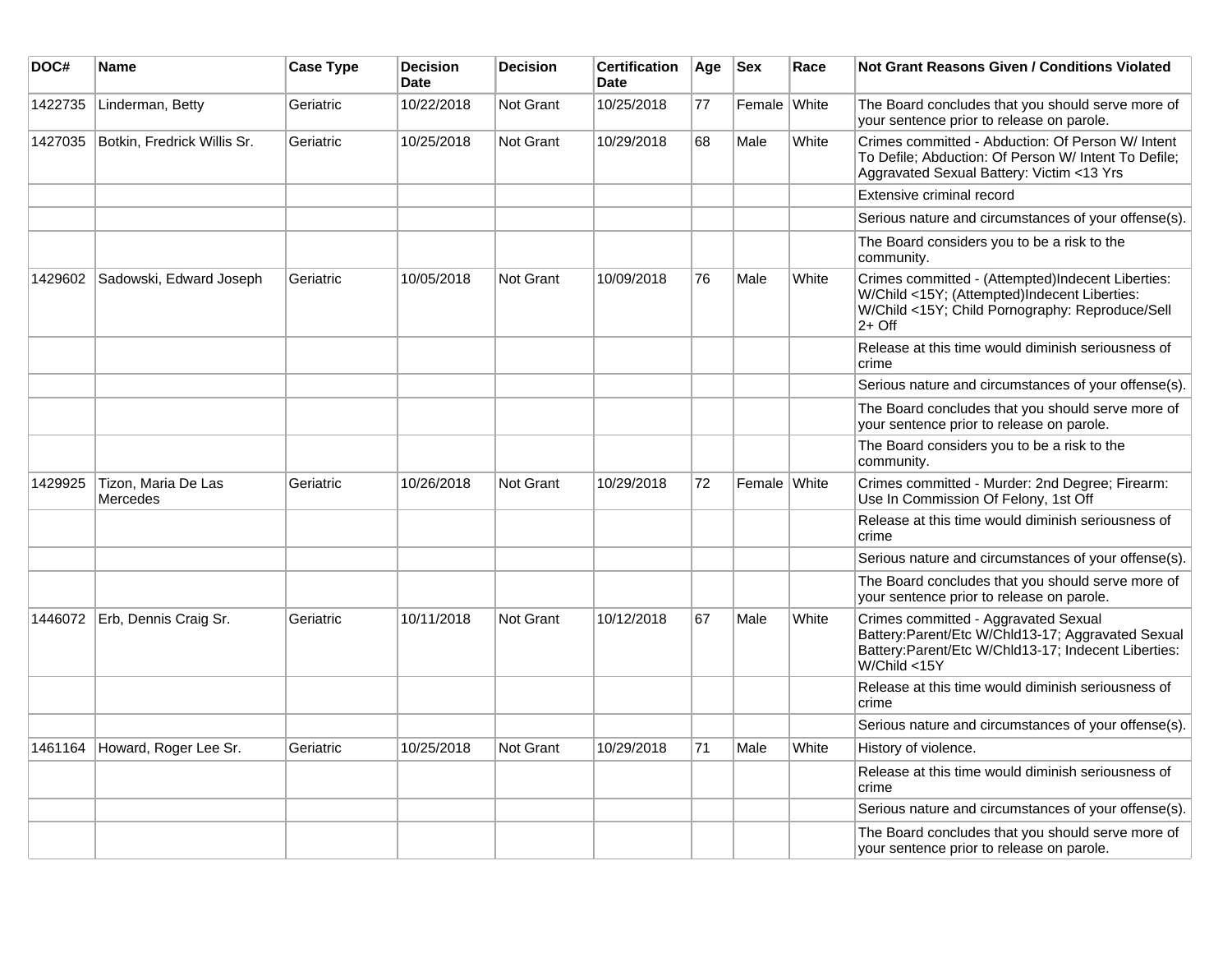| DOC#    | <b>Name</b>                          | <b>Case Type</b> | <b>Decision</b><br><b>Date</b> | <b>Decision</b> | <b>Certification</b><br>Date | Age | <b>Sex</b> | Race         | <b>Not Grant Reasons Given / Conditions Violated</b>                                                                                                        |
|---------|--------------------------------------|------------------|--------------------------------|-----------------|------------------------------|-----|------------|--------------|-------------------------------------------------------------------------------------------------------------------------------------------------------------|
| 1461164 | Howard, Roger Lee Sr.                | Geriatric        | 10/25/2018                     | Not Grant       | 10/29/2018                   | 71  | Male       | White        | The Board considers you to be a risk to the<br>community.                                                                                                   |
| 1461274 | Gillman, Henry Jr.                   | Geriatric        | 10/05/2018                     | Not Grant       | 10/09/2018                   | 77  | Male       | <b>Black</b> | Crimes committed - Carnal Know: Of Child 13-14Y:<br>W/O Force; Carnal Know: Of Child 13-14Y: W/O<br>Force; Carnal Know: Of Child 13-14Y: W/O Force          |
|         |                                      |                  |                                |                 |                              |     |            |              | Release at this time would diminish seriousness of<br>crime                                                                                                 |
|         |                                      |                  |                                |                 |                              |     |            |              | Serious nature and circumstances of your offense(s).                                                                                                        |
|         |                                      |                  |                                |                 |                              |     |            |              | The Board concludes that you should serve more of<br>your sentence prior to release on parole.                                                              |
|         |                                      |                  |                                |                 |                              |     |            |              | The Board considers you to be a risk to the<br>community.                                                                                                   |
| 1463549 | Bailey, Bruce Darrell                | Geriatric        | 10/13/2018                     | Not Grant       | 10/16/2018                   | 67  | Male       | White        | Considering your offense and your institutional<br>records, the Board concludes that you should serve<br>more of your sentence before being paroled.        |
|         |                                      |                  |                                |                 |                              |     |            |              | Poor institutional adjustment (for example,<br>motivation/attitude, unfavorable reports, lack of<br>program involvement, etc.)                              |
|         |                                      |                  |                                |                 |                              |     |            |              | Release at this time would diminish seriousness of<br>crime                                                                                                 |
|         |                                      |                  |                                |                 |                              |     |            |              | Serious nature and circumstances of your offense(s).                                                                                                        |
|         |                                      |                  |                                |                 |                              |     |            |              | Your record of institutional infractions indicates a<br>disregard for rules and that you are not ready to<br>conform to society.                            |
| 1638947 | Washington Schraa, William<br>Andrew | Regular Parole   | 10/22/2018                     | Not Grant       | 10/25/2018                   | 23  | Male       | White        | Crimes committed - Robbery: Residence                                                                                                                       |
|         |                                      |                  |                                |                 |                              |     |            |              | The Board concludes that you should serve more of<br>your sentence prior to release on parole.                                                              |
|         |                                      |                  |                                |                 |                              |     |            |              | You need further participation in institutional work<br>and/or educational programs to indicate your positive<br>progression towards re-entry into society. |
|         |                                      |                  |                                |                 |                              |     |            |              | You need to show a longer period of stable<br>adjustment.                                                                                                   |
| 1684386 | Smalls, Qutrail Raynard              | Regular Parole   | 10/26/2018                     | Not Grant       | 10/29/2018                   | 21  | Male       | <b>Black</b> | Serious nature and circumstances of your offense(s).                                                                                                        |
|         |                                      |                  |                                |                 |                              |     |            |              | You need further participation in institutional work<br>and/or educational programs to indicate your positive<br>progression towards re-entry into society. |
|         |                                      |                  |                                |                 |                              |     |            |              | You need to show a longer period of stable<br>adjustment.                                                                                                   |
| 1755257 | Moses, Deion Nathaniel               | Regular Parole   | 10/01/2018                     | Not Grant       | 10/04/2018                   | 21  | Male       | Black        | Considering your offense and your institutional<br>records, the Board concludes that you should serve<br>more of your sentence before being paroled.        |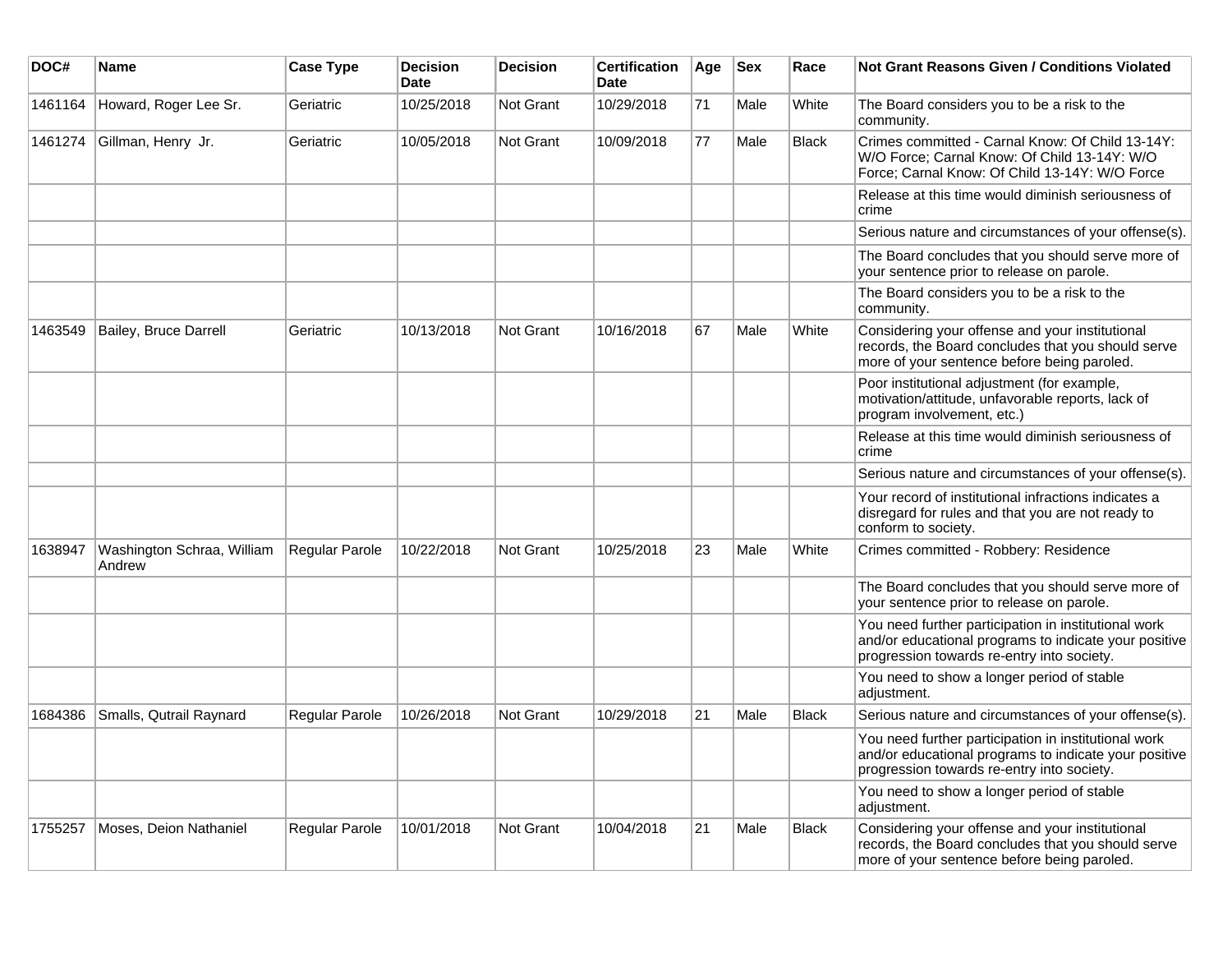| DOC#    | <b>Name</b>              | <b>Case Type</b>      | <b>Decision</b><br><b>Date</b> | <b>Decision</b> | <b>Certification</b><br>Date | Age | <b>Sex</b> | Race         | <b>Not Grant Reasons Given / Conditions Violated</b>                                                                                                        |
|---------|--------------------------|-----------------------|--------------------------------|-----------------|------------------------------|-----|------------|--------------|-------------------------------------------------------------------------------------------------------------------------------------------------------------|
| 1755257 | Moses, Deion Nathaniel   | Regular Parole        | 10/01/2018                     | Not Grant       | 10/04/2018                   | 21  | Male       | <b>Black</b> | Release at this time would diminish seriousness of<br>crime                                                                                                 |
|         |                          |                       |                                |                 |                              |     |            |              | You need further participation in institutional work<br>and/or educational programs to indicate your positive<br>progression towards re-entry into society. |
| 1832418 | Rodgers, Taquan Marquise | Regular Parole        | 10/22/2018                     | Not Grant       | 10/25/2018                   | 22  | Male       | Black        | Release at this time would diminish seriousness of<br>crime                                                                                                 |
|         |                          |                       |                                |                 |                              |     |            |              | The Board concludes that you should serve more of<br>your sentence prior to release on parole.                                                              |
|         |                          |                       |                                |                 |                              |     |            |              | You need further participation in institutional work<br>and/or educational programs to indicate your positive<br>progression towards re-entry into society. |
|         |                          |                       |                                |                 |                              |     |            |              | You need to show a longer period of stable<br>adjustment.                                                                                                   |
| 1840067 | Marbley, Tajh Jason      | <b>Regular Parole</b> | 10/24/2018                     | Not Grant       | 10/25/2018                   | 20  | Male       | <b>Black</b> | Crimes committed - Robbery: Street W/ Use Of Gun<br>Or Simulated Gun; Mob: Malicious Wounding                                                               |
|         |                          |                       |                                |                 |                              |     |            |              | History of substance abuse.                                                                                                                                 |
|         |                          |                       |                                |                 |                              |     |            |              | History of violence.                                                                                                                                        |
|         |                          |                       |                                |                 |                              |     |            |              | Poor institutional adjustment (for example,<br>motivation/attitude, unfavorable reports, lack of<br>program involvement, etc.)                              |
|         |                          |                       |                                |                 |                              |     |            |              | Release at this time would diminish seriousness of<br>crime                                                                                                 |
|         |                          |                       |                                |                 |                              |     |            |              | Serious nature and circumstances of your offense(s).                                                                                                        |
|         |                          |                       |                                |                 |                              |     |            |              | The Board considers you to be a risk to the<br>community.                                                                                                   |
|         |                          |                       |                                |                 |                              |     |            |              | You need further participation in institutional work<br>and/or educational programs to indicate your positive<br>progression towards re-entry into society. |
|         |                          |                       |                                |                 |                              |     |            |              | Your record of institutional infractions indicates a<br>disregard for rules and that you are not ready to<br>conform to society.                            |
| 1850421 | Carrington, Pendarvis    | <b>Regular Parole</b> | 10/08/2018                     | Not Grant       | 10/10/2018                   | 20  | Male       | Black        | Crimes committed - Robbery: Street W/ Use Of Gun<br>Or Simulated Gun; Robbery: Street W/ Use Of Gun<br>Or Simulated Gun                                     |
|         |                          |                       |                                |                 |                              |     |            |              | Release at this time would diminish seriousness of<br>crime                                                                                                 |
|         |                          |                       |                                |                 |                              |     |            |              | Serious nature and circumstances of your offense(s).                                                                                                        |
|         |                          |                       |                                |                 |                              |     |            |              | The Board concludes that you should serve more of<br>your sentence prior to release on parole.                                                              |
|         |                          |                       |                                |                 |                              |     |            |              | You need further participation in institutional work<br>and/or educational programs to indicate your positive<br>progression towards re-entry into society. |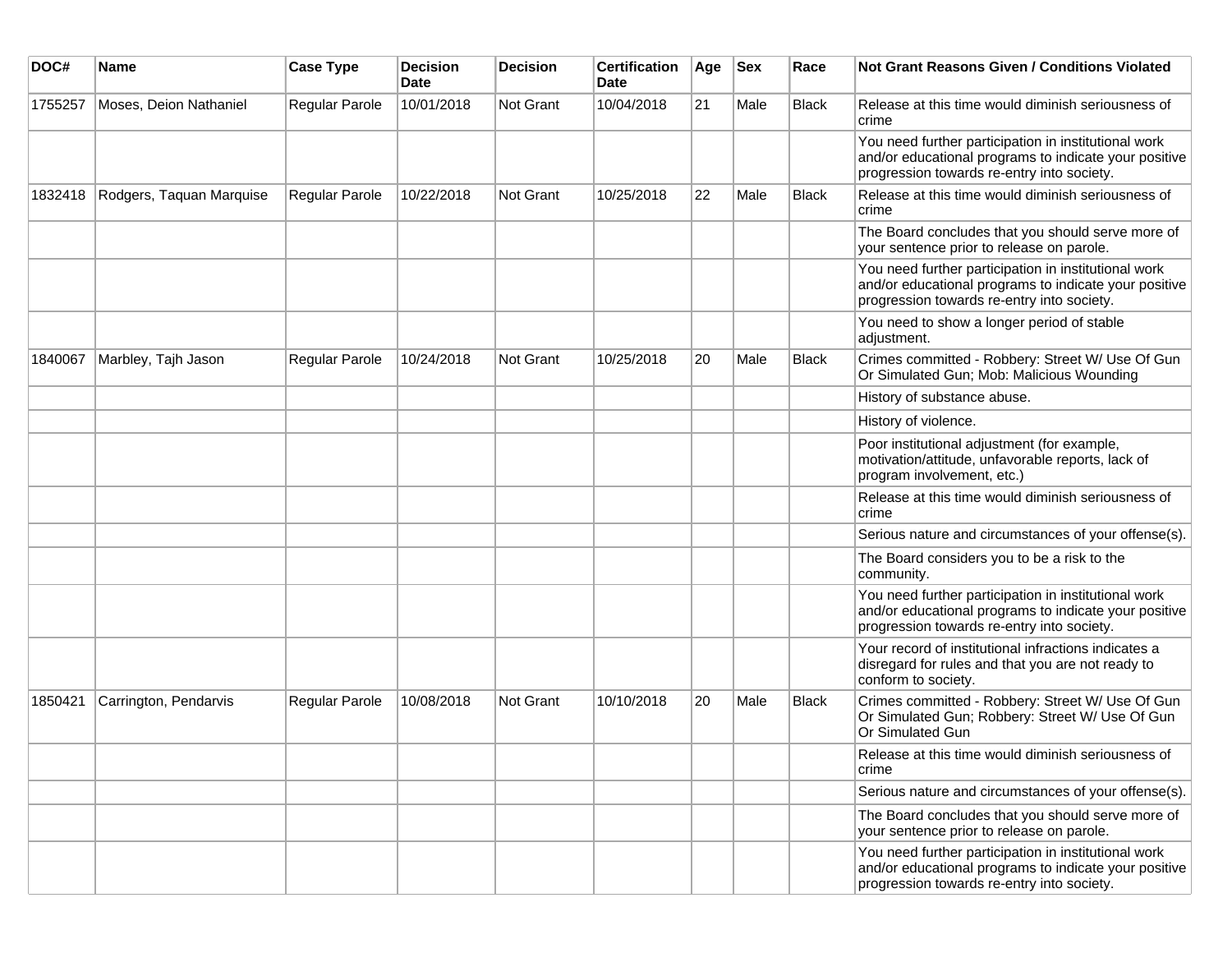| DOC#    | Name                     | <b>Case Type</b>      | <b>Decision</b><br><b>Date</b> | <b>Decision</b>  | <b>Certification</b><br><b>Date</b> | Age | <b>Sex</b> | Race         | <b>Not Grant Reasons Given / Conditions Violated</b>                                                                                                        |
|---------|--------------------------|-----------------------|--------------------------------|------------------|-------------------------------------|-----|------------|--------------|-------------------------------------------------------------------------------------------------------------------------------------------------------------|
| 1850421 | Carrington, Pendarvis    | Regular Parole        | 10/08/2018                     | Not Grant        | 10/10/2018                          | 20  | Male       | <b>Black</b> | Your record of institutional infractions indicates a<br>disregard for rules and that you are not ready to<br>conform to society.                            |
| 1876726 | Brown, Marquise Tavell   | Regular Parole        | 10/23/2018                     | <b>Not Grant</b> | 10/25/2018                          | 19  | Male       | <b>Black</b> | Crimes committed - Robbery: Street W/ Use Of Gun<br>Or Simulated Gun; Credit Card Larceny:<br>Take/Obtain No.                                               |
|         |                          |                       |                                |                  |                                     |     |            |              | The Board concludes that you should serve more of<br>your sentence prior to release on parole.                                                              |
|         |                          |                       |                                |                  |                                     |     |            |              | You need further participation in institutional work<br>and/or educational programs to indicate your positive<br>progression towards re-entry into society. |
| 1880506 | Morris, Zaeveyin Dominic | <b>Regular Parole</b> | 10/22/2018                     | Not Grant        | 10/25/2018                          | 19  | Male       | <b>Black</b> | Crimes committed - Carjacking; Robbery: On Or<br>Near Street; Robbery: On Or Near Street                                                                    |
|         |                          |                       |                                |                  |                                     |     |            |              | Serious nature and circumstances of your offense(s).                                                                                                        |
|         |                          |                       |                                |                  |                                     |     |            |              | The Board considers you to be a risk to the<br>community.                                                                                                   |
|         |                          |                       |                                |                  |                                     |     |            |              | You need further participation in institutional work<br>and/or educational programs to indicate your positive<br>progression towards re-entry into society. |
|         |                          |                       |                                |                  |                                     |     |            |              | You need to show a longer period of stable<br>adjustment.                                                                                                   |
| 1886158 | Jackson, Rayquan M       | Regular Parole        | 09/28/2018                     | Not Grant        | 10/01/2018                          | 20  | Male       | <b>Black</b> | Considering your offense and your institutional<br>records, the Board concludes that you should serve<br>more of your sentence before being paroled.        |
|         |                          |                       |                                |                  |                                     |     |            |              | Release at this time would diminish seriousness of<br>crime                                                                                                 |
|         |                          |                       |                                |                  |                                     |     |            |              | Serious nature and circumstances of your offense(s).                                                                                                        |
|         |                          |                       |                                |                  |                                     |     |            |              | You need further participation in institutional work<br>and/or educational programs to indicate your positive<br>progression towards re-entry into society. |
|         |                          |                       |                                |                  |                                     |     |            |              | You need to show a longer period of stable<br>adjustment.                                                                                                   |
|         |                          |                       |                                |                  |                                     |     |            |              | Your record of institutional infractions indicates a<br>disregard for rules and that you are not ready to<br>conform to society.                            |
| 1915799 | Burns. Antonio Carrion   | <b>Regular Parole</b> | 10/24/2018                     | Not Grant        | 10/25/2018                          | 17  | Male       | <b>Black</b> | Poor institutional adjustment (for example,<br>motivation/attitude, unfavorable reports, lack of<br>program involvement, etc.)                              |
|         |                          |                       |                                |                  |                                     |     |            |              | Release at this time would diminish seriousness of<br>crime                                                                                                 |
|         |                          |                       |                                |                  |                                     |     |            |              | Serious nature and circumstances of your offense(s).                                                                                                        |
|         |                          |                       |                                |                  |                                     |     |            |              | The Board concludes that you should serve more of<br>your sentence prior to release on parole.                                                              |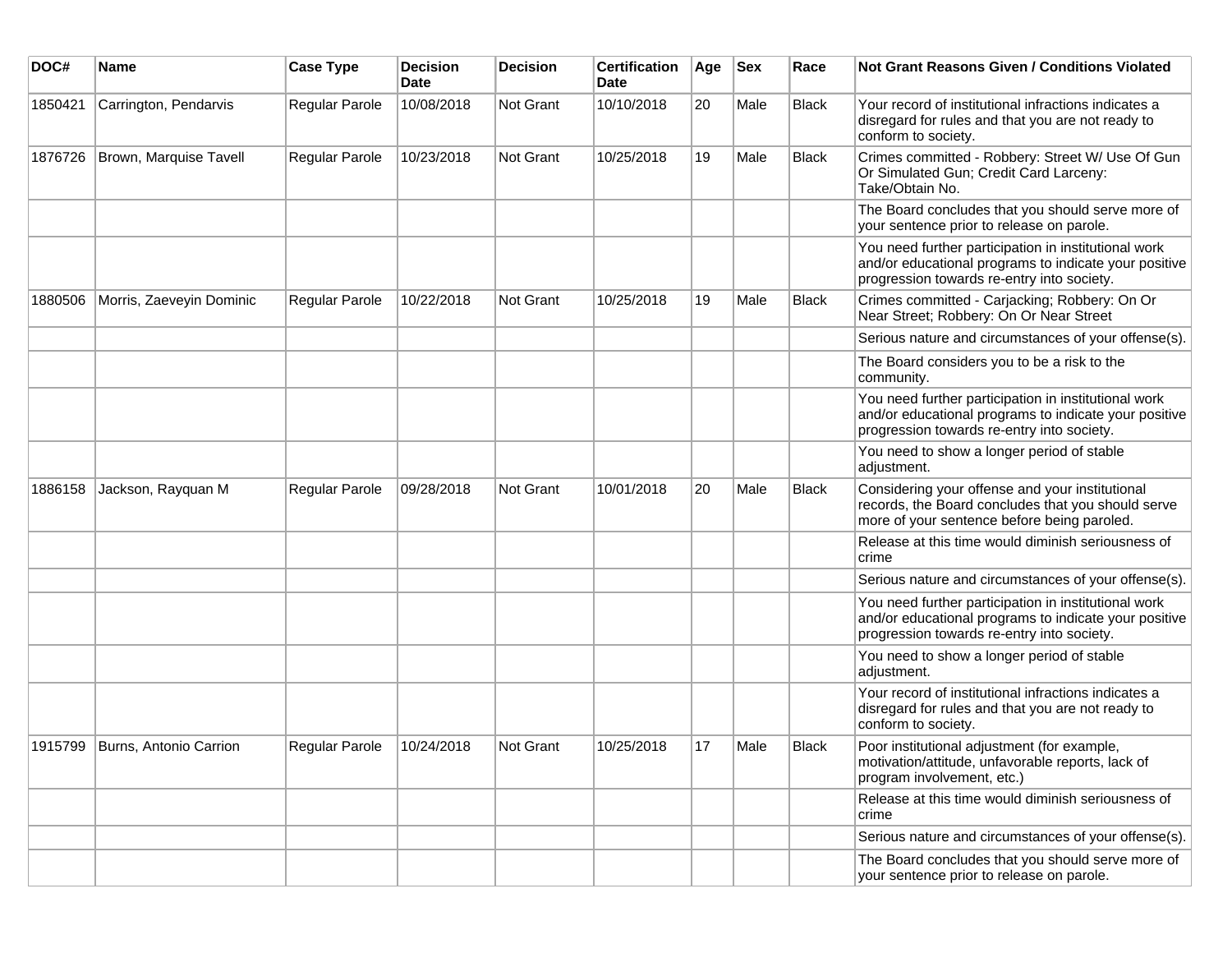| DOC#    | <b>Name</b>                           | <b>Case Type</b>     | <b>Decision</b><br><b>Date</b> | <b>Decision</b> | <b>Certification</b><br>Date | Age | <b>Sex</b> | Race         | Not Grant Reasons Given / Conditions Violated                                                                                                                                                                                                                                                |
|---------|---------------------------------------|----------------------|--------------------------------|-----------------|------------------------------|-----|------------|--------------|----------------------------------------------------------------------------------------------------------------------------------------------------------------------------------------------------------------------------------------------------------------------------------------------|
| 1915799 | Burns, Antonio Carrion                | Regular Parole       | 10/24/2018                     | Not Grant       | 10/25/2018                   | 17  | Male       | <b>Black</b> | You need further participation in institutional work<br>and/or educational programs to indicate your positive<br>progression towards re-entry into society.                                                                                                                                  |
| 1933158 | Nicoleau, Shimeke Lavere              | Regular Parole       | 10/15/2018                     | Not Grant       | 10/19/2018                   | 16  | Male       | Black        | Considering your offense and your institutional<br>records, the Board concludes that you should serve<br>more of your sentence before being paroled.                                                                                                                                         |
|         |                                       |                      |                                |                 |                              |     |            |              | Poor institutional adjustment (for example,<br>motivation/attitude, unfavorable reports, lack of<br>program involvement, etc.)                                                                                                                                                               |
|         |                                       |                      |                                |                 |                              |     |            |              | Serious nature and circumstances of your offense(s).                                                                                                                                                                                                                                         |
|         |                                       |                      |                                |                 |                              |     |            |              | You need further participation in institutional work<br>and/or educational programs to indicate your positive<br>progression towards re-entry into society.                                                                                                                                  |
|         |                                       |                      |                                |                 |                              |     |            |              | Your record indicates a serious disregard for the<br>property rights of others.                                                                                                                                                                                                              |
|         |                                       |                      |                                |                 |                              |     |            |              | Your record of institutional infractions indicates a<br>disregard for rules and that you are not ready to<br>conform to society.                                                                                                                                                             |
| 1012381 | Reckard, Michael Butler               | Violation<br>Hearing | 10/19/2018                     | Revoke          | 10/29/2018                   | 49  | Male       | White        |                                                                                                                                                                                                                                                                                              |
|         |                                       |                      |                                |                 |                              |     |            |              | 06. I will follow the Probation and Parole Officer's<br>instructions and will be truthful, cooperative, and<br>report as instructed.                                                                                                                                                         |
|         |                                       |                      |                                |                 |                              |     |            |              | 08. I will not unlawfully use, possess or distribute<br>controlled substances or related paraphernalia.                                                                                                                                                                                      |
| 1028757 | Price, James Edward Antonio Violation | Hearing              | 10/30/2018                     | Revoke          | 10/31/2018                   | 39  | Male       | Black        |                                                                                                                                                                                                                                                                                              |
|         |                                       |                      |                                |                 |                              |     |            |              | 01. I will obey all Federal, State and local laws and<br>ordinances.                                                                                                                                                                                                                         |
| 1058663 | Boyd, Phillip Anthony                 | Violation<br>Hearing | 10/15/2018                     | Revoke          | 10/31/2018                   | 58  | Male       | Black        |                                                                                                                                                                                                                                                                                              |
|         |                                       |                      |                                |                 |                              |     |            |              | 08. I will not unlawfully use, possess or distribute<br>controlled substances or related paraphernalia.                                                                                                                                                                                      |
|         |                                       |                      |                                |                 |                              |     |            |              | 11. I will not abscond from supervision. I understand<br>I will be considered an absconder when my<br>whereabouts are no longer known to my supervising<br>officer. I freely, voluntarily and intelligently waive<br>any right I may have to extradition if arrested outside<br>of Virginia. |
|         |                                       |                      |                                |                 |                              |     |            |              | Special Condition (Specify)Mr. Boyd is directed to<br>enter and successfully complete the Salvation Army<br>Men's treatment program.                                                                                                                                                         |
| 1077037 | Dority, William Howard                | Violation<br>Hearing | 10/05/2018                     | Revoke          | 10/15/2018                   | 57  | Male       | White        |                                                                                                                                                                                                                                                                                              |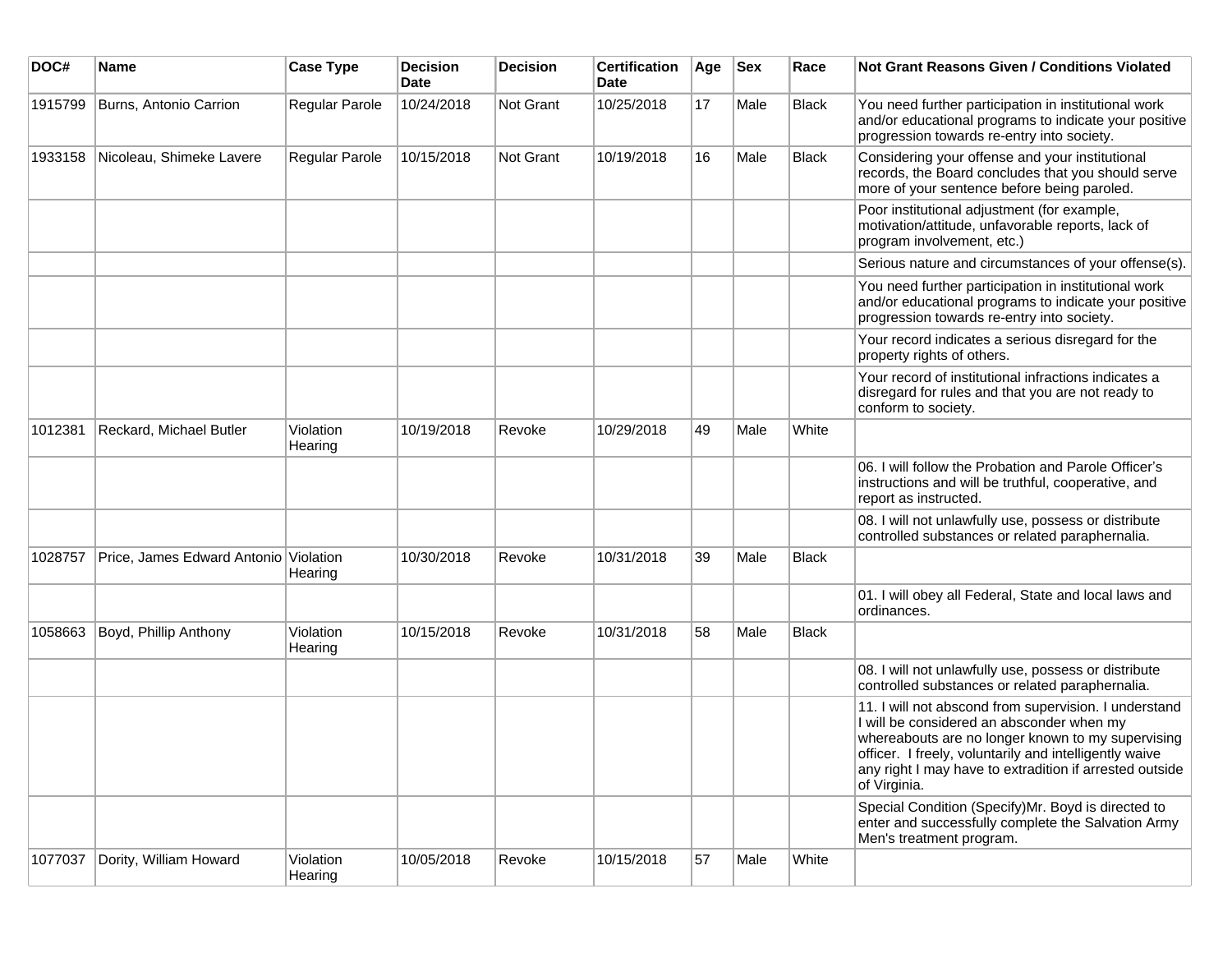| DOC#    | <b>Name</b>            | Case Type            | <b>Decision</b><br>Date | <b>Decision</b> | <b>Certification</b><br>Date | Age | <b>Sex</b> | Race  | Not Grant Reasons Given / Conditions Violated                                                                                                                                                                                                                                              |
|---------|------------------------|----------------------|-------------------------|-----------------|------------------------------|-----|------------|-------|--------------------------------------------------------------------------------------------------------------------------------------------------------------------------------------------------------------------------------------------------------------------------------------------|
| 1077037 | Dority, William Howard | Violation<br>Hearing | 10/05/2018              | Revoke          | 10/15/2018                   | 57  | Male       | White | 11. I will not abscond from supervision. I understand<br>will be considered an absconder when my<br>whereabouts are no longer known to my supervising<br>officer. I freely, voluntarily and intelligently waive<br>any right I may have to extradition if arrested outside<br>of Virginia. |
| 1130820 | Williams, James Edward | Violation<br>Hearing | 10/15/2018              | Revoke          | 10/29/2018                   | 63  | Male       | Black | 06. I will follow the Probation and Parole Officer's<br>instructions and will be truthful, cooperative, and<br>report as instructed.                                                                                                                                                       |
|         |                        |                      |                         |                 |                              |     |            |       | 08. I will not unlawfully use, possess or distribute<br>controlled substances or related paraphernalia.                                                                                                                                                                                    |
| 1141381 | Blakey, Robert Lee     | Violation<br>Hearing | 09/23/2018              | Revoke          | 10/16/2018                   | 45  | Male       | Black |                                                                                                                                                                                                                                                                                            |
|         |                        |                      |                         |                 |                              |     |            |       | 06. I will follow the Probation and Parole Officer's<br>instructions and will be truthful, cooperative, and<br>report as instructed.                                                                                                                                                       |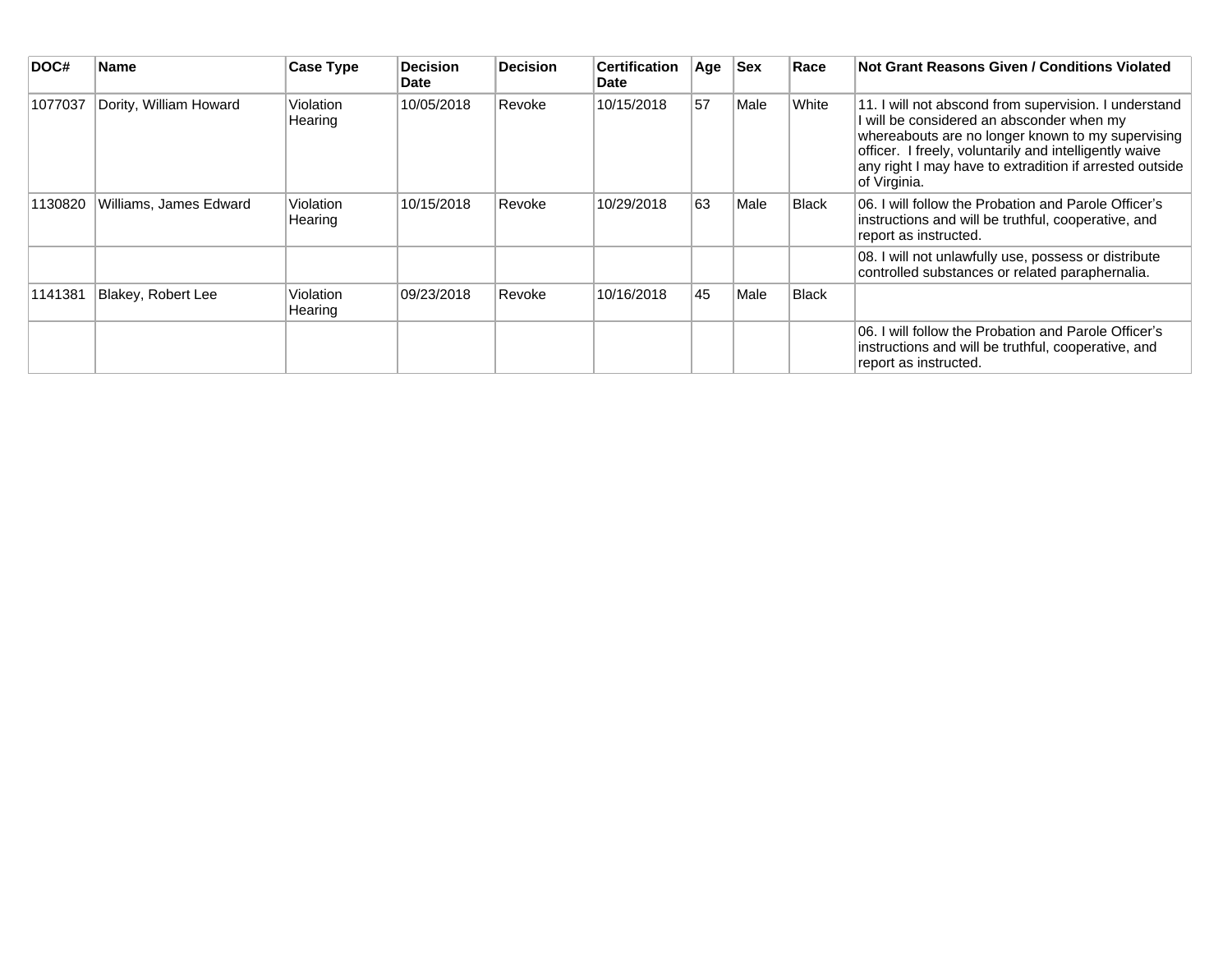| DOC#    | Name                            | <b>Case Type</b>     | <b>Decision</b><br><b>Date</b> | <b>Decision</b> | <b>Certification</b><br>Date | Age | <b>Sex</b>   | Race         | <b>Not Grant Reasons Given / Conditions Violated</b>                                                                                                                                                                                                                                                                                                                                                                                                                                                                                                                                                                                                                                                                                                                                                                                                                                                                                                                                                                                                                                                                                                                                                                                                                                                                                                                                                                                                                                                                                                                |
|---------|---------------------------------|----------------------|--------------------------------|-----------------|------------------------------|-----|--------------|--------------|---------------------------------------------------------------------------------------------------------------------------------------------------------------------------------------------------------------------------------------------------------------------------------------------------------------------------------------------------------------------------------------------------------------------------------------------------------------------------------------------------------------------------------------------------------------------------------------------------------------------------------------------------------------------------------------------------------------------------------------------------------------------------------------------------------------------------------------------------------------------------------------------------------------------------------------------------------------------------------------------------------------------------------------------------------------------------------------------------------------------------------------------------------------------------------------------------------------------------------------------------------------------------------------------------------------------------------------------------------------------------------------------------------------------------------------------------------------------------------------------------------------------------------------------------------------------|
| 1141381 | Blakey, Robert Lee              | Violation<br>Hearing | 09/23/2018                     | Revoke          | 10/16/2018                   | 45  | Male         | <b>Black</b> | Sex offender assessment. Virginia Parole Board's<br>Mandatory Parole Conditions upon release:<br>1. Sex offender assessment, not at the discretion of<br>the parole officer, and follow any treatment<br>recommendations;<br>2. No contact with victims, neither directly, indirectly,<br>through third parties, or electronic means;<br>3. (At the Discretion of the Parole Officer) No<br>unsupervised contact with any minor child younger<br>than age 18 including family members;<br>4. Forever prohibited from going within 100 feet of<br>the premises of any place owned or operated by a<br>locality or private entity that he knows or should<br>know is a school, daycare center, playground,<br>athletic field or facility, gymnasium or any other<br>facility or business known to accommodate children<br>younger than age 18;<br>5. May not be in possession of pornography or any<br>obscene materials;<br>6. (At the Discretion of the Parole Officer) May be<br>prohibited from patronizing any establishment in the<br>sex industry.<br>7. No alcohol;<br>8. Substance abuse assessment and treatment; if<br>deemed necessary by your parole officer;<br>9. May not be in possession of any electronic device<br>with internet access without prior approval from your<br>supervising parole officer;<br>10. You must abide by any and all other conditions<br>of release imposed by your supervising parole<br>officer.<br>The supervising parole officer may petition the Board<br>at any time for modification of any mandatory<br>condition. |
| 1194462 | Jones, Eric Fitzgerald          | Violation<br>Hearing | 10/11/2018                     | Revoke          | 10/31/2018                   | 39  | Male         | <b>Black</b> |                                                                                                                                                                                                                                                                                                                                                                                                                                                                                                                                                                                                                                                                                                                                                                                                                                                                                                                                                                                                                                                                                                                                                                                                                                                                                                                                                                                                                                                                                                                                                                     |
|         |                                 |                      |                                |                 |                              |     |              |              | 01. I will obey all Federal, State and local laws and<br>ordinances.                                                                                                                                                                                                                                                                                                                                                                                                                                                                                                                                                                                                                                                                                                                                                                                                                                                                                                                                                                                                                                                                                                                                                                                                                                                                                                                                                                                                                                                                                                |
|         | 1207343 Orndorff, Ashley Nicole | Violation<br>Hearing | 10/15/2018                     | Revoke          | 10/31/2018                   | 30  | Female White |              |                                                                                                                                                                                                                                                                                                                                                                                                                                                                                                                                                                                                                                                                                                                                                                                                                                                                                                                                                                                                                                                                                                                                                                                                                                                                                                                                                                                                                                                                                                                                                                     |
|         |                                 |                      |                                |                 |                              |     |              |              | 01. I will obey all Federal, State and local laws and<br>ordinances.                                                                                                                                                                                                                                                                                                                                                                                                                                                                                                                                                                                                                                                                                                                                                                                                                                                                                                                                                                                                                                                                                                                                                                                                                                                                                                                                                                                                                                                                                                |
|         |                                 |                      |                                |                 |                              |     |              |              | 06. I will follow the Probation and Parole Officer's<br>instructions and will be truthful, cooperative, and<br>report as instructed.                                                                                                                                                                                                                                                                                                                                                                                                                                                                                                                                                                                                                                                                                                                                                                                                                                                                                                                                                                                                                                                                                                                                                                                                                                                                                                                                                                                                                                |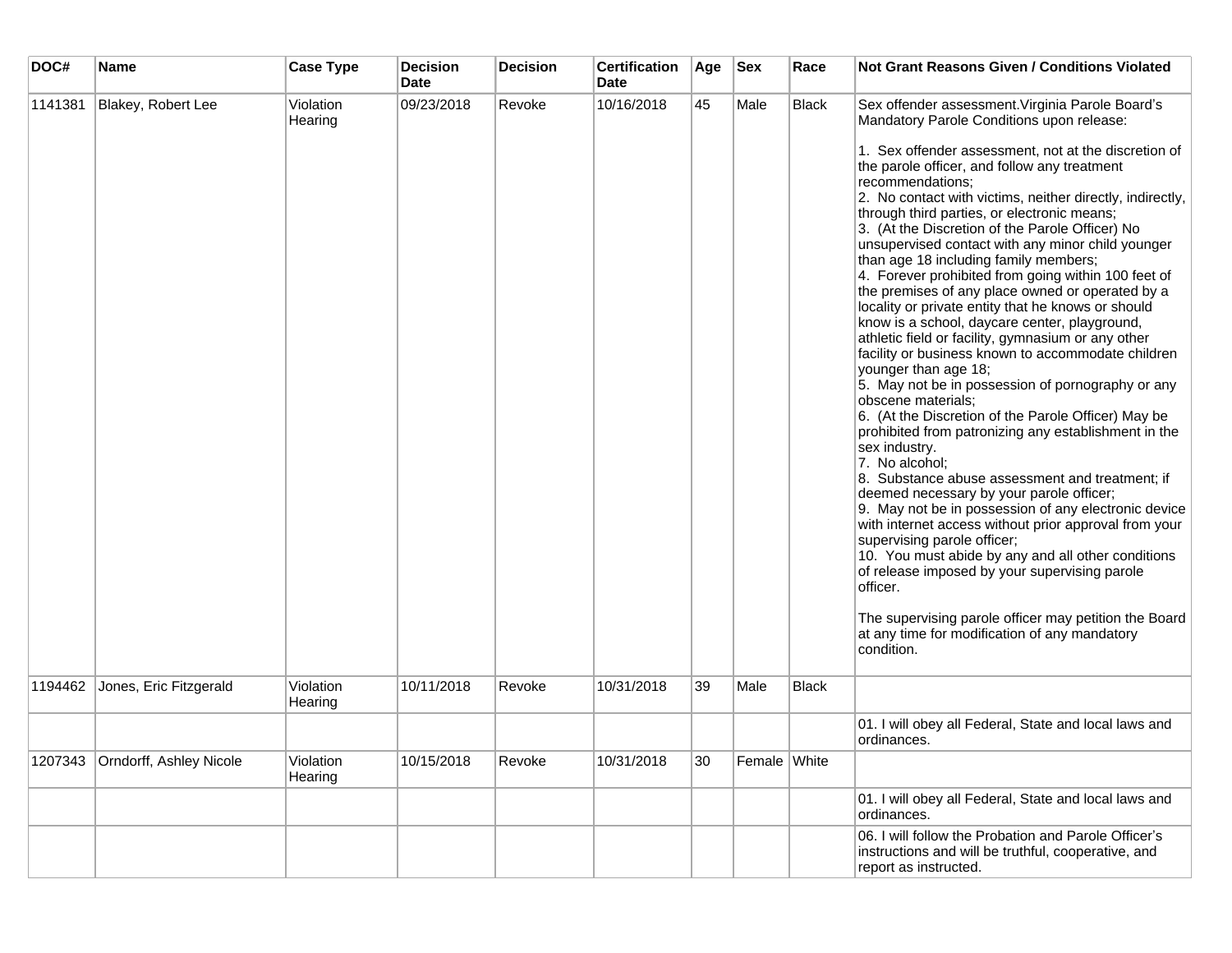| DOC#    | Name                    | <b>Case Type</b>     | <b>Decision</b><br><b>Date</b> | <b>Decision</b> | <b>Certification</b><br><b>Date</b> | Age | <b>Sex</b>   | Race         | <b>Not Grant Reasons Given / Conditions Violated</b>                                                                                                                                                                                                                                         |
|---------|-------------------------|----------------------|--------------------------------|-----------------|-------------------------------------|-----|--------------|--------------|----------------------------------------------------------------------------------------------------------------------------------------------------------------------------------------------------------------------------------------------------------------------------------------------|
| 1207343 | Orndorff, Ashley Nicole | Violation<br>Hearing | 10/15/2018                     | Revoke          | 10/31/2018                          | 30  | Female White |              | 07. I will not use alcoholic beverages to the extent<br>that it disrupts or interferes with my employment or<br>orderly conduct.                                                                                                                                                             |
|         |                         |                      |                                |                 |                                     |     |              |              | 10. I will not change my residence without the<br>permission of the Probation and Parole Officer. I will<br>not leave the State of Virginia or travel outside of a<br>designated area without permission of the Probation<br>and Parole Officer.                                             |
|         |                         |                      |                                |                 |                                     |     |              |              | 11. I will not abscond from supervision. I understand<br>I will be considered an absconder when my<br>whereabouts are no longer known to my supervising<br>officer. I freely, voluntarily and intelligently waive<br>any right I may have to extradition if arrested outside<br>of Virginia. |
| 1455140 | Coleman, Jovon Marquis  | Violation<br>Hearing | 10/16/2018                     | Revoke          | 10/29/2018                          | 27  | Male         | <b>Black</b> |                                                                                                                                                                                                                                                                                              |
|         |                         |                      |                                |                 |                                     |     |              |              | 01. I will obey all Federal, State and local laws and<br>ordinances.                                                                                                                                                                                                                         |
|         |                         |                      |                                |                 |                                     |     |              |              | 03. I will maintain regular employment and I will<br>notify the Probation and Parole Officer promptly of<br>any changes in my employment.                                                                                                                                                    |
|         |                         |                      |                                |                 |                                     |     |              |              | 08. I will not unlawfully use, possess or distribute<br>controlled substances or related paraphernalia.                                                                                                                                                                                      |
|         |                         |                      |                                |                 |                                     |     |              |              | 10. I will not change my residence without the<br>permission of the Probation and Parole Officer. I will<br>not leave the State of Virginia or travel outside of a<br>designated area without permission of the Probation<br>and Parole Officer.                                             |
|         |                         |                      |                                |                 |                                     |     |              |              | 11. I will not abscond from supervision. I understand<br>I will be considered an absconder when my<br>whereabouts are no longer known to my supervising<br>officer. I freely, voluntarily and intelligently waive<br>any right I may have to extradition if arrested outside<br>of Virginia. |
| 1467536 | Sesay, Yusufu           | Violation<br>Hearing | 10/13/2018                     | Revoke          | 10/31/2018                          | 24  | Male         | Black        |                                                                                                                                                                                                                                                                                              |
|         |                         |                      |                                |                 |                                     |     |              |              | 02. I will report any arrest, including traffic tickets,<br>within 3 days to the Probation and Parole Officer.                                                                                                                                                                               |
|         |                         |                      |                                |                 |                                     |     |              |              | 06. I will follow the Probation and Parole Officer's<br>instructions and will be truthful, cooperative, and<br>report as instructed.                                                                                                                                                         |
|         |                         |                      |                                |                 |                                     |     |              |              | 08. I will not unlawfully use, possess or distribute<br>controlled substances or related paraphernalia.                                                                                                                                                                                      |
| 1602051 | Fink, Gene Earl Jr.     | Violation<br>Hearing | 10/26/2018                     | Revoke          | 10/31/2018                          | 27  | Male         | White        |                                                                                                                                                                                                                                                                                              |